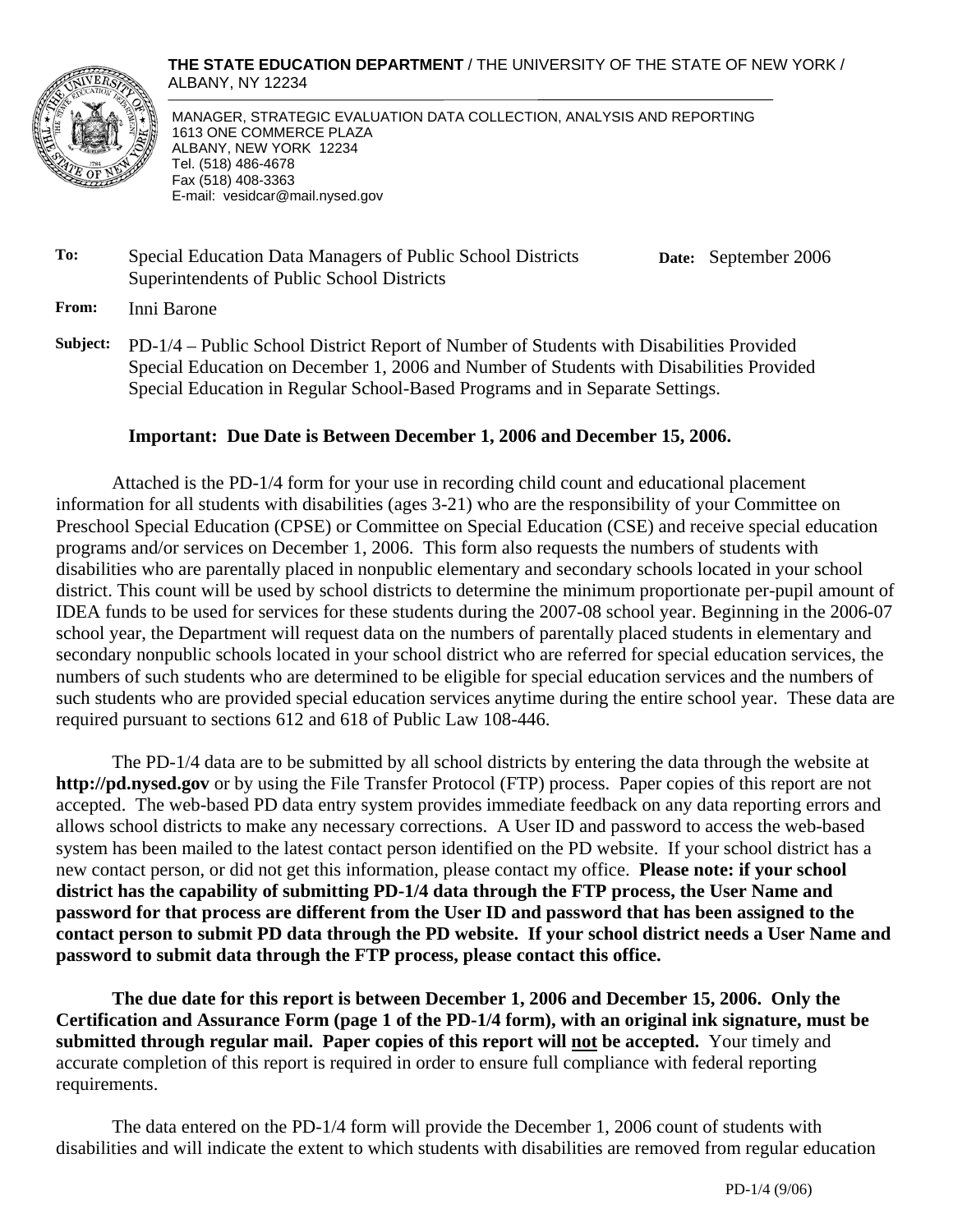and are placed in separate educational settings outside of regular school facilities or are educated in some other specific settings. **This report requests data regarding the settings in which students receive regular and special education services and will not affect your State aid allocations in any way. (In contrast, the State Aid Management System (SAMS) Form A form set collects data for State aid purposes regarding the cumulative extent to which students receive special education programs and/or services.)** 

Data from the PD-1/4 form, child count data from Charter Schools on the PD-1C/4C form, program expansion information from Charter Schools, and information provided on the SEDCAR-1 forms, which will be sent to school districts by approved special education programs (ASEP), will establish the number of school-age and preschool-age students with disabilities to be included in local level calculations to determine the school district's 2007-2008 federal fund allocation under IDEA sections 611 and 619. These data will also be useful in determining:

- The amount of Charter Schools' federal fund allocations;
- The amount of sub-allocations for ASEPs. ASEPs are all SED approved preschool and private schoolage programs for students with disabilities, including State-supported (Section 4201) Schools; and
- The proportionate amount of federal funds available to serve parentally placed students with disabilities in nonpublic elementary and secondary schools located in the school district.

To be counted in this report, each student with a disability, must meet the following criteria as of December 1, 2006:

• The student must be the responsibility of your school district's CSE or CPSE. A student with a disability who relocates from your school district and becomes the responsibility of another school district's CSE or CPSE **before** December 1, 2006, may not be included in the count for your school district. A student who relocates from another school district and becomes the responsibility of your school district's CSE or CPSE **after** December 1, 2006 may not be included in the count for your school district.

OR

The student is parentally placed in a nonpublic school located in this school district and has been determined to be a student with a disability by the CSE of the student's school district of residence.

AND, in addition to either one of the criteria described above:

• The student must have an individualized education program (IEP) and be receiving publicly funded special education programs and/or related services that meet State standards as of December 1, 2006.

Federal law and regulations require that State and local education agencies ensure an unduplicated count of students with disabilities. Before submitting the PD-1/4 report, please complete local verification procedures to ensure that each student is counted only once. Such verification procedures may include visual scans, computer scans or other methods; and are especially important for school districts having several school buildings and for students receiving multiple special education programs and/or services.

The State Education Department will confirm the accuracy of information included in this report as part of the program review process, or as is otherwise indicated. To facilitate such review of your school district, please maintain a list (hard copy or other readily retrievable format) of all students included in this report until June 30, 2014. Upon completing local verification procedures, if it is determined that one or more counts are incorrect, a revised report (i.e., PD-1/4 form) must be submitted to SED.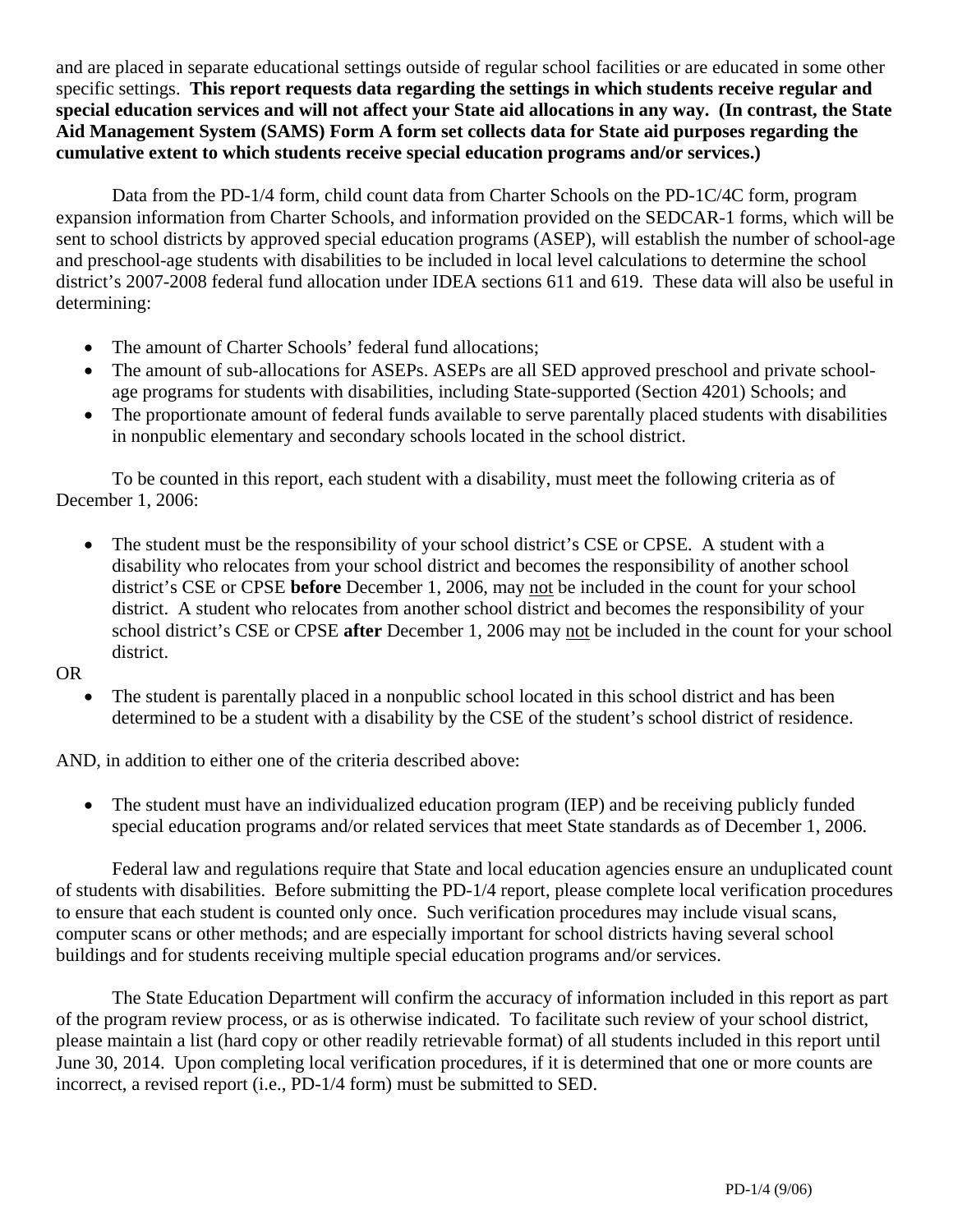Compared to the PD-1/4 report for December 1, 2005, the December 1, 2006, PD-1/4 report is revised in the following ways in order to accommodate changes in federal reporting requirements and data management needs:

- Contact person information is requested for the school district's Director of Special Education or if that position does not exist, a position with similar responsibilities (e.g., Director of Pupil Personnel Services, Chairperson of CPSE and CSE).
- Section A, Table 1 has been redesigned to collect the number of preschool students with disabilities provided educational services in the new preschool educational environments. This table also requests preschool data by gender and race/ethnicity.
- Section A, Table 1, Column N requests only the total number of preschool students receiving related services only. This information is not required by each educational environment in which preschool students receive services.
- Section A, Table 2 has been revised to include approved preschool programs operated by the counties of Hamilton, Niagara and Otsego.
- School districts located in the counties of Hamilton, Niagara, Otsego, Suffolk and Westchester are requested to work with the municipality contact persons provided in the directions for Section A, Table 2 to provide accurate data for this table that is consistent with the county's records.
- Data previously collected in Section A, Table 5 on the race/ethnicity of preschool students with disabilities enrolled by their parents or guardians in regular pre-school or other private schools is not required.
- Data previously collected in Section A, Table 6 on the number of preschool students who are also limited English proficient is not required.
- Section C, Reports 1-15 have been revised to include a Table 3 to collect the number of students with disabilities who are incarcerated in county correctional facilities, home-schooled, or parentally placed in nonpublic schools. In previous years these students were reported in Tables 1 or 2 of Reports 1-15.
- Section C, Report 15 has been split into Report 15A for school-age students with disabilities ages 4-5 and 15B for students with disabilities ages 6-21.
- Section C, Report 16A and 16B have been added to collect the number of school-age students with disabilities ages 4-5 and 6-21, respectively, in each educational setting by gender and limited English proficient status.
- Section C, Reports 17A and 17B request data for school-age students with disabilities ages 4-5 and 6-21, respectively, by disability and race and ethnicity.
- The PD-1/4 report is due to the Department earlier than in previous years. The due date is December 15, 2006. This is to facilitate the State's submission of a complete and timely report to the USDOE.
- School districts are provided an option to report some students as "multi-racial not of Hispanic Origin." This is an optional reporting category. However, if students are reported in this category on the Basic Education Data System (BEDS) enrollment form, they must be reported in this category on the PD-1/4 report. In the future, after advance notification, school districts will be asked to report each student's unique race/ethnicity composition according to the new federal reporting categories. For description of the new proposed categories, see the Federal Register at http://www.ed.gov/legislation/FedRegister/other/2006-3/080706.d.pdf.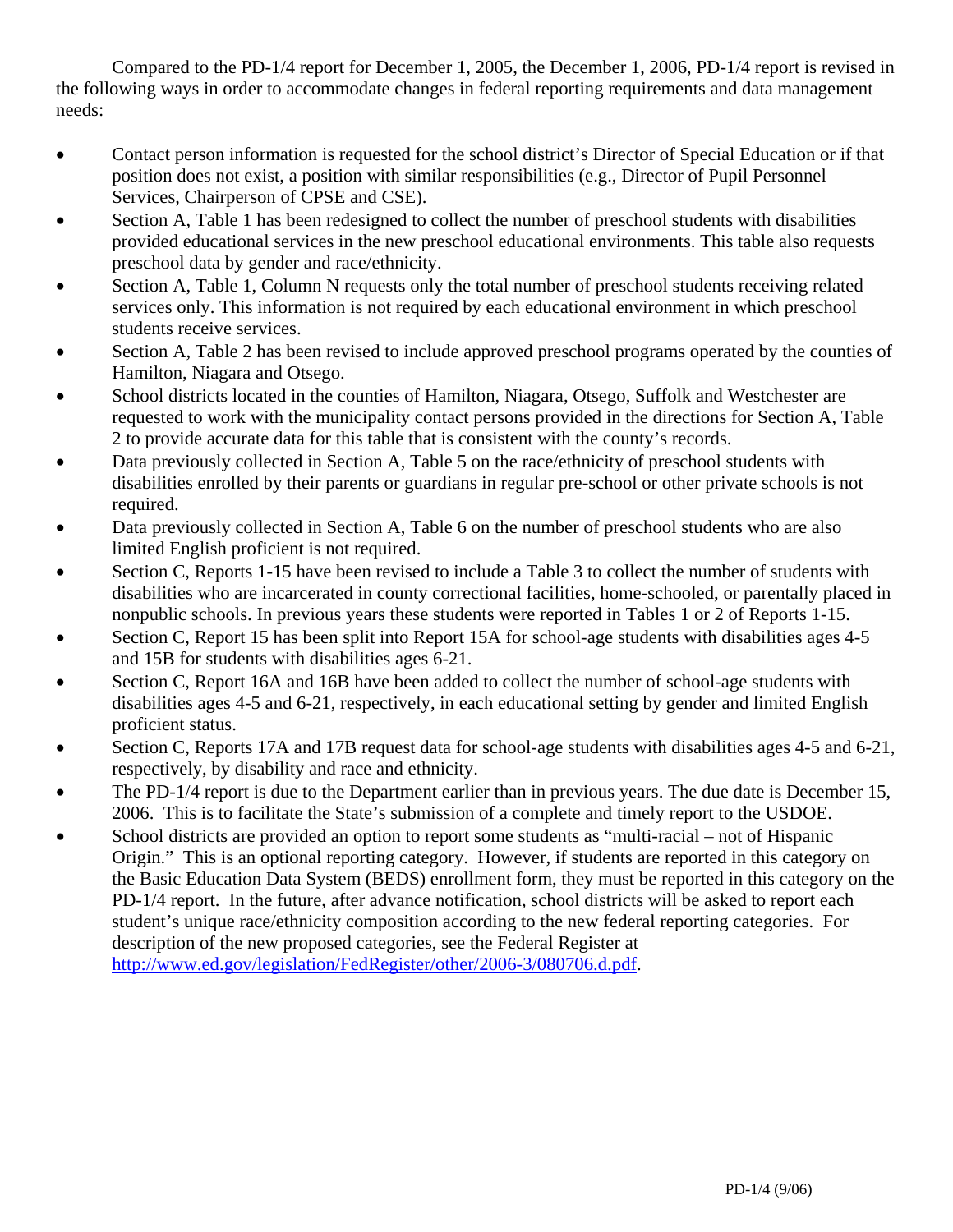During 2006-2007, Strategic Evaluation Data Collection Analysis and Reporting (SEDCAR) Unit personnel may be available to conduct a limited number of regional training programs regarding the various special education data forms (i.e., the PD forms). If you feel that such training would be useful to the data managers in your area, please contact your local Special Education Training and Resource Center (SETRC).

The data collected through the PD forms are used in the following reports and activities:

- State Performance Plan and Annual Performance Report for Special Education.
- Public reporting of LEA results against State targets established in the State Performance Plan.
- Calculation of minimum amount of per-pupil IDEA funds to be sub-allocated or spent on services.
- Pocketbook of Goals and Results for Individuals with Disabilities.
- Chapter 655 Report to the Governor and the Legislature on the Status of the State's Schools.
- Special Education Quality Assurance Reviews.
- School District Report Cards.
- BOCES Report Cards.
- Charter School Report Cards.
- Calculations to identify instances of possible race/ethnicity disproportionality.
- Required re-direction of IDEA funds for comprehensive early intervening services.
- Other reports required by State or federal statutes.
- Evaluation of programs and policies.

If you have any questions or are in need of assistance in completing this report, please contact the SEDCAR Unit by using the contact information provided in the letterhead.

Thank you for your cooperation in submitting accurate and timely data.

Attachment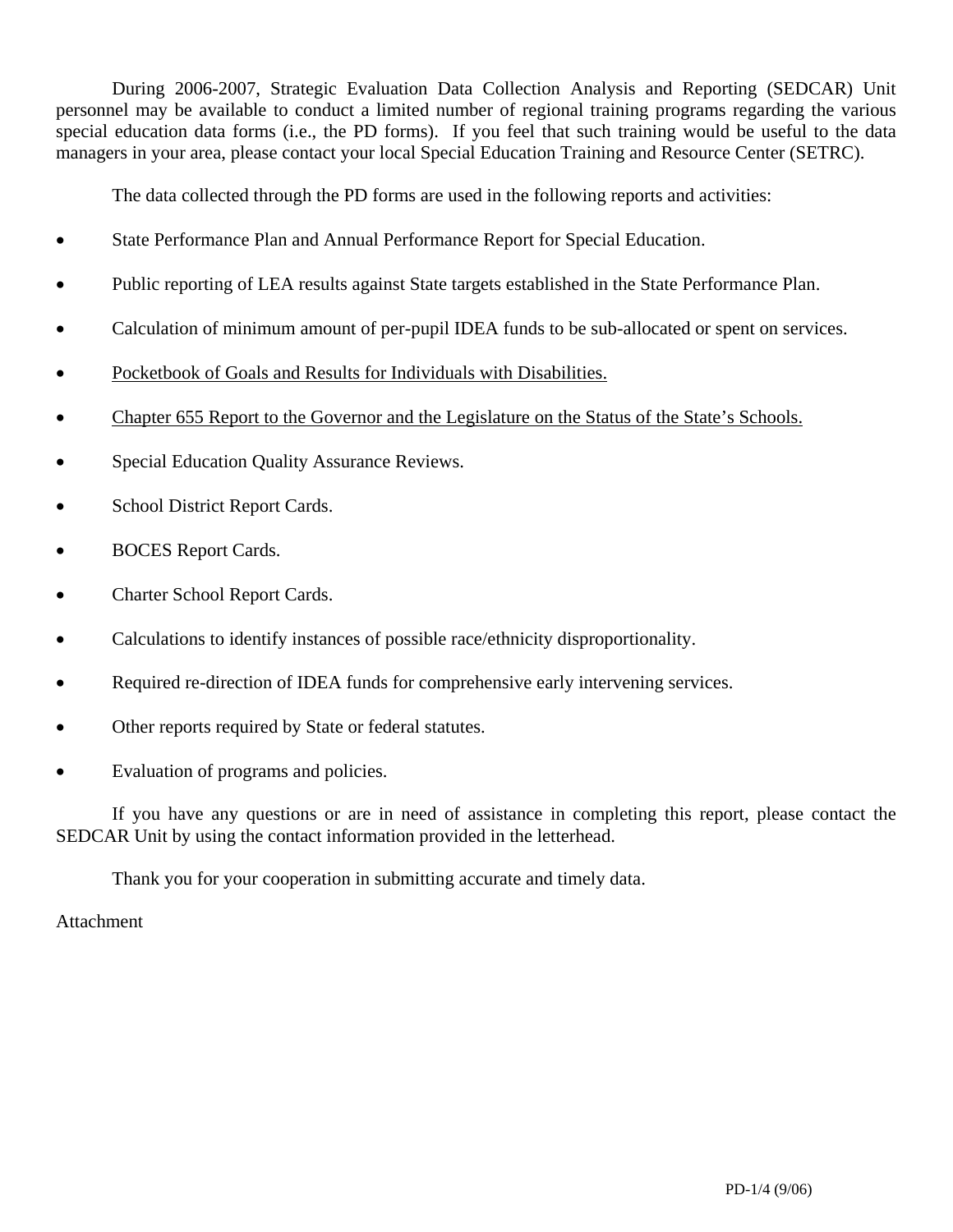The University of the State of New York THE STATE EDUCATION DEPARTMENT Office of Vocational and Educational Services for Individuals with Disabilities (VESID) Strategic Evaluation Data Collection, Analysis and Reporting (SEDCAR) One Commerce Plaza – Room 1613

Albany, NY 12234

## *PD-1/4 – Public School District Report of:*

**Number of Students with Disabilities Provided Special Education on December 1, 2006 and Number of Students with Disabilities Provided Special Education in Regular School-Based Programs and in Separate Settings** 

*Instructions:* 1. Please submit these data electronically at http://pd.nysed.gov between December 1, 2006 and December 15, 2006. 2. **Sign, in original ink, the Certification and Assurances at the bottom of this page and return just this page to the above address.** 3. Retain one copy (and supporting documentation) in your school district for reference and audit purposes. The required retention period ends June 30, 2014. 4. Carefully read the Instructions and Definitions on the following pages. 5. If you have any questions about this report, please call (518) 486-4678, or e-mail your questions to vesidcar@mail.nysed.gov *School District Information* **(Enter 12-digit SED Code Below)**  SCHOOL DISTRICT NAME ADDRESS (include building name, room number, or mail stop information) CITY STATE SERVICES AND STATE STATE STATE STATE STATE STATE SUPPORT OF STATE SUPPORT OF STATE SUPPORT OF STATE *Contact Person Information\* Director of Special Education or Comparable Title NAME: NAME: TITLE: TITLE: TELEPHONE (include Area Code) TELEPHONE (include Area Code) FAX NUMBER (include Area Code) FAX NUMBER (include Area Code) E-MAIL ADDRESS E-MAIL ADDRESS* 

\*All correspondence from SEDCAR will be directed to the contact person identified in the PD web based data entry system at http://pd.nysed.gov Please keep the contact information current, including the e-mail address as most communication will occur via e-mail.

#### *Certification and Assurances*

I have reviewed the PD-1/4 data that has been submitted electronically to the State Education Department. I will also review any modifications that may be made to these data and the final verification report that will be issued to the school district by the State Education Department. These data provide the number of students with disabilities provided special education programs and/or services on December 1, 2006 and number of students with disabilities provided special education in regular school-based programs and in separate settings. I certify that this is a complete and accurate count of students with disabilities served on December 1, 2006. I further certify that the students reported were the responsibility of this school district's CSE or CPSE or were parentally placed in nonpublic schools located in this school district, had a current Individualized Education Program, and received publicly funded special education programs and/or services that met State standards.

I assure that IDEA funds will be sub-allocated, in a manner consistent with State and federal laws and regulations, to Charter Schools in which resident students with disabilities are enrolled and provided special education services directly or indirectly by Charter Schools and to approved special education programs. I also assure that students with disabilities who are parentally placed in nonpublic schools located in this school district will be provided a proportionate share of special education services supported with IDEA funds.

Original Ink Signature Date Signed

*Superintendent must sign and date on or after December 1, 2006*

Name of Superintendent (Please type or print)

\_\_\_\_\_\_\_\_\_\_\_\_\_\_\_\_\_\_\_\_\_\_\_\_\_\_\_\_\_\_ \_\_\_\_\_\_\_\_\_\_\_\_\_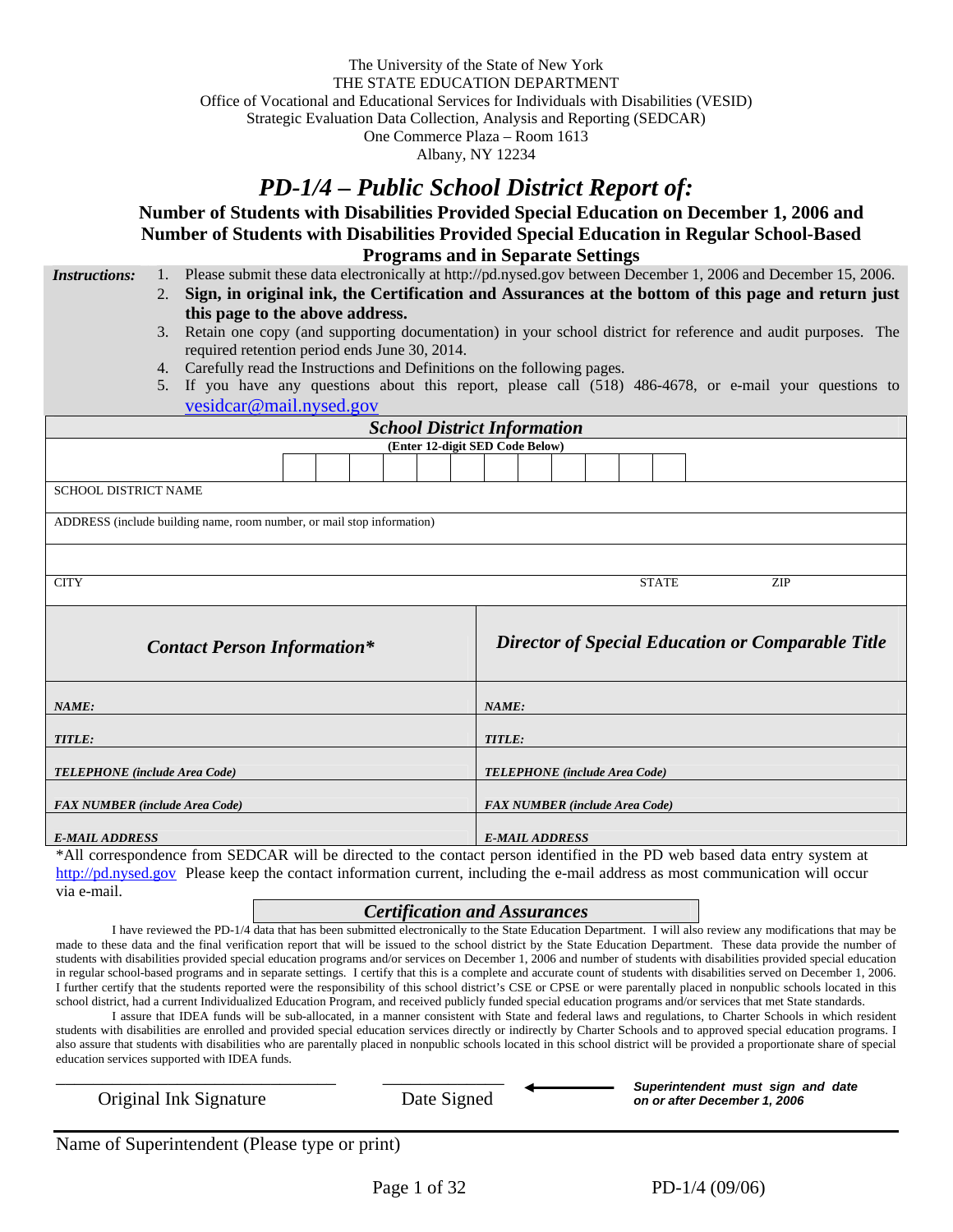### **Instructions and Definitions for Completing the PD-1/4 Report**

- 1. Report information for **all** students with disabilities (ages 3 to 21) who are the responsibility of this district's CPSE or CSE and receive special education programs and/or services on December 1, 2006. This includes:
	- Resident students with disabilities in district operated educational programs;
	- Resident students with disabilities in the New York State School for the Blind in Batavia and in the New York State School for the Deaf in Rome;
	- Resident students with disabilities in Charter Schools;
	- Students with disabilities who were residents of the school district at the time they were placed by the courts or State agencies in out-of-State approved residential schools;
	- Resident students with disabilities in BOCES programs;
	- Resident students with disabilities who are placed by the school district in Special Act School Districts;
	- Resident students with disabilities who are placed by the school district in approved private schools for students with disabilities;
	- Resident students with disabilities who are placed out-of-State as Emergency Interim Placements;
	- Resident students with disabilities who are parentally placed in nonpublic elementary and secondary schools located in the school district and in nonpublic elementary and secondary schools located in other school districts.
- 2. In Section B, Table 1, Line 3, school districts must report the number of students with disabilities who are residents of other school districts but are parentally placed in nonpublic elementary and secondary schools located in the school district and provided publicly funded special education programs and/or services.
- 3. Students with disabilities' race/ethnicity must be reported consistently on all PD forms and other Department data collection instruments. Each student must be reported in a single category. We recommend the parents be provided an opportunity to designate their children as belonging to one of the six race/ethnicity categories as described below. If they are unable to choose among the categories, school district personnel must use their best judgment and report the student in the category based on the group to which the student appears to belong, identifies with, or is regarded in the community as belonging. Please use the following definitions to assist you in determining the most appropriate category for reporting students:

**American Indian/Alaska Native:** A person having origins in any of the original peoples of North and South America (including Central America) and who maintains tribal affiliation or community attachment.

**Asian or Pacific Islander:** A person having origins in any of the original peoples of the Far East, Southeast Asia, the Indian subcontinent, or the Pacific Islands. This area includes, for example, Cambodia, China, India, Japan, Korea, Malaysia, Pakistan, the Philippine Islands, Thailand, and Vietnam. The Pacific Islands include Hawaii, Guam, and Samoa.

**Black or African American (not of Hispanic Origin):** A person having origins in any of the Black racial groups of Africa.

**Hispanic or Latino:** A person of Cuban, Mexican, Puerto Rican, South or Central American, or other Spanish culture or origin, regardless of race.

**White (not of Hispanic Origin):** A person having origins in any of the original peoples of Europe, the Middle East, or North Africa.

**Multi-Racial (not of Hispanic Origin):** This is not a required reporting category, however, if school districts report students in this category on the fall 2006 BEDS enrollment report, they must report students in the same category in this report. The definition of this category is, a person having origins in two or more of the categories of people classified as American Indian or Alaska Native, Black or African American (not of Hispanic Origin), Asian or Pacific Islander, or White (not of Hispanic Origin). Note: Any person of Hispanic of Latino origin, in whole or in part, should be reported as Hispanic or Latino.

- 4. Wherever students are to be reported by age, please report age as of December 1, 2006.
- 5. If specific instructions for some tables are not provided below, they are included above each table of the PD-1/4 form.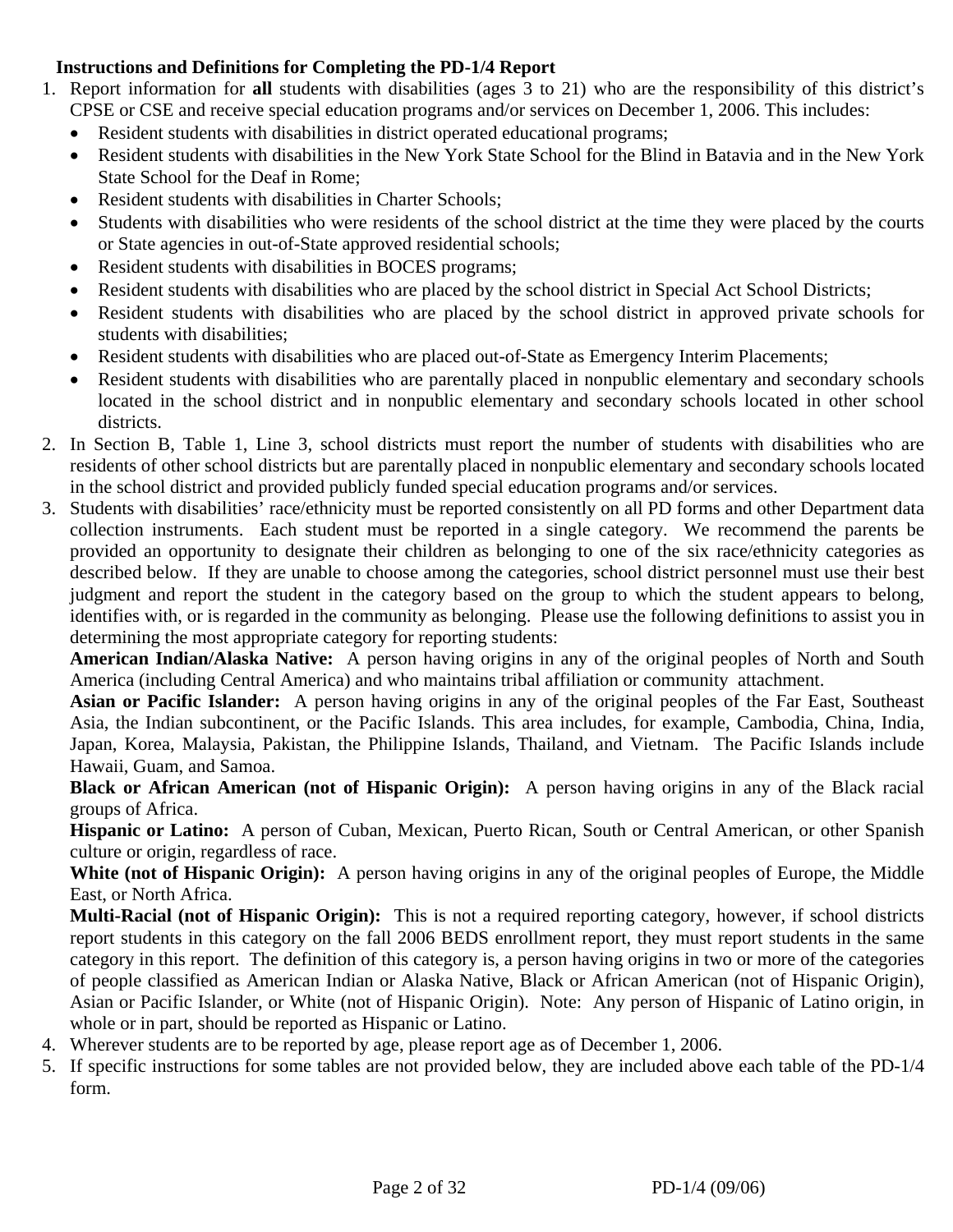#### **Directions and Definitions for Section A**

This section contains three Tables. **Tables 1** requests placement information by age, gender and race/ethnicity category for all preschool students with disabilities, ages 3 to 4, who are the responsibility of the school district's CPSE. These students must be receiving preschool special education programs and/or services, pursuant to Sections 4201 or 4410 of the Education Law, on December 1, 2006. This table also requests a subset of the number of preschool children who receive related services only. **Table 2** requests the counts of preschool students with disabilities who are provided preschool special education services by five approved preschool special education providers (the County of Hamilton Preschool Program, the County of Niagara Preschool Program, the County of Otsego Preschool Program, the County of Suffolk Preschool Program, and the County of Westchester Preschool Program). These data will be used by the Department to calculate the minimum per-pupil federal sub-allocation, which school districts must provide to the approved special education providers. **Table 3** is to report the count of preschool students with disabilities, age 2, who are receiving preschool special education services, pursuant to Sections 4201 or 4410 of the Education Law, on December 1, 2006.

#### **Specific Directions for Section A, Table 1**

Table 1 requests data on the environments in which preschool students with disabilities attend and receive educational services. The preschool environments are new for 2006-07. Use the following decision rules to determine which environment to use when reporting each student. Please note that the order of the environments for students with disabilities ages 3-4 **does not** reflect a continuum from least to most restrictive.

1. The first factor to consider is whether the student is attending a regular early childhood program, as defined below. If so, report the student in line 1.1, 1.2, or 1.3. Report the student in one of these environments even if the student receives some or all special education services in other environments. Refer to the instructions under "Calculating Time in Regular or Early Childhood Programs" below to determine which of percent of time category is appropriate.

Early childhood program - is a program that includes at least 50% nondisabled children. Early childhood programs include, but are not limited to:

- private preschools;
- Head Start;
- child care facilities (group child care, day care centers);
- preschool classrooms open to an eligible pre-kindergarten population by the public school system (universal pre-k programs);
- special class in an integrated setting, if class contains at least 50% nondisabled children.
- 2. If the student does not attend a regular early childhood program, the next factor to consider is whether the child attends a special education program, as defined below. If so, report the student in line 2.1, 2.2, or 2.3 according to the location of the special education program. Report the student in one of these environments even if the student also receives special education at home or in a service provider location.

Special education program – is a program that includes less than 50 percent nondisabled students. Special education programs include, but are not limited to, special education programs and related services provided in:

- Special education classrooms in
	- o Regular school buildings;
		- o Trailers or portables outside regular school buildings;
		- o Child care facilities;
		- o Hospital facilities on an outpatient basis;
		- o Other community-based settings
- Separate schools; and
- Residential facilities.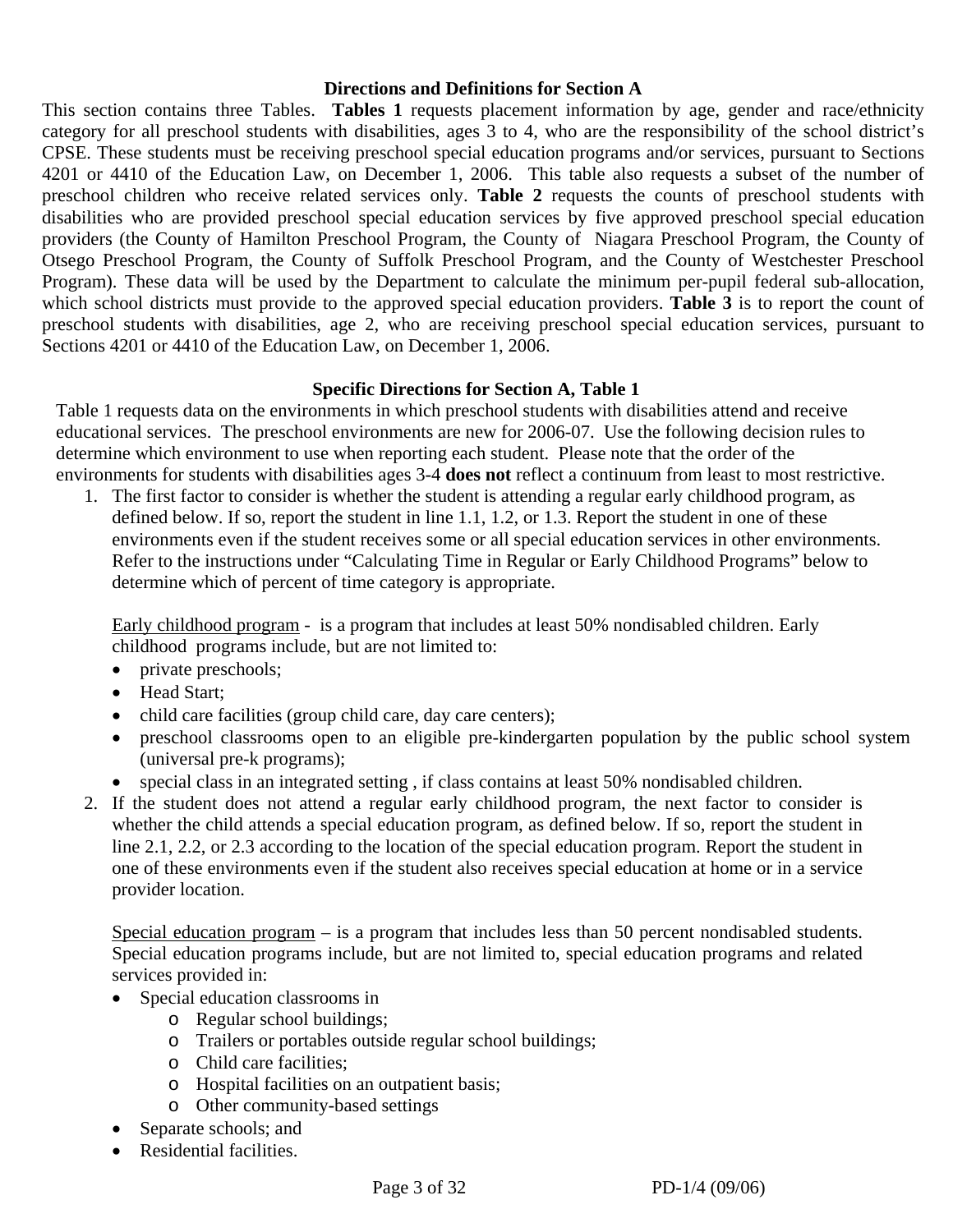- 3. Home. If the child does not attend a regular early childhood program or a special education program, the next factor to consider is whether the student receives some or all of his/her special education services in the home. If the student receives any of his/her special education services in the home, report the student in line 2.4.
- 4. Service provider location. If a student does not receive any special education services in the home, report the child in line 2.5.

#### Calculating Time in Regular Early Childhood Programs

When determining whether to report a student in lines 1.1, 1.2, or 1.3, you must calculate the percentage of time the child spends in a regular early childhood program. The numerator for this calculation is the amount of time per week the child spends in a regular early childhood program. The denominator for this calculation is the *total number of hours the student spends in a regular early childhood program PLUS any time the child spent receiving special education and related services outside of a regular early childhood program.* The result is multiplied by 100. For example,

- If the student attends a regular early childhood program 6 hours a week and receives special education and related services in a special education program for an additional 4 hours a week, report the student in line 1.2, in the regular early childhood program 40% to 79% of time  $(6 \div 10)$  $= .6 * 100 = 60$ %). Include in the denominator any time spent receiving special education in the special education program. This is true even if the student receives little or no special education in the early childhood program.
- If a student attends a regular early childhood program 6 hours a week and receives 1 hour of special education and related services at home and an additional half hour of special education and related services at a service provider location, report the child in line 1.1, in the regular early childhood program at least 80% of time  $(6 \div 7.5 = .8 * 100 = 80$ %).
- If a student is pulled out of the regular early childhood program to receive special education, this is considered time outside the regular early childhood program. Include this time in the denominator but not in the numerator of the calculation. For example, if a child attends a regular early childhood program for 6 hours a week, and is pulled out of that environment for 2 hours each week to receive speech instruction, report the child in line 1.2, in the regular early childhood program 40% of 79% of time  $(4 \div 6 = .67 * 100 = 67$ %).

#### Definitions of Educational Environments Categories

- Line 1.1 **In the regular early childhood program at least 80% of the time.** *Unduplicated* total who attended an early Childhood program for at least 80% of time (see instructions for Calculating Time in Regular Early Childhood Programs).
- Line 1.2 **In the regular early childhood program 40% to 79% of time.** *Unduplicated* total who attended an early childhood program and were in the early childhood program for no more than 79%, but no less than 40% of time (see instructions for Calculating Time in Regular Early Childhood Programs).
- Line 1.3 **In the regular early childhood program less than 40% of time.** *Unduplicated* total who attended an early childhood program and were in the early childhood programs for less than 40% of time (see instructions for Calculating Time in Regular Early Childhood Programs).
- Line 2.1 **Separate class.** *Unduplicated* total who attended a special education program in a class with less than 50% non-disabled students. (Do not include students who also attended a regular early childhood program. These students should be reported in lines 1.1, 1.2, or 1.3.)
- Line 2.2 **Separate school.** *Unduplicated* total who received education program in public or private day schools designed specifically for students with disabilities. (Do not include students who also attended a regular early childhood program. These students should be reported in lines 1.1, 1.2 or 1.3.)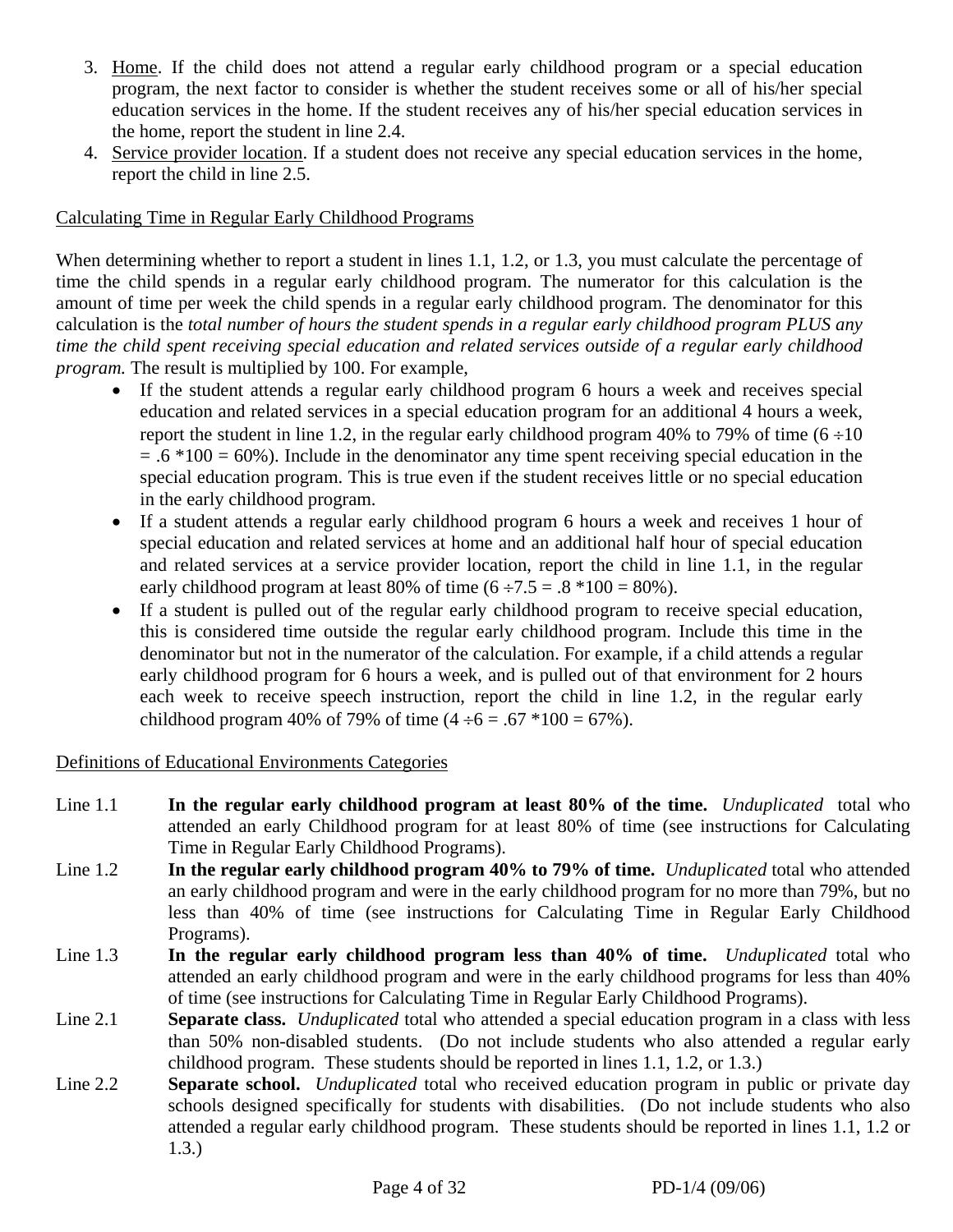- Line 2.3 **Residential facility.** *Unduplicated* total who received education programs in publicly or privately operated residential schools or residential medical facilities on an inpatient basis. (Do not include students who also attended a regular early childhood program. These students should be reported in lines 1.1, 1.2 or 1.3.)
- Line 2.4 **Home.** *Unduplicated* total who received special education and related services in the principal residence of the student's family or caregivers, and who did not attend an early childhood program or a special education program provided in a separate class, separate school, or residential facility. Include students who receive special education both at home and in a service provider location. The term caregiver includes babysitters.
- Line 2.5 **Service provider location.** *Unduplicated* total who received all of their special education and related services from a service provider, and who did not attend an early childhood program or a special education program provided in a separate class, separate school, or residential facility. For example, speech instruction provided in:
	- o Private clinicians' offices;
	- o Clinicians' offices located in school buildings;
	- o Hospital facilities on an outpatient basis; and
	- o Libraries and other public locations.

Do not include students who also received special education at home. Students who received special education both in a service provider location and at home should be reported in the home category.

### **Directions and Definitions for Section B, Table 1**

Section B, Table 1, requests the count of all school-age students for whom the district has CSE responsibility to provide special education services, and is providing such services on December 1, 2006. To comply with requirements of IDEA section 612(a)(10), this Table is also used to collect the numbers of students with disabilities who are parentally placed in nonpublic elementary and secondary schools, located in the school district, and provided publicly funded special education services. Additional directions to assist school districts to accurately complete this Table are provided above the Table. The school districts of residence maintain CSE responsibility for students except in the following circumstances:

- If students are placed by another agency (e.g., courts, social services, Office of Children and Family Services, etc.), in Child Care Institutions (CCI) located within New York State, the residential schools connected with the CCIs assume the CSE responsibility for such students and provide services pursuant to Article 81 of the Education Law. Therefore, such students are not to be reported by school districts in this report;
- Students who reside in State agency facilities of the Office of Children and Family Services, Office of Mental Health, Office of Mental Retardation and Developmental Disabilities or the Department of Correctional Services and attend State agency educational programs or other educational programs are the responsibility of the State agencies under section 112 of the Education Law and are not to be reported in this report;
- School districts that receive students through contract with less than K-12 school districts pursuant to sections 2040-2045 of the Education Law assume CSE responsibility. For example, once students leave a K-8 school district and attend a school district with grades 9-12, the district with grades 9-12 assumes CSE responsibility for such students (section 200.2(f) of Commissioner's Regulations). The K-8 district is not to report students in grades 9-12;
- Students who reside in group homes, foster homes, community residences and other programs but attend public schools pursuant to section 3202.4 of the Education Law are the CSE responsibility of school districts in which such facilities are located; and
- Students who are incarcerated in county correctional facilities are the CSE responsibility of the school district in which the correctional facility is located (section 3202.7 of the Education Law).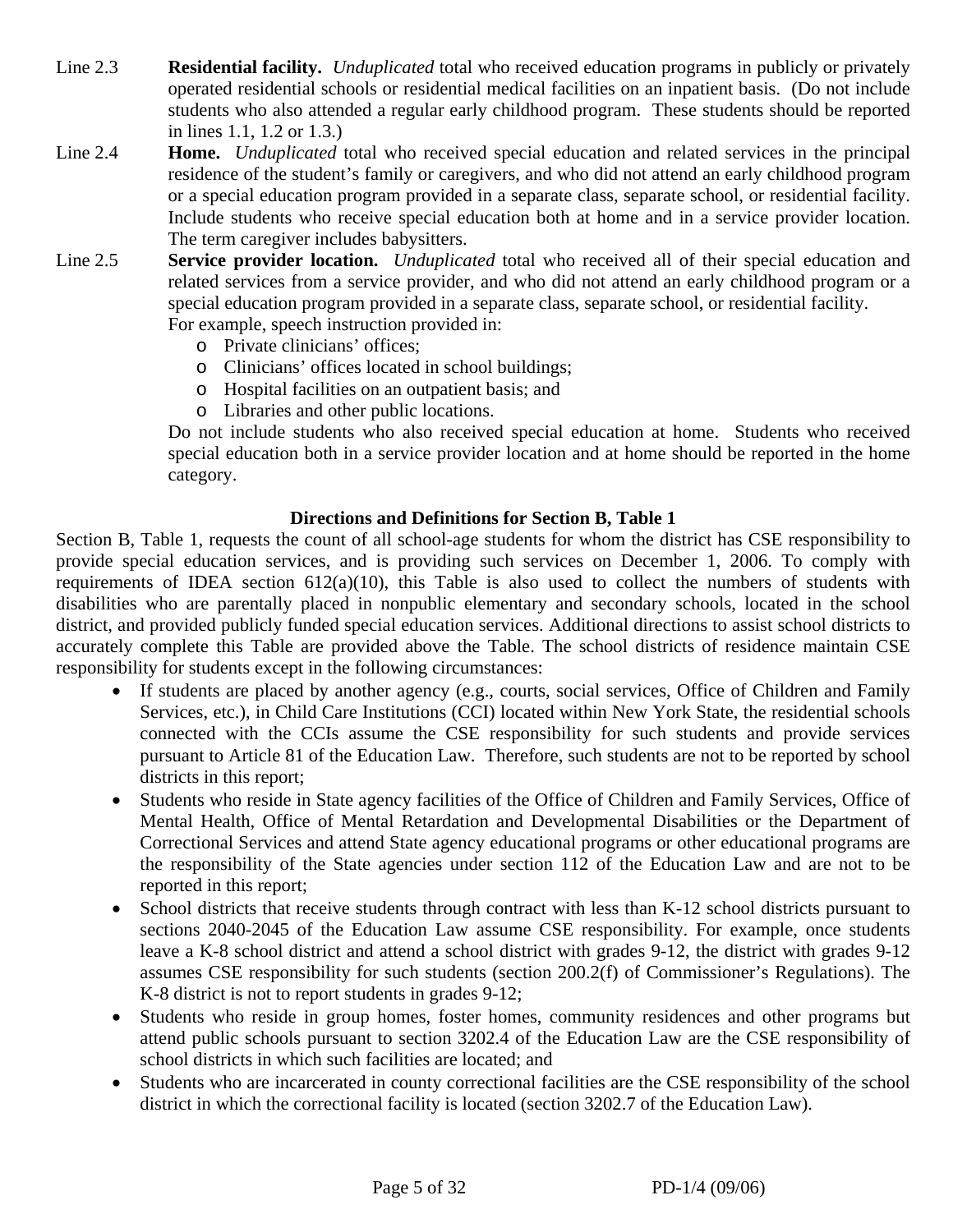### **Directions and Definitions for Section C, Reports 1-14**

**Section C, Reports 1-14:** There are three tables for each disability category- Table 1 and Table 2 and Table 3. These tables request placement information for all school-aged students with disabilities, ages 4-21, who are the responsibility of your CSE and are provided school-age special education programs and/or services on December 1, 2006. Each student is reported only once in one of the three tables.

**Table 1:** Report the number of students with disabilities who are educated in regular school buildings and removed from regular classes for "Less than 20%", "21% to 60%", or "More than 60%" of the school day or school week. "Regular school buildings" are buildings for both disabled and nondisabled school-age students. "Regular classes" are classes for both disabled and nondisabled school-age students. Time outside of regular classroom is a measure of the extent of removal from the regular classroom setting, NOT of the total amount of special education services provided. It is the percent of each school day or week that a student receives special education including related services, apart from non-disabled students while within a regular school building. For purposes of these data collection, students in the following settings should be reported in Table 1 (regular school buildings):

- Students who are receiving transitional support services.
- Students who attend regular school buildings for at least 50 percent of the school day or school week, even though they may attend programs in separate settings, which include only students with disabilities for the rest of the day or week.
- All public school buildings, which are attended by both disabled and nondisabled school-age students.
- All BOCES buildings that are attended by both disabled and nondisabled school-age students.
- All Special Act School Districts which both disabled and nondisabled school-age students attend.
- All approved private schools that are attended by both disabled and nondisabled school-age students.
- All State agency programs which both disabled and nondisabled school-age students attend.
- All Alternative High School programs which both disabled and nondisabled students attend.
- All age appropriate community-based settings that include individuals with and without disabilities, such as vocational sites, in which students with disabilities interact with nondisabled individuals other than nondisabled individuals who are providing services to the students.

In order to determine the percentage of time students receive services outside regular classrooms (i.e., in rooms/groupings attended by students with disabilities only), it is important to consider where the service is provided rather than the type of service that is provided. To calculate the percentage of time outside the regular classroom, divide the number of hours the student receives special education and related services outside the regular classroom each day or week by the total number of hours in the school day or school week. Use the length of the entire school day, including all periods and lunch. The following examples are provided for purpose of clarification:

- A student who attends a resource room for one period each day in which special education services are provided to a group of students with disabilities would be counted in Table 1, Line 1 since one period outside of regular classroom would constitute 20 percent or less of the school day.
- A student who is assigned a full-time, one-to-one teacher aide, but who attends regular classrooms for 80 percent or more of the school day should be included in Line 1 of Table 1.
- A student who receives special education services for two hours per day outside of regular classrooms (in a 6 hour day) would be reported in Table 1, Line 2. If the services are provided in the regular classroom, the student should be reported in Table 1, Line 1.
- A student whose first period begins at 8:30 a.m. and last period ends at 2:30 p.m. would have a six-hour day or 30-hour week. If the student attends a special class for four 45-minute periods daily and participates in the general education environment for the remainder of the day, that student's "time outside regular classroom" would be 15.0 hours per week or 50 percent of the week. Such a student would be reported in Table 1, Line 2.
- Special education services provided outside the normal school day (e.g., before school or after school) should not be considered time outside the regular classroom, regardless of the type of services or where they are provided. Such students should be counted in Table 1, Line 1.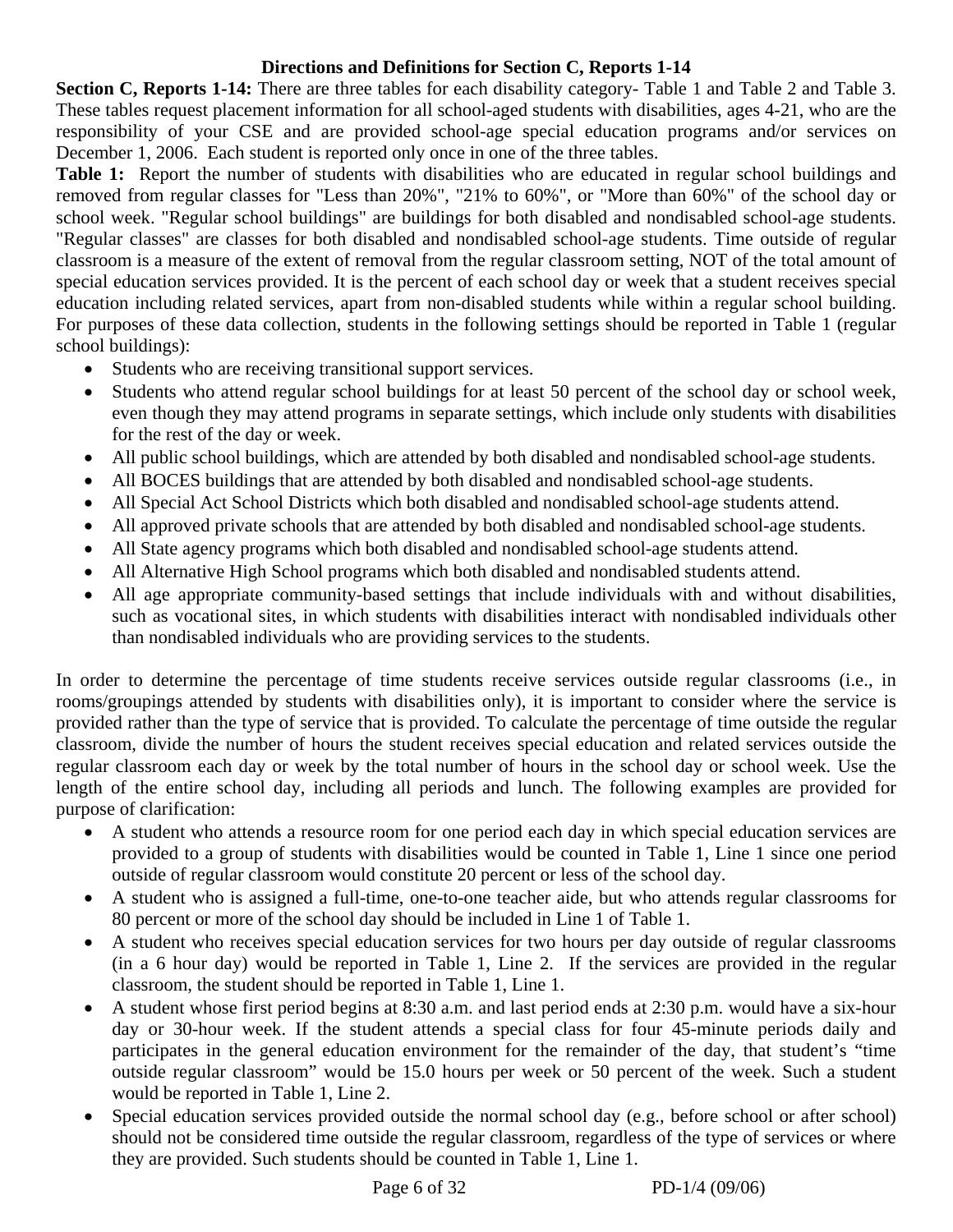• Students with disabilities who receive special education programs and/or services in regular classes that include nondisabled students should be reported in Table 1. This includes regular classrooms in which consultant teachers provide special education programs and/or services or regular classes in which special class programs are located.

**Table 2:** Report the number of students with disabilities for whom the school district has CSE responsibility and who are educated in separate educational settings. These are settings, which are attended by students with disabilities only. The definition of each separate educational setting follows:

**Special Public Day Schools-** Include public day schools that are attended by students with disabilities only. These schools include public school district or BOCES buildings, which are attended by students with disabilities only. These schools also include Special Act School Districts if students attend on a day school basis, and if they include students with disabilities only. Students with disabilities who attend the two Stateoperated schools, on a day basis, would also be reported in this category.

**Special Private Day Schools-** Include approved private schools for students with disabilities, and Statesupported schools (Section 4201 schools), which are attended, by students with disabilities only, on a day basis.

**Public Residential Facility-** Include public residential facilities in which students with disabilities are placed by the school district and attend an education program affiliated with the facility in buildings that serve only students with disabilities. Public residential facilities include the two State-operated schools, and the Special Act School Districts. Students with disabilities, who are in residential facilities but are provided special education services in buildings that include nondisabled students, should be reported in Table 1.

**Private Residential Facility-** Include private residential facilities in which students with disabilities are placed by the school district and attend an education program affiliated with the facility in buildings that serve only students with disabilities. Also, include students with disabilities who are placed in private residential facilities by the courts or State agencies, but for whom the district has CSE responsibility (e.g., students with disabilities who were residents of the district at the time they were placed by the courts or State agencies in private out-of-State residential facilities). Private residential facilities include State-supported schools (Section 4201 Schools) with a residential component and approved private schools (in-State and out-of-State). Students with disabilities, who are in residential facilities but are provided special education services in buildings that include nondisabled students, should be reported in Table 1.

**Home**- Use this setting if the school district Committee on Special Education has determined the home as the student's placement on December 1. Students who are home-schooled by parent's choice should not be reported in this category, but rather in Table 3.

**Hospital or Other Non-School-** These are settings in which students with disabilities are provided special education services based on their unique needs.

**Table 3:** Report the number of students with disabilities for whom the school district has CSE responsibility and who are educated in the specific setting described below.

**Incarcerated in Correctional Facilities-** Use this setting to report students with disabilities who are incarcerated in county correctional facilities or in secure detention facilities. All students with disabilities in secure detention facilities will be reported by the Office of Children and Family Services (OCFS). School districts will report in this row only students with disabilities who are provided special education services in county correctional facilities that are located in the school district.

**Home Schooled-** Use this setting to report students with disabilities who are home-schooled at parent choice, but who are provided special education programs or services at public expense.

**Parentally Placed in Non Public Schools-** Use this setting to report students with disabilities who are parentally placed in non-public schools at private expense, but who are provided special education services at public expense.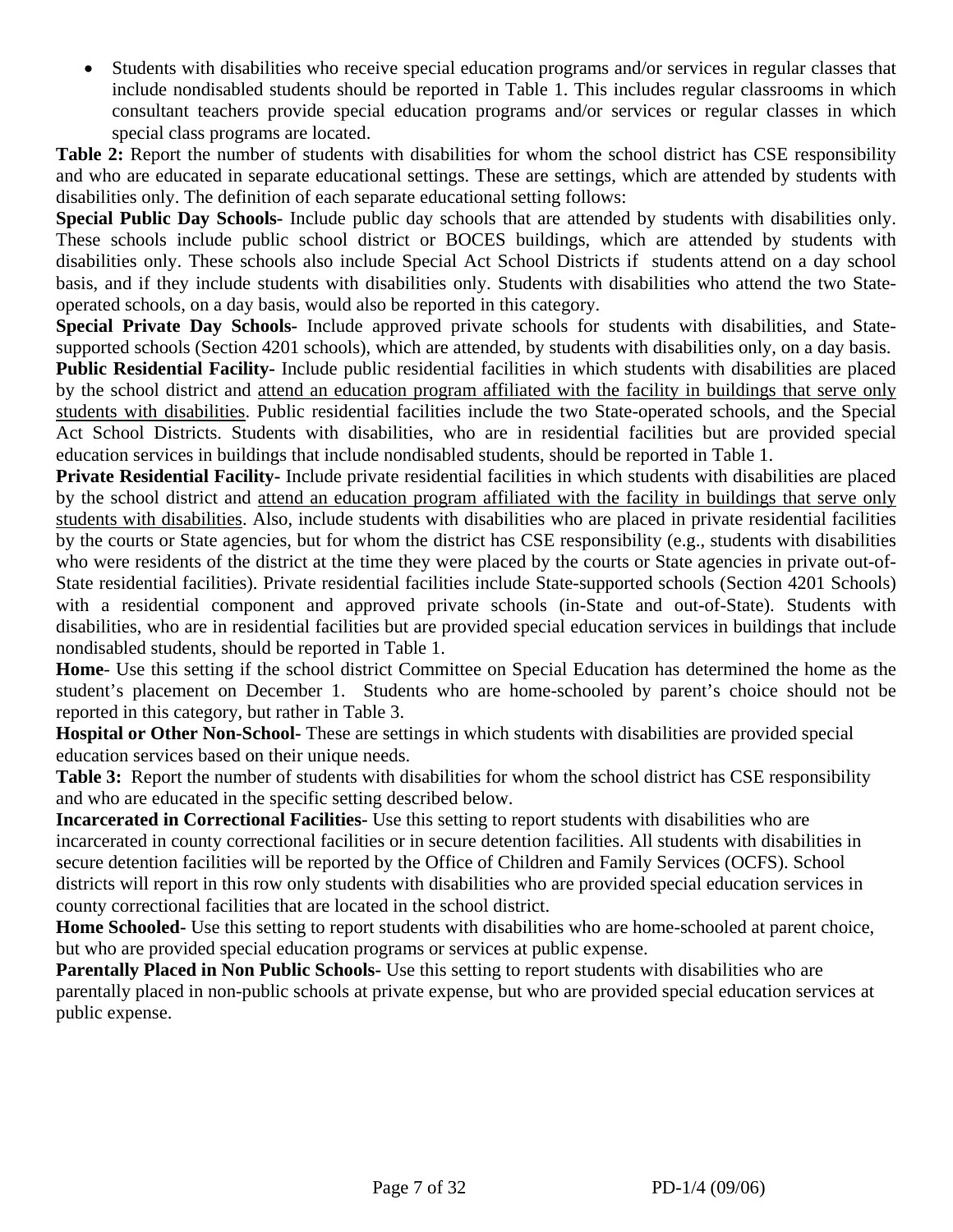#### **Section A:** *Students Receiving Preschool Special Education Programs and/or Services*

#### **Table 1: Educational Environments for Preschool Students with Disabilities (Ages 3-4\*).**

Enter the total number of preschool students with disabilities for whom this school district has CPSE responsibility to ensure the provision of special education programs and/or services. Report preschool students who were 3 to 4 years of age and who received preschool special education programs and/or services on December 1, 2006. In Column N, report the number of students who were provided related services only. Students reported in Column N are a subset of Column C. Column N cannot be greater than Column C. Only count students who were served pursuant to Sections 4410 or 4201 of the Education Law. Please determine age as of December 1, 2006. Counts reported in Tables 1 and 2 of this section, Table 1 of Section B and information contained on the SEDCAR-1 forms which school districts will receive from approved special education programs, will assist school districts in determining the amount of federal IDEA funds, under sections 611 and 619, which must be sub-allocated to other programs, and the amount to be retained by the school district, for students with disabilities, ages 3-5. (Important information for completing this section is included in the Directions and Definitions for Section A, beginning on page 3.)

|                                                                             |                                            |                                                                                                                                                                                          | $\mathbf A$              | B     | $\mathbf C$                        | D    | E      | $\mathbf{F}$    | G                                       | H                               | $\mathbf I$                             | J.                    | $\mathbf K$                             | L                                                  | $\mathbf{M}$  | $\overline{\bf N}$                                                                                                                                                                                                                                                                                                                                                                                                                                                                                            |
|-----------------------------------------------------------------------------|--------------------------------------------|------------------------------------------------------------------------------------------------------------------------------------------------------------------------------------------|--------------------------|-------|------------------------------------|------|--------|-----------------|-----------------------------------------|---------------------------------|-----------------------------------------|-----------------------|-----------------------------------------|----------------------------------------------------|---------------|---------------------------------------------------------------------------------------------------------------------------------------------------------------------------------------------------------------------------------------------------------------------------------------------------------------------------------------------------------------------------------------------------------------------------------------------------------------------------------------------------------------|
|                                                                             | <b>Educational Environment<sup>1</sup></b> |                                                                                                                                                                                          | $\omega$<br>$_{\rm Age}$ | Age 4 | Total # of<br>Students<br>Ages 3-4 | Male | Female | Gender<br>Total | American<br>Indian/<br>Alaska<br>Native | Asian or<br>Pacific<br>Islander | Black<br>(Not of<br>Hispanic<br>Origin) | or Latino<br>Hispanic | White<br>(Not of<br>Hispanic<br>Origin) | Multi-<br>Racial<br>(Not of<br>Hispanic<br>Oriein) | Race<br>Total | $\begin{array}{l} \mbox{Subset of}\\ \mbox{Column C}\\ \#~\mbox{of}\\ \mbox{Students}\\ \mbox{Receiving}\\ \mbox{Receiving}\\ \mbox{Reusing}\\ \mbox{Services}\\ \mbox{Services}\\ \mbox{Services}\\ \mbox{Srevices}\\ \mbox{Srevices}\\ \mbox{Srevices}\\ \mbox{Srevices}\\ \mbox{Srevices}\\ \mbox{Srevices}\\ \mbox{Srevices}\\ \mbox{Srevics}\\ \mbox{Srevics}\\ \mbox{Srevics}\\ \mbox{Srevics}\\ \mbox{Srevics}\\ \mbox{Srevics}\\ \mbox{Srevics}\\ \mbox{Srevics}\\ \mbox{Srevics}\\ \mbox{Srevics}\\$ |
| (1.0)<br><b>Students Attending</b><br>Regular Early<br>Childhood<br>Program |                                            | (1.1)<br>In the Regular<br>Early Childhood<br>Program at Least<br>80% of Time.<br>(1.2)<br>In the Regular<br>Early Childhood<br>Program 40% to<br>79% of Time<br>(1.3)<br>In the Regular |                          |       |                                    |      |        |                 |                                         |                                 |                                         |                       |                                         |                                                    |               |                                                                                                                                                                                                                                                                                                                                                                                                                                                                                                               |
|                                                                             |                                            | Early Childhood<br>Program Less<br>than 40% of Time.                                                                                                                                     |                          |       |                                    |      |        |                 |                                         |                                 |                                         |                       |                                         |                                                    |               |                                                                                                                                                                                                                                                                                                                                                                                                                                                                                                               |
| (2.0)<br><b>Students Not</b><br>Attending                                   | Attending a<br>Special                     | (2.1)<br>Separate Class                                                                                                                                                                  |                          |       |                                    |      |        |                 |                                         |                                 |                                         |                       |                                         |                                                    |               |                                                                                                                                                                                                                                                                                                                                                                                                                                                                                                               |
| a Regular<br>Early<br>Childhood                                             | Education<br>Program                       | (2.2)<br>Separate School                                                                                                                                                                 |                          |       |                                    |      |        |                 |                                         |                                 |                                         |                       |                                         |                                                    |               |                                                                                                                                                                                                                                                                                                                                                                                                                                                                                                               |
| Program                                                                     |                                            | (2.3)<br>Residential Facility                                                                                                                                                            |                          |       |                                    |      |        |                 |                                         |                                 |                                         |                       |                                         |                                                    |               |                                                                                                                                                                                                                                                                                                                                                                                                                                                                                                               |
|                                                                             | Not Attending a<br>Special<br>Education    | (2.4)<br>Home                                                                                                                                                                            |                          |       |                                    |      |        |                 |                                         |                                 |                                         |                       |                                         |                                                    |               |                                                                                                                                                                                                                                                                                                                                                                                                                                                                                                               |
|                                                                             | Program                                    | (2.5)<br>Service Providers<br>Location                                                                                                                                                   |                          |       |                                    |      |        |                 |                                         |                                 |                                         |                       |                                         |                                                    |               |                                                                                                                                                                                                                                                                                                                                                                                                                                                                                                               |
| (3.0)<br>TOTAL                                                              |                                            |                                                                                                                                                                                          |                          |       |                                    |      |        |                 |                                         |                                 |                                         |                       |                                         |                                                    |               |                                                                                                                                                                                                                                                                                                                                                                                                                                                                                                               |

\*Students who are 5 years of age on December 1, are "school-age" students, and must be reported in Sections B and C of this report and not in Section A.

 $\frac{1}{1}$ . The order of these settings does not reflect a continuum from least to most restrictive.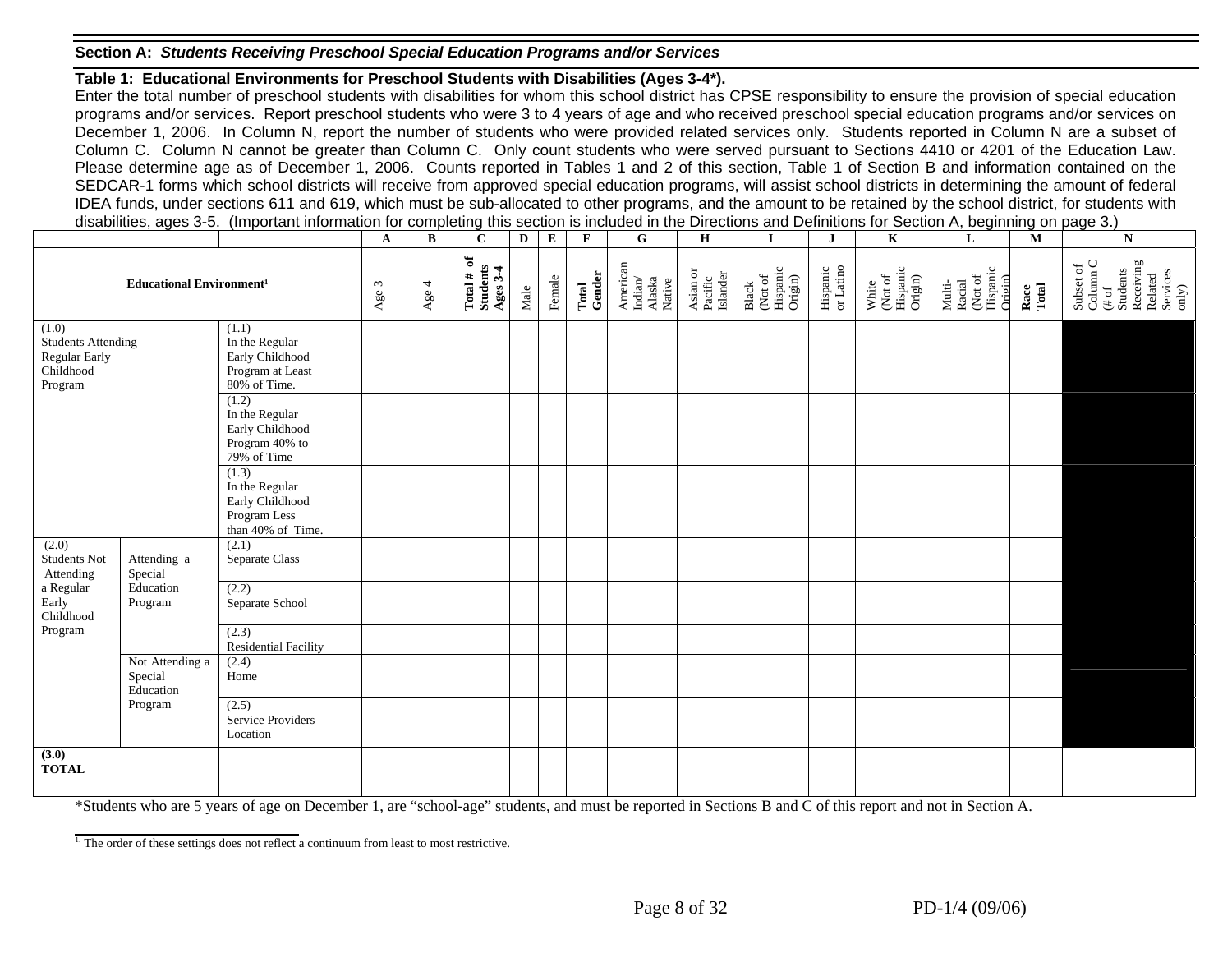### **Table 2: Preschool Students Served by Specific Approved Preschool Special Education Providers (Ages 3-4\*)**

Of the preschool students reported in Table 1, Line 3.0, Column N, enter the number of preschool students with disabilities, by age as of December 1, 2006, provided preschool special education programs and/or services by the five approved preschool special education providers listed below. Provide a count of preschool students who received special education and/or related services from these providers only or if these providers were designated as the "coordinating provider" by the CPSE for children serviced by multiple providers. The information entered in this table is a subset of data provided in Table 1 above. **(All students reported in Column D of this Table must also be reported in Table 1, Column N, above.)** The information provided below will be used by the State to calculate the minimum per-pupil amount of federal IDEA funds to be suballocated by school districts to approved special education providers for the 2007-08 school year. The methodology for calculating the per-pupil amount of federal funds for sub-allocation to approved special education providers was revised for the 2006-07 and subsequent school years and is described in Chapter 437 of the Laws of 2005. Please reconcile the data you provide in this table with records maintained by the county of the number of preschool children provided special education services by the county operated preschool program. The following contacts are provided for your information:

| Hamilton County:           | Ann LaForest Phillips | (518) 648-6141   |
|----------------------------|-----------------------|------------------|
| Niagara County:            | Stacy Lampman         | (716) 439-7463   |
| Otsego County:             | Patricia Zawisza      | (607) 547-6674   |
| <b>Suffolk County:</b>     | Meryl Zaglin          | (631) 853-2296   |
| <b>Westchester County:</b> | Marina Yoegel         | $(914)$ 813-5088 |

|                       |                                                                      | A     | В     | C                    | D                                                                                  |
|-----------------------|----------------------------------------------------------------------|-------|-------|----------------------|------------------------------------------------------------------------------------|
| Line<br><b>Number</b> | Specific Preschool Programs                                          | Age 3 | Age 4 | Total<br>Ages 3 to 4 | Subset of Students in<br><b>Column C Receiving</b><br><b>Related Services Only</b> |
| 01                    | Hamilton County Preschool Program<br>(BEDS Code: 200401640009)       |       |       |                      |                                                                                    |
| 02                    | Niagara County Preschool Program<br>(BEDS Code: 400400880021)        |       |       |                      |                                                                                    |
| 03                    | <b>Otsego County Preschool Program</b><br>(BEDS Code: 471701640030)  |       |       |                      |                                                                                    |
| 04                    | <b>Suffolk County Preschool Program</b><br>(BEDS Code: 580506640005) |       |       |                      |                                                                                    |
| 05                    | Westchester County Preschool Program<br>(BEDS Code: 662200640002)    |       |       |                      |                                                                                    |
| 06                    | Total                                                                |       |       |                      |                                                                                    |

### **Table 3: Count of Preschool Students with Disabilities, Age 2.**

| Line          |                                                                                                                                                                                                                                                                                                                                                                                  |           |
|---------------|----------------------------------------------------------------------------------------------------------------------------------------------------------------------------------------------------------------------------------------------------------------------------------------------------------------------------------------------------------------------------------|-----------|
| <b>Number</b> | <b>Description</b>                                                                                                                                                                                                                                                                                                                                                               | Age $2^*$ |
|               | Provide the count of preschool students with disabilities, who were 2 years old on<br>December 1, 2006, and were receiving preschool special education programs and/or<br>services on December 1, 2006. Report students who were the responsibility of your school<br>district's CPSE, and who were provided services pursuant to sections 4410 or 4201 of the<br>Education Law. |           |

\*Students who are 2 years old on December 1, 2006 (who will turn 3 years of age by December 31, 2006) and are receiving preschool special education services, pursuant to section 4410 of the Education Law, should be included in this column.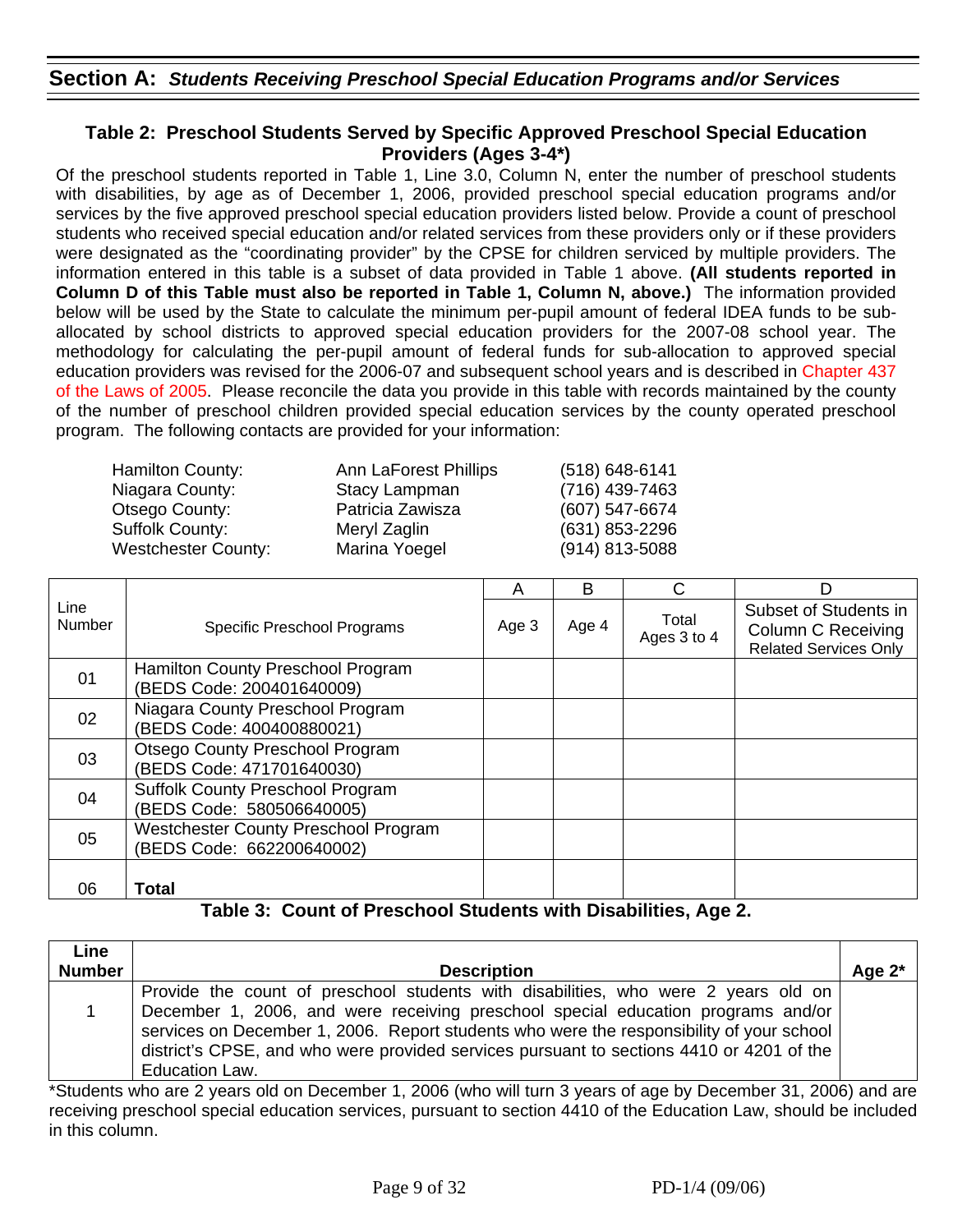## **Section B:** *Students Receiving School-age Programs or Services*

#### **Table 1: Provision of Special Education Services to School-age Students with Disabilities**

Provide an unduplicated count of all **school-age** students with disabilities who are the responsibility of this school district's CSE or are parentally placed in nonpublic elementary and secondary schools located in this school district and receiving special education programs and/or services on December 1, 2006.

 School districts will use the counts reported in Lines 1-7 in this section, child count data from Charter Schools on the PD-1C/4C forms, any enrollment expansion information from Charter Schools, and information in the SEDCAR-1 forms from approved special education providers to determine the per-pupil amount of 2007-08, federal IDEA funds under Sections 611 and 619 to be sub-allocated to approved special education providers, Charter Schools, and the per-pupil amount to be available to serve students who are parentally placed in nonpublic elementary and secondary schools located in the school district and the amount to be retained by school districts for school-age students with disabilities.

In addition to the description provided for each Line below, the following are additional clarifications:

- Do not include in this report students who are receiving declassification support services on December 1, 2006.
- Include in Line 1, all students with disabilities for whom the school district has CSE responsibility and provides special education services directly or through contracting with other service providers. Examples include: students with disabilities in drug or alcohol rehabilitation facilities regardless of where such facilities are located; students with disabilities who are in county correctional facilities, located in the school district; students with disabilities who are hospitalized, regardless of where the hospital is located; and students with disabilities who are "home-schooled" if some special education service is provided by the school district.
- Include in Line 1, students with disabilities for whom transitional support services are provided on December 1, 2006.
- Include in Line 2, students with disabilities who are residents of the school district and parentally placed in nonpublic elementary and secondary schools located in this school district and who are provided publicly funded special education programs and/or services (i.e., consultant teacher services, related services, etc.).
- Include in Line 3, students with disabilities who are **not** residents of the school district but are parentally placed in nonpublic schools located in this district and who are provided publicly funded special education programs and/or services as of December 1, 2006.
- Include in Line 7, students with disabilities who resided in this school district at the time they were placed in out-of-State residential schools by the courts or State agencies.

Please see additional directions and definitions for Section B, Table 1 on page 5 of 34 for information regarding CSE responsibility and school district's responsibilities related to students who are parentally placed in nonpublic elementary and secondary schools located in the school district. If you have specific questions regarding school district's responsibilities please contact your regional associate.

| Line           |                                                                                               | Ages 4-5 | Ages 6- |
|----------------|-----------------------------------------------------------------------------------------------|----------|---------|
| No.            | <b>Report Each Student Only Once</b>                                                          |          | 21      |
| $\mathbf{1}$   | Count of school-age students provided special education services in district-operated         |          |         |
|                | programs. (See above directions for additional guidance on who to include.)                   |          |         |
| 2              | Count of school-age students who are residents of this school district and are                |          |         |
|                | parentally placed in nonpublic schools located in this school district and who are            |          |         |
|                | provided publicly funded special education services as of December 1, 2006.                   |          |         |
| 3              | Count of students with disabilities who are residents of other school districts and           |          |         |
|                | parentally placed in nonpublic schools located in this school district and who are            |          |         |
|                | provided publicly funded special education services as of December 1, 2006.                   |          |         |
| 4              | Count of school-age students placed by the CSE in other public school district programs       |          |         |
|                | and provided special education programs and/or services. (Do not include in this line         |          |         |
|                | students placed in a Special Act School District.)                                            |          |         |
| 5              | Count of school-age students provided special education services full-time in programs        |          |         |
|                | operated by a Board of Cooperative Educational Services (BOCES).                              |          |         |
| 6              | Count of school-age students provided special education services while enrolled in a          |          |         |
|                | Charter School.                                                                               |          |         |
| $\overline{7}$ | Count of school-age students provided special education services in approved private          |          |         |
|                | schools for students with disabilities, and State-supported schools listed in Section 4201 of |          |         |
|                | the Education Law. Include students with disabilities who were resident to this district at   |          |         |
|                | the time they were placed in out-of-State residential schools by courts or other State        |          |         |
|                | agencies. Also include in this line, all other out-of-State placements.                       |          |         |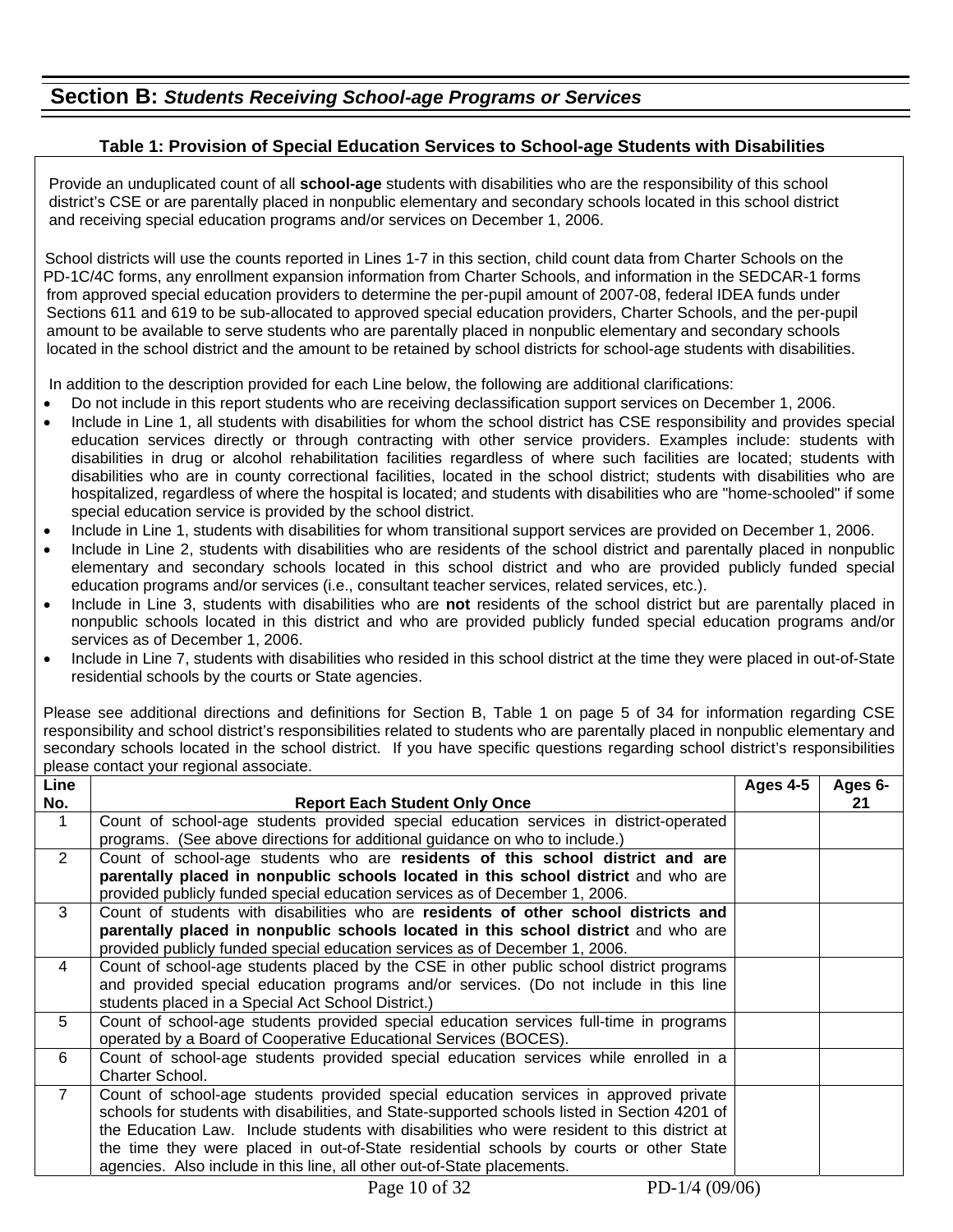| Line |                                                                                               | Ages 4-5 | Ages 6- |
|------|-----------------------------------------------------------------------------------------------|----------|---------|
| No.  | <b>Report Each Student Only Once</b>                                                          |          | 21      |
| 8    | Subtotal (Sum of Lines 1-7): This number and information received by school districts on      |          |         |
|      | the SEDCAR-1 forms and information from Charter Schools will assist school districts to       |          |         |
|      | determine a per pupil amount of 2007-2008 IDEA funds to be sub-allocated to approved          |          |         |
|      | special education programs, Charter Schools and proportionate amount of IDEA funds that       |          |         |
|      | will be available for students with disabilities who are parentally placed in nonpublic       |          |         |
|      | elementary and secondary schools located in this school district.                             |          |         |
| 9    | Count of school-age students, provided special education services by contracting with         |          |         |
|      | Special Act School Districts, or in the New York State School for the Blind in Batavia or the |          |         |
|      | New York State School for the Deaf in Rome.                                                   |          |         |
| 10   | Numbers of students with disabilities who are residents of this school district and are       |          |         |
|      | parentally placed in nonpublic schools located in other school districts and who are          |          |         |
|      | provided publicly funded special education services as of December 1, 2006.                   |          |         |
| 11   | Sum of Lines 1, 2, 4, 5, 6, 7, 9 and 10: This number represents the total number of           |          |         |
|      | school-age students who are the responsibility of this school district's CSE and are          |          |         |
|      | provided special education programs and/or services on December 1, 2006. (The number          |          |         |
|      | entered for this line must match the number entered in Section C, Report 14 of this form.)    |          |         |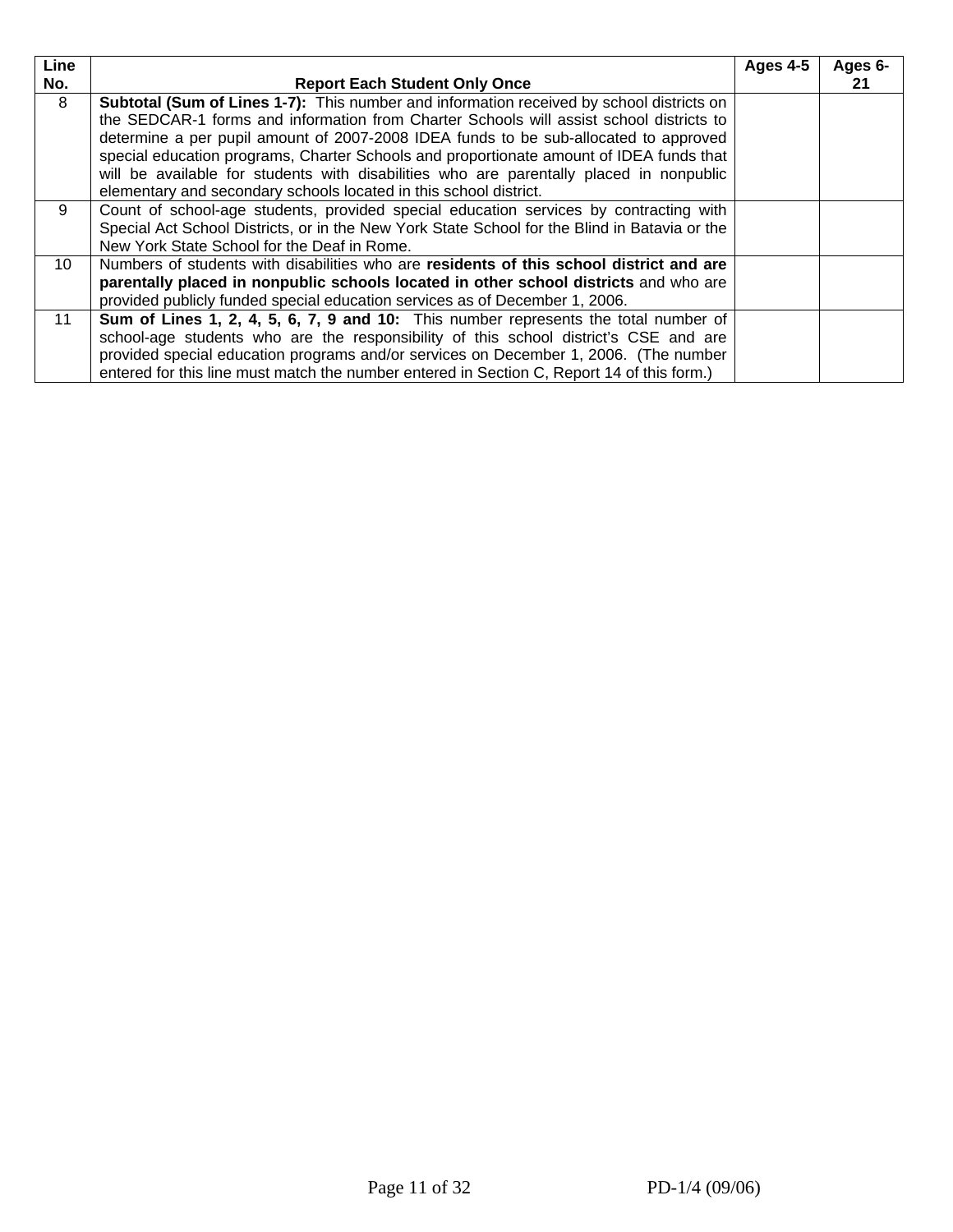**Directions:** Please review directions and definitions for completing reports 1-14 beginning on page 6. Report each student in only one disability report, in only one table and in only one Line.

### *Report 1: Report of Students with Autism Placed as of December 1, 2006*

**Table1: In Regular School-Based Programs in buildings attended by disabled and nondisabled students** 

|               |                          | A       | B                |           | D         | Е     |              |  |  |  |
|---------------|--------------------------|---------|------------------|-----------|-----------|-------|--------------|--|--|--|
| Line          | <b>Time OUTSIDE</b>      |         | <b>Age Group</b> |           |           |       |              |  |  |  |
| <b>Number</b> | <b>Regular Classroom</b> | $4 - 5$ | $6 - 11$         | $12 - 13$ | $14 - 17$ | 18-21 | <b>Total</b> |  |  |  |
| 01            | 20% or less              |         |                  |           |           |       |              |  |  |  |
| 02            | 21% to 60%               |         |                  |           |           |       |              |  |  |  |
| 03            | More than 60%            |         |                  |           |           |       |              |  |  |  |
| 04            | <b>Total</b>             |         |                  |           |           |       |              |  |  |  |

**Table 2: In Separate Settings** Outside of regular school facilities, in buildings that are attended by students with disabilities only. In Line 5, include students who are placed on home instruction by the CSE. Students who are home-schooled by parent choice should be reported in Table 3.

|               |                                     | Α       | B                | C         | D         | Е         | F            |  |  |
|---------------|-------------------------------------|---------|------------------|-----------|-----------|-----------|--------------|--|--|
| Line          |                                     |         | <b>Age Group</b> |           |           |           |              |  |  |
| <b>Number</b> | <b>Type of Setting</b>              | $4 - 5$ | $6 - 11$         | $12 - 13$ | $14 - 17$ | $18 - 21$ | <b>Total</b> |  |  |
| 01            | Special Public Day School           |         |                  |           |           |           |              |  |  |
| 02            | Special Private Day School          |         |                  |           |           |           |              |  |  |
| 03            | <b>Public Residential Facility</b>  |         |                  |           |           |           |              |  |  |
| 04            | <b>Private Residential Facility</b> |         |                  |           |           |           |              |  |  |
| 05            | Home Placement                      |         |                  |           |           |           |              |  |  |
| 06            | Hospital or Other Non-school        |         |                  |           |           |           |              |  |  |
| 07            | <b>Total</b>                        |         |                  |           |           |           |              |  |  |
|               |                                     |         |                  |           |           |           |              |  |  |

|               |                                                          | Α       | B        | $\cap$           |           | F         |              |
|---------------|----------------------------------------------------------|---------|----------|------------------|-----------|-----------|--------------|
| Line          |                                                          |         |          | <b>Age Group</b> |           |           |              |
| <b>Number</b> | <b>Type of Setting</b>                                   | $4 - 5$ | $6 - 11$ | $12 - 13$        | $14 - 17$ | $18 - 21$ | <b>Total</b> |
| 01            | Incarcerated in County Correctional<br><b>Facilities</b> |         |          |                  |           |           |              |
| 02            | Home Schooled at Parental Choice                         |         |          |                  |           |           |              |
| 03            | Parentally Placed in Non-Public<br>School                |         |          |                  |           |           |              |
| 04            | <b>Total</b>                                             |         |          |                  |           |           |              |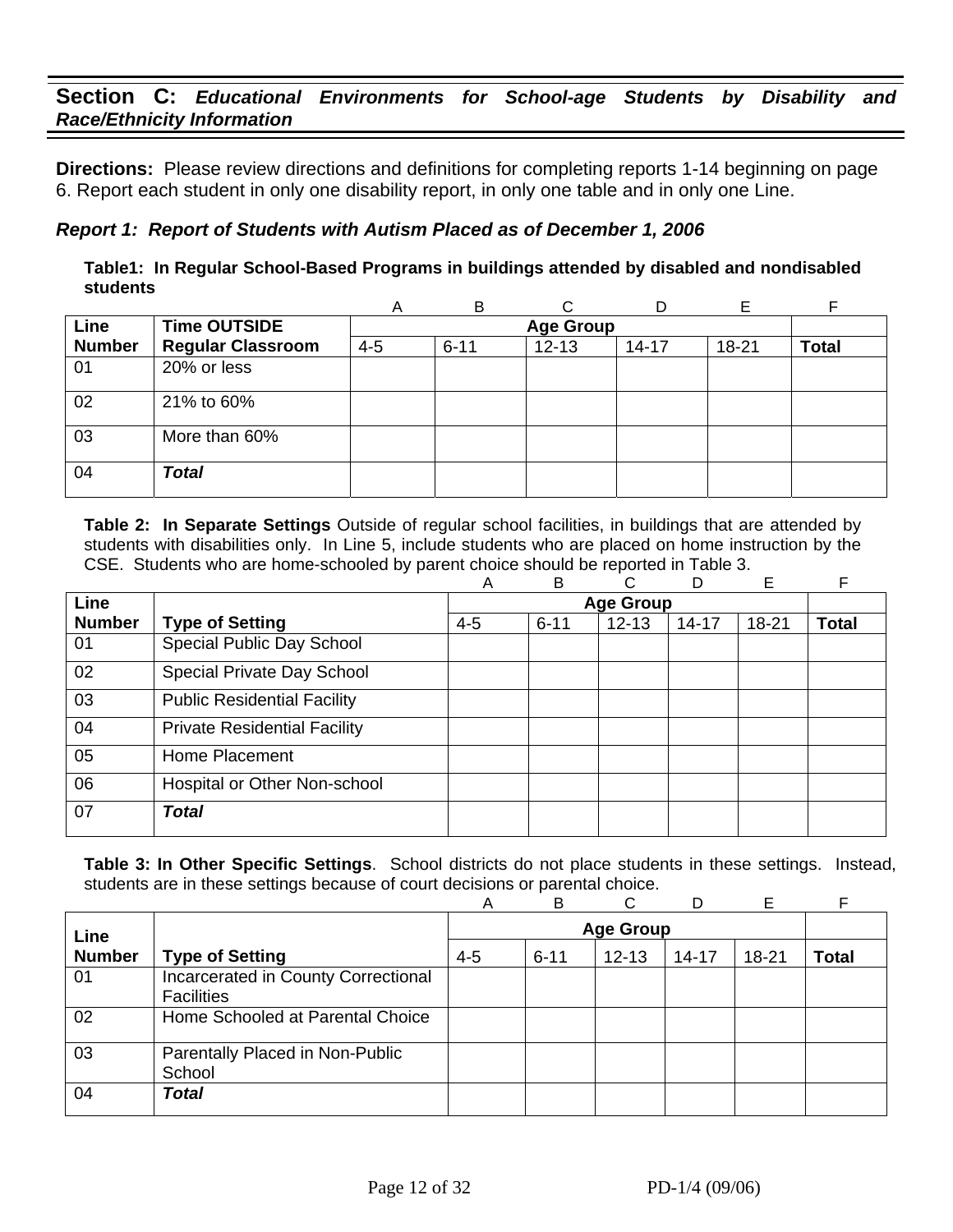#### *Report 2: Report of Students with Emotional Disturbance Placed as of December 1, 2006*

**Table1: In Regular School-Based Programs in buildings attended by disabled and nondisabled students** 

|               |                          | Α       | B                |           | D         | E     |              |  |  |  |  |
|---------------|--------------------------|---------|------------------|-----------|-----------|-------|--------------|--|--|--|--|
| Line          | <b>Time OUTSIDE</b>      |         | <b>Age Group</b> |           |           |       |              |  |  |  |  |
| <b>Number</b> | <b>Regular Classroom</b> | $4 - 5$ | $6 - 11$         | $12 - 13$ | $14 - 17$ | 18-21 | <b>Total</b> |  |  |  |  |
| 01            | 20% or less              |         |                  |           |           |       |              |  |  |  |  |
| 02            | 21% to 60%               |         |                  |           |           |       |              |  |  |  |  |
| 03            | More than 60%            |         |                  |           |           |       |              |  |  |  |  |
| 04            | <b>Total</b>             |         |                  |           |           |       |              |  |  |  |  |

**Table 2: In Separate Settings** Outside of regular school facilities, in buildings that are attended by students with disabilities only. In Line 5, include students who are placed on home instruction by the CSE. Students who are home-schooled by parent choice should be reported in Table 3.

|               |                                     | A       | B                | C         | D         | E     | F            |  |
|---------------|-------------------------------------|---------|------------------|-----------|-----------|-------|--------------|--|
| Line          |                                     |         | <b>Age Group</b> |           |           |       |              |  |
| <b>Number</b> | <b>Type of Setting</b>              | $4 - 5$ | $6 - 11$         | $12 - 13$ | $14 - 17$ | 18-21 | <b>Total</b> |  |
| 01            | Special Public Day School           |         |                  |           |           |       |              |  |
| 02            | Special Private Day School          |         |                  |           |           |       |              |  |
| 03            | <b>Public Residential Facility</b>  |         |                  |           |           |       |              |  |
| 04            | <b>Private Residential Facility</b> |         |                  |           |           |       |              |  |
| 05            | Home Placement                      |         |                  |           |           |       |              |  |
| 06            | Hospital or Other Non-school        |         |                  |           |           |       |              |  |
| 07            | <b>Total</b>                        |         |                  |           |           |       |              |  |

|               |                                                          | Α       | B                | C         |           | Е         |              |  |  |
|---------------|----------------------------------------------------------|---------|------------------|-----------|-----------|-----------|--------------|--|--|
| Line          |                                                          |         | <b>Age Group</b> |           |           |           |              |  |  |
| <b>Number</b> | <b>Type of Setting</b>                                   | $4 - 5$ | $6 - 11$         | $12 - 13$ | $14 - 17$ | $18 - 21$ | <b>Total</b> |  |  |
| 01            | Incarcerated in County Correctional<br><b>Facilities</b> |         |                  |           |           |           |              |  |  |
| 02            | Home Schooled at Parental Choice                         |         |                  |           |           |           |              |  |  |
| 03            | Parentally Placed in Non-Public<br>School                |         |                  |           |           |           |              |  |  |
| 04            | Total                                                    |         |                  |           |           |           |              |  |  |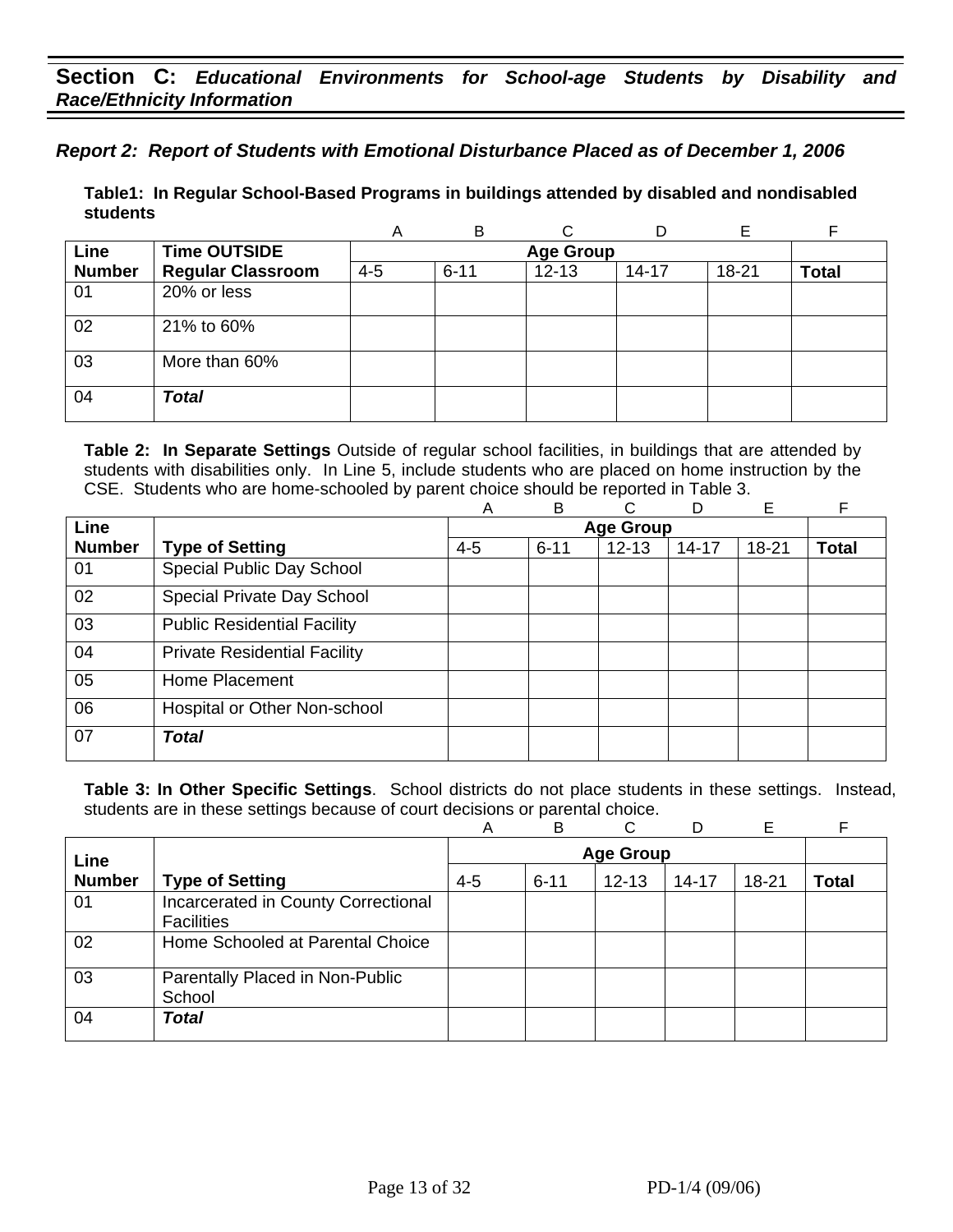#### *Report 3: Report of Students with Learning Disabilities Placed as of December 1, 2006*

**Table1: In Regular School-Based Programs in buildings attended by disabled and nondisabled students** 

|               |                          | Α       | B        |                  |           | F     |              |
|---------------|--------------------------|---------|----------|------------------|-----------|-------|--------------|
| <b>Line</b>   | <b>Time OUTSIDE</b>      |         |          | <b>Age Group</b> |           |       |              |
| <b>Number</b> | <b>Regular Classroom</b> | $4 - 5$ | $6 - 11$ | $12 - 13$        | $14 - 17$ | 18-21 | <b>Total</b> |
| 01            | 20% or less              |         |          |                  |           |       |              |
| 02            | 21% to 60%               |         |          |                  |           |       |              |
| 03            | More than 60%            |         |          |                  |           |       |              |
| 04            | <b>Total</b>             |         |          |                  |           |       |              |

**Table 2: In Separate Settings** Outside of regular school facilities, in buildings that are attended by students with disabilities only. In Line 5, include students who are placed on home instruction by the CSE. Students who are home-schooled by parent choice should be reported in Table 3.

|               |                                     | A       | B        | C                | D         | E         | F            |
|---------------|-------------------------------------|---------|----------|------------------|-----------|-----------|--------------|
| Line          |                                     |         |          | <b>Age Group</b> |           |           |              |
| <b>Number</b> | <b>Type of Setting</b>              | $4 - 5$ | $6 - 11$ | $12 - 13$        | $14 - 17$ | $18 - 21$ | <b>Total</b> |
| 01            | Special Public Day School           |         |          |                  |           |           |              |
| 02            | Special Private Day School          |         |          |                  |           |           |              |
| 03            | <b>Public Residential Facility</b>  |         |          |                  |           |           |              |
| 04            | <b>Private Residential Facility</b> |         |          |                  |           |           |              |
| 05            | Home Placement                      |         |          |                  |           |           |              |
| 06            | Hospital or Other Non-school        |         |          |                  |           |           |              |
| 07            | Total                               |         |          |                  |           |           |              |

|               |                                                          | Α       | B                | C         | D         | Е     |              |  |  |
|---------------|----------------------------------------------------------|---------|------------------|-----------|-----------|-------|--------------|--|--|
| Line          |                                                          |         | <b>Age Group</b> |           |           |       |              |  |  |
| <b>Number</b> | <b>Type of Setting</b>                                   | $4 - 5$ | $6 - 11$         | $12 - 13$ | $14 - 17$ | 18-21 | <b>Total</b> |  |  |
| 01            | Incarcerated in County Correctional<br><b>Facilities</b> |         |                  |           |           |       |              |  |  |
| 02            | Home Schooled at Parental Choice                         |         |                  |           |           |       |              |  |  |
| 03            | Parentally Placed in Non-Public<br>School                |         |                  |           |           |       |              |  |  |
| 04            | <b>Total</b>                                             |         |                  |           |           |       |              |  |  |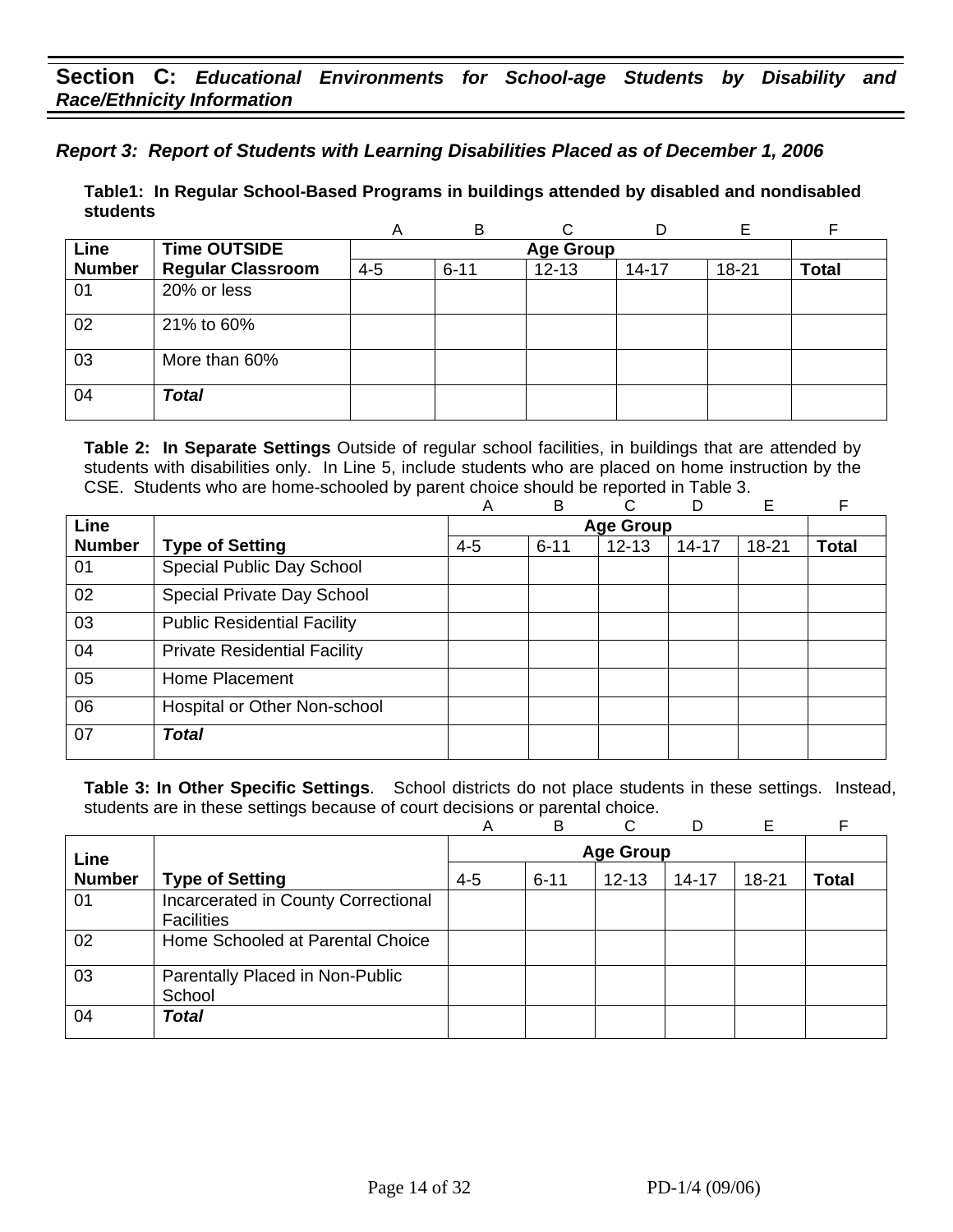## *Report 4: Report of Students with Mental Retardation Placed as of December 1, 2006*

**Table1: In Regular School-Based Programs in buildings attended by disabled and nondisabled students** 

|               |                          | A       | B        |                  | D         |       |              |
|---------------|--------------------------|---------|----------|------------------|-----------|-------|--------------|
| Line          | <b>Time OUTSIDE</b>      |         |          | <b>Age Group</b> |           |       |              |
| <b>Number</b> | <b>Regular Classroom</b> | $4 - 5$ | $6 - 11$ | $12 - 13$        | $14 - 17$ | 18-21 | <b>Total</b> |
| 01            | 20% or less              |         |          |                  |           |       |              |
| 02            | 21% to 60%               |         |          |                  |           |       |              |
| 03            | More than 60%            |         |          |                  |           |       |              |
| 04            | <b>Total</b>             |         |          |                  |           |       |              |

**Table 2: In Separate Settings** Outside of regular school facilities, in buildings that are attended by students with disabilities only. In Line 5, include students who are placed on home instruction by the CSE. Students who are home-schooled by parent choice should be reported in Table 3.

|               |                                     | Α       | B                | C.        | D         | Е     | F            |  |  |
|---------------|-------------------------------------|---------|------------------|-----------|-----------|-------|--------------|--|--|
| Line          |                                     |         | <b>Age Group</b> |           |           |       |              |  |  |
| <b>Number</b> | <b>Type of Setting</b>              | $4 - 5$ | $6 - 11$         | $12 - 13$ | $14 - 17$ | 18-21 | <b>Total</b> |  |  |
| 01            | Special Public Day School           |         |                  |           |           |       |              |  |  |
| 02            | Special Private Day School          |         |                  |           |           |       |              |  |  |
| 03            | <b>Public Residential Facility</b>  |         |                  |           |           |       |              |  |  |
| 04            | <b>Private Residential Facility</b> |         |                  |           |           |       |              |  |  |
| 05            | Home Placement                      |         |                  |           |           |       |              |  |  |
| 06            | Hospital or Other Non-school        |         |                  |           |           |       |              |  |  |
| 07            | <b>Total</b>                        |         |                  |           |           |       |              |  |  |
|               |                                     |         |                  |           |           |       |              |  |  |

|               |                                                          | A       | B                | C         | D         | Е         |       |  |  |
|---------------|----------------------------------------------------------|---------|------------------|-----------|-----------|-----------|-------|--|--|
| Line          |                                                          |         | <b>Age Group</b> |           |           |           |       |  |  |
| <b>Number</b> | <b>Type of Setting</b>                                   | $4 - 5$ | $6 - 11$         | $12 - 13$ | $14 - 17$ | $18 - 21$ | Total |  |  |
| 01            | Incarcerated in County Correctional<br><b>Facilities</b> |         |                  |           |           |           |       |  |  |
| 02            | Home Schooled at Parental Choice                         |         |                  |           |           |           |       |  |  |
| 03            | Parentally Placed in Non-Public<br>School                |         |                  |           |           |           |       |  |  |
| 04            | <b>Total</b>                                             |         |                  |           |           |           |       |  |  |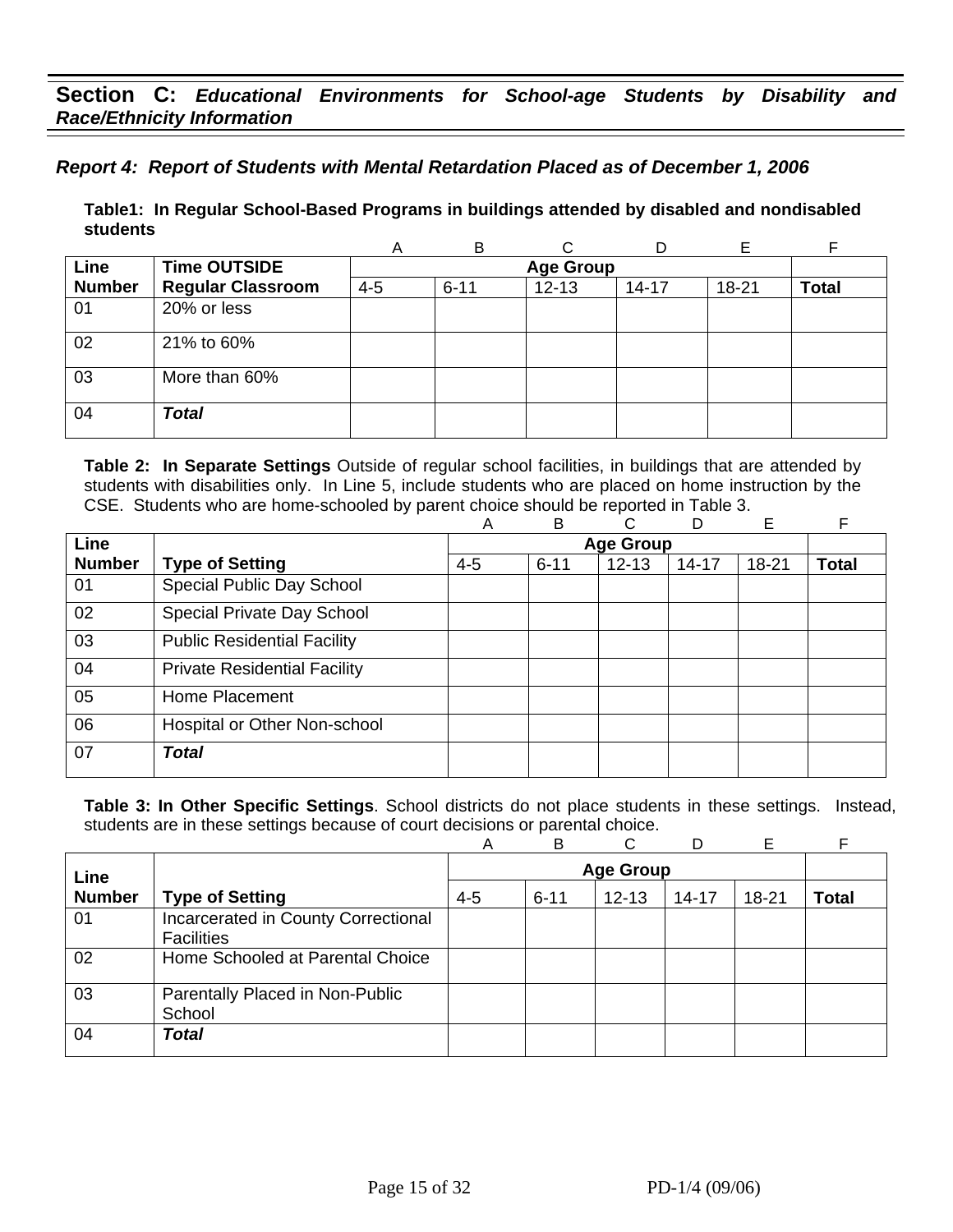### *Report 5: Report of Students with Deafness Placed as of December 1, 2006*

**Table1: In Regular School-Based Programs in buildings attended by disabled and nondisabled students** 

|               |                          | A       | B        |                  | D         | Е     | F            |
|---------------|--------------------------|---------|----------|------------------|-----------|-------|--------------|
| Line          | <b>Time OUTSIDE</b>      |         |          | <b>Age Group</b> |           |       |              |
| <b>Number</b> | <b>Regular Classroom</b> | $4 - 5$ | $6 - 11$ | $12 - 13$        | $14 - 17$ | 18-21 | <b>Total</b> |
| 01            | 20% or less              |         |          |                  |           |       |              |
| 02            | 21% to 60%               |         |          |                  |           |       |              |
| 03            | More than 60%            |         |          |                  |           |       |              |
| 04            | <b>Total</b>             |         |          |                  |           |       |              |

**Table 2: In Separate Settings** Outside of regular school facilities, in buildings that are attended by students with disabilities only. In Line 5, include students who are placed on home instruction by the CSE. Students who are home-schooled by parent choice should be reported in Table 3.

|               |                                     | Α       | B        | C                | D         | E         | F            |
|---------------|-------------------------------------|---------|----------|------------------|-----------|-----------|--------------|
| Line          |                                     |         |          | <b>Age Group</b> |           |           |              |
| <b>Number</b> | <b>Type of Setting</b>              | $4 - 5$ | $6 - 11$ | $12 - 13$        | $14 - 17$ | $18 - 21$ | <b>Total</b> |
| 01            | Special Public Day School           |         |          |                  |           |           |              |
| 02            | Special Private Day School          |         |          |                  |           |           |              |
| 03            | <b>Public Residential Facility</b>  |         |          |                  |           |           |              |
| 04            | <b>Private Residential Facility</b> |         |          |                  |           |           |              |
| 05            | Home Placement                      |         |          |                  |           |           |              |
| 06            | Hospital or Other Non-school        |         |          |                  |           |           |              |
| 07            | <b>Total</b>                        |         |          |                  |           |           |              |

|               |                                                          | Α       | B                | C         |           | Е     |              |  |  |
|---------------|----------------------------------------------------------|---------|------------------|-----------|-----------|-------|--------------|--|--|
| Line          |                                                          |         | <b>Age Group</b> |           |           |       |              |  |  |
| <b>Number</b> | <b>Type of Setting</b>                                   | $4 - 5$ | $6 - 11$         | $12 - 13$ | $14 - 17$ | 18-21 | <b>Total</b> |  |  |
| 01            | Incarcerated in County Correctional<br><b>Facilities</b> |         |                  |           |           |       |              |  |  |
| 02            | Home Schooled at Parental Choice                         |         |                  |           |           |       |              |  |  |
| 03            | Parentally Placed in Non-Public<br>School                |         |                  |           |           |       |              |  |  |
| 04            | <b>Total</b>                                             |         |                  |           |           |       |              |  |  |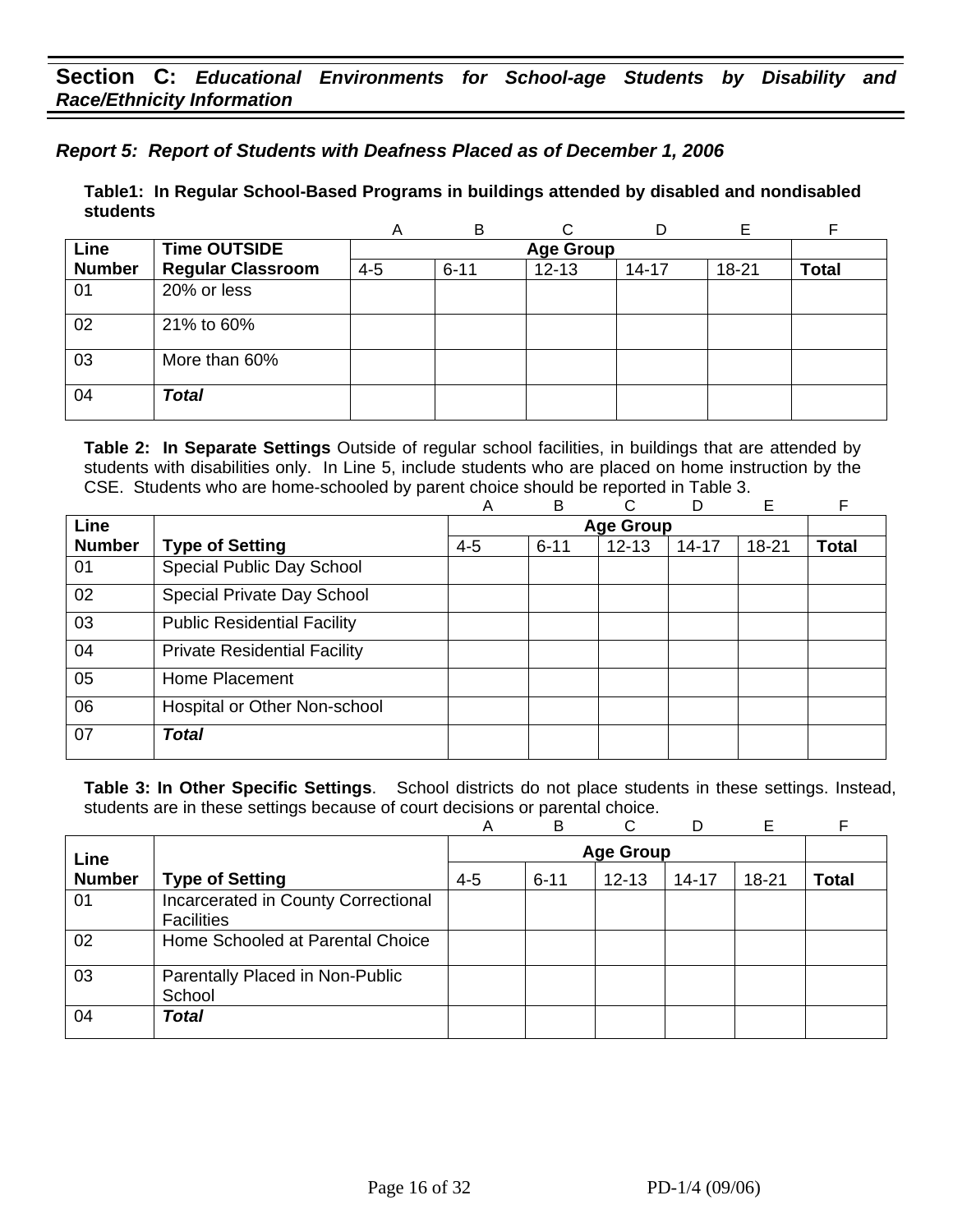#### *Report 6: Report of Students with Hearing Impairments Placed as of December 1, 2006*

**Table1: In Regular School-Based Programs in buildings attended by disabled and nondisabled students** 

|               |                          | Α       | B        |                  |           | F     |              |
|---------------|--------------------------|---------|----------|------------------|-----------|-------|--------------|
| <b>Line</b>   | <b>Time OUTSIDE</b>      |         |          | <b>Age Group</b> |           |       |              |
| <b>Number</b> | <b>Regular Classroom</b> | $4 - 5$ | $6 - 11$ | $12 - 13$        | $14 - 17$ | 18-21 | <b>Total</b> |
| 01            | 20% or less              |         |          |                  |           |       |              |
| 02            | 21% to 60%               |         |          |                  |           |       |              |
| 03            | More than 60%            |         |          |                  |           |       |              |
| 04            | <b>Total</b>             |         |          |                  |           |       |              |

**Table 2: In Separate Settings** Outside of regular school facilities, in buildings that are attended by students with disabilities only. In Line 5, include students who are placed on home instruction by the CSE. Students who are home-schooled by parent choice should be reported in Table 3.

|               |                                     | A       | B        | C                | D         | E         | F            |
|---------------|-------------------------------------|---------|----------|------------------|-----------|-----------|--------------|
| Line          |                                     |         |          | <b>Age Group</b> |           |           |              |
| <b>Number</b> | <b>Type of Setting</b>              | $4 - 5$ | $6 - 11$ | $12 - 13$        | $14 - 17$ | $18 - 21$ | <b>Total</b> |
| 01            | Special Public Day School           |         |          |                  |           |           |              |
| 02            | Special Private Day School          |         |          |                  |           |           |              |
| 03            | <b>Public Residential Facility</b>  |         |          |                  |           |           |              |
| 04            | <b>Private Residential Facility</b> |         |          |                  |           |           |              |
| 05            | Home Placement                      |         |          |                  |           |           |              |
| 06            | Hospital or Other Non-school        |         |          |                  |           |           |              |
| 07            | Total                               |         |          |                  |           |           |              |

|               |                                                          | Α       | B                | C         |           | Е     |              |  |  |
|---------------|----------------------------------------------------------|---------|------------------|-----------|-----------|-------|--------------|--|--|
| Line          |                                                          |         | <b>Age Group</b> |           |           |       |              |  |  |
| <b>Number</b> | <b>Type of Setting</b>                                   | $4 - 5$ | $6 - 11$         | $12 - 13$ | $14 - 17$ | 18-21 | <b>Total</b> |  |  |
| 01            | Incarcerated in County Correctional<br><b>Facilities</b> |         |                  |           |           |       |              |  |  |
| 02            | Home Schooled at Parental Choice                         |         |                  |           |           |       |              |  |  |
| 03            | Parentally Placed in Non-Public<br>School                |         |                  |           |           |       |              |  |  |
| 04            | <b>Total</b>                                             |         |                  |           |           |       |              |  |  |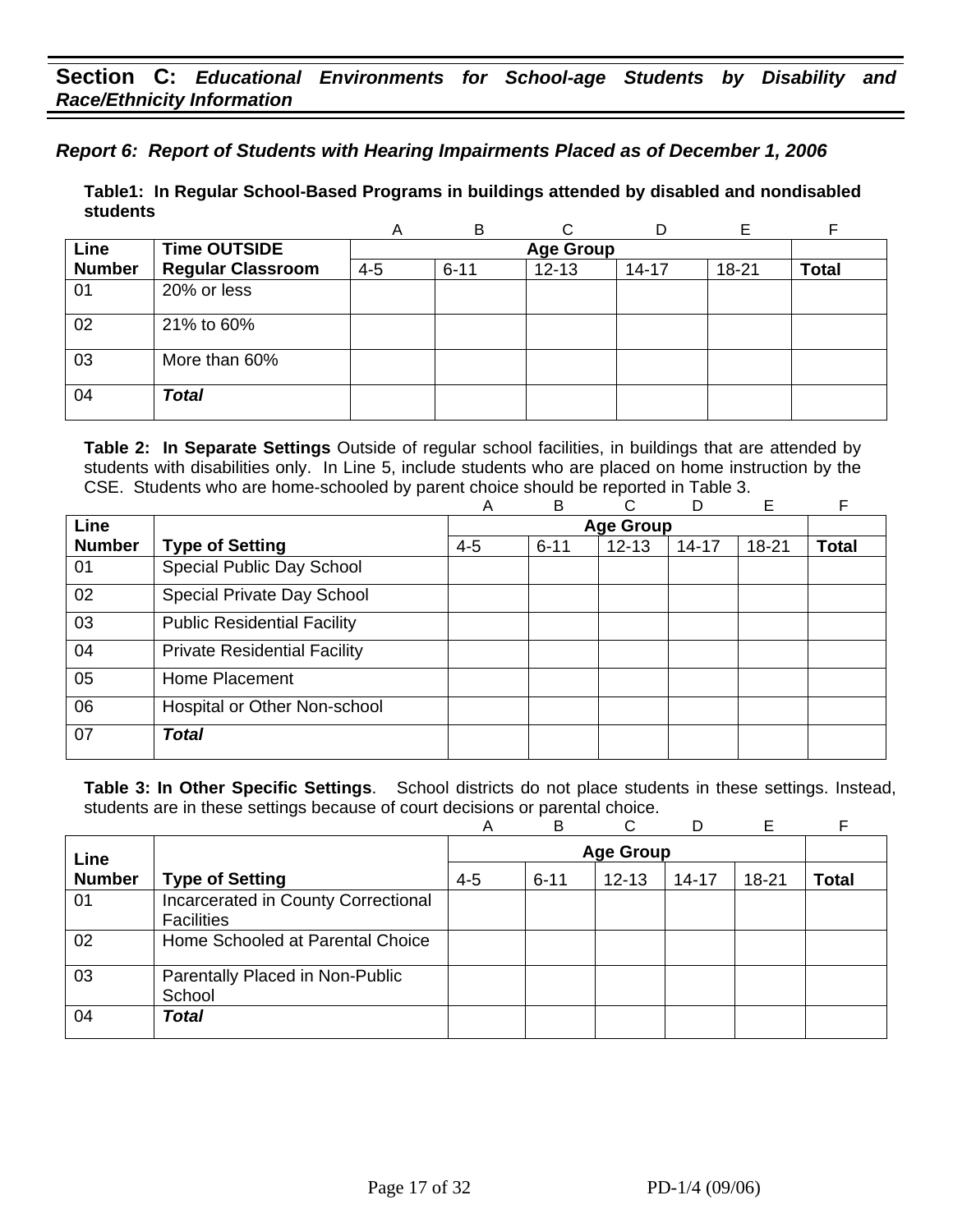#### *Report 7: Report of Students with Speech or Language Impairments Placed as of December 1, 2006*

**Table1: In Regular School-Based Programs in buildings attended by disabled and nondisabled students** 

|               |                          | A       | <sub>B</sub>     |           | D         |       |              |  |  |  |
|---------------|--------------------------|---------|------------------|-----------|-----------|-------|--------------|--|--|--|
| Line          | <b>Time OUTSIDE</b>      |         | <b>Age Group</b> |           |           |       |              |  |  |  |
| <b>Number</b> | <b>Regular Classroom</b> | $4 - 5$ | $6 - 11$         | $12 - 13$ | $14 - 17$ | 18-21 | <b>Total</b> |  |  |  |
| 01            | 20% or less              |         |                  |           |           |       |              |  |  |  |
| 02            | 21% to 60%               |         |                  |           |           |       |              |  |  |  |
| 03            | More than 60%            |         |                  |           |           |       |              |  |  |  |
| 04            | <b>Total</b>             |         |                  |           |           |       |              |  |  |  |

**Table 2: In Separate Settings** Outside of regular school facilities, in buildings that are attended by students with disabilities only. In Line 5, include students who are placed on home instruction by the CSE. Students who are home-schooled by parent choice should be reported in Table 3.

|               |                                     | Α       | B        | C                | D         | Е         | F            |
|---------------|-------------------------------------|---------|----------|------------------|-----------|-----------|--------------|
| Line          |                                     |         |          | <b>Age Group</b> |           |           |              |
| <b>Number</b> | <b>Type of Setting</b>              | $4 - 5$ | $6 - 11$ | $12 - 13$        | $14 - 17$ | $18 - 21$ | <b>Total</b> |
| 01            | Special Public Day School           |         |          |                  |           |           |              |
| 02            | Special Private Day School          |         |          |                  |           |           |              |
| 03            | <b>Public Residential Facility</b>  |         |          |                  |           |           |              |
| 04            | <b>Private Residential Facility</b> |         |          |                  |           |           |              |
| 05            | Home Placement                      |         |          |                  |           |           |              |
| 06            | Hospital or Other Non-school        |         |          |                  |           |           |              |
| 07            | <b>Total</b>                        |         |          |                  |           |           |              |

|               |                                                          | Α       | B        | C                |           | E     |       |
|---------------|----------------------------------------------------------|---------|----------|------------------|-----------|-------|-------|
| Line          |                                                          |         |          | <b>Age Group</b> |           |       |       |
| <b>Number</b> | <b>Type of Setting</b>                                   | $4 - 5$ | $6 - 11$ | $12 - 13$        | $14 - 17$ | 18-21 | Total |
| 01            | Incarcerated in County Correctional<br><b>Facilities</b> |         |          |                  |           |       |       |
| 02            | Home Schooled at Parental Choice                         |         |          |                  |           |       |       |
| 03            | Parentally Placed in Non-Public<br>School                |         |          |                  |           |       |       |
| 04            | <b>Total</b>                                             |         |          |                  |           |       |       |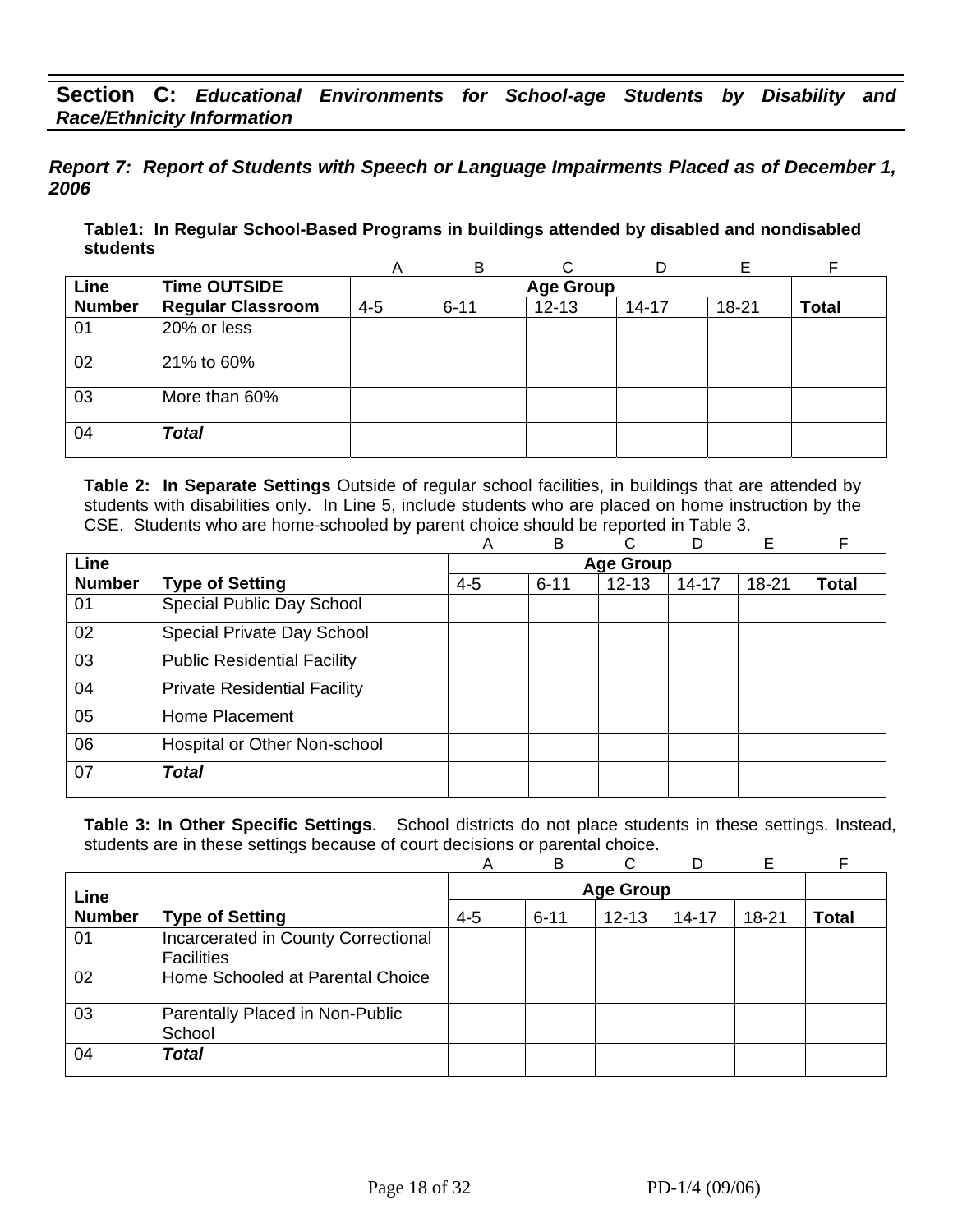*Report 8: Report of Students with Visual Impairments (including Blindness) Placed as of December 1, 2006* 

**Table1: In Regular School-Based Programs in buildings attended by disabled and nondisabled students** 

|               |                          | A       | B        |                  | D         | Е     |              |
|---------------|--------------------------|---------|----------|------------------|-----------|-------|--------------|
| Line          | <b>Time OUTSIDE</b>      |         |          | <b>Age Group</b> |           |       |              |
| <b>Number</b> | <b>Regular Classroom</b> | $4 - 5$ | $6 - 11$ | $12 - 13$        | $14 - 17$ | 18-21 | <b>Total</b> |
| 01            | 20% or less              |         |          |                  |           |       |              |
| 02            | 21% to 60%               |         |          |                  |           |       |              |
| 03            | More than 60%            |         |          |                  |           |       |              |
| 04            | <b>Total</b>             |         |          |                  |           |       |              |

**Table 2: In Separate Settings** Outside of regular school facilities, in buildings that are attended by students with disabilities only. In Line 5, include students who are placed on home instruction by the CSE. Students who are home-schooled by parent choice should be reported in Table 3.

|               |                                     | A       | B                | C         | D         | Е         | F            |  |  |
|---------------|-------------------------------------|---------|------------------|-----------|-----------|-----------|--------------|--|--|
| Line          |                                     |         | <b>Age Group</b> |           |           |           |              |  |  |
| <b>Number</b> | <b>Type of Setting</b>              | $4 - 5$ | $6 - 11$         | $12 - 13$ | $14 - 17$ | $18 - 21$ | <b>Total</b> |  |  |
| 01            | Special Public Day School           |         |                  |           |           |           |              |  |  |
| 02            | Special Private Day School          |         |                  |           |           |           |              |  |  |
| 03            | <b>Public Residential Facility</b>  |         |                  |           |           |           |              |  |  |
| 04            | <b>Private Residential Facility</b> |         |                  |           |           |           |              |  |  |
| 05            | Home Placement                      |         |                  |           |           |           |              |  |  |
| 06            | Hospital or Other Non-school        |         |                  |           |           |           |              |  |  |
| 07            | <b>Total</b>                        |         |                  |           |           |           |              |  |  |
|               |                                     |         |                  |           |           |           |              |  |  |

|               |                                                          | Α       | B        | ◠                |           | Е         |       |
|---------------|----------------------------------------------------------|---------|----------|------------------|-----------|-----------|-------|
| Line          |                                                          |         |          | <b>Age Group</b> |           |           |       |
| <b>Number</b> | <b>Type of Setting</b>                                   | $4 - 5$ | $6 - 11$ | $12 - 13$        | $14 - 17$ | $18 - 21$ | Total |
| 01            | Incarcerated in County Correctional<br><b>Facilities</b> |         |          |                  |           |           |       |
| 02            | Home Schooled at Parental Choice                         |         |          |                  |           |           |       |
| 03            | Parentally Placed in Non-Public<br>School                |         |          |                  |           |           |       |
| 04            | <b>Total</b>                                             |         |          |                  |           |           |       |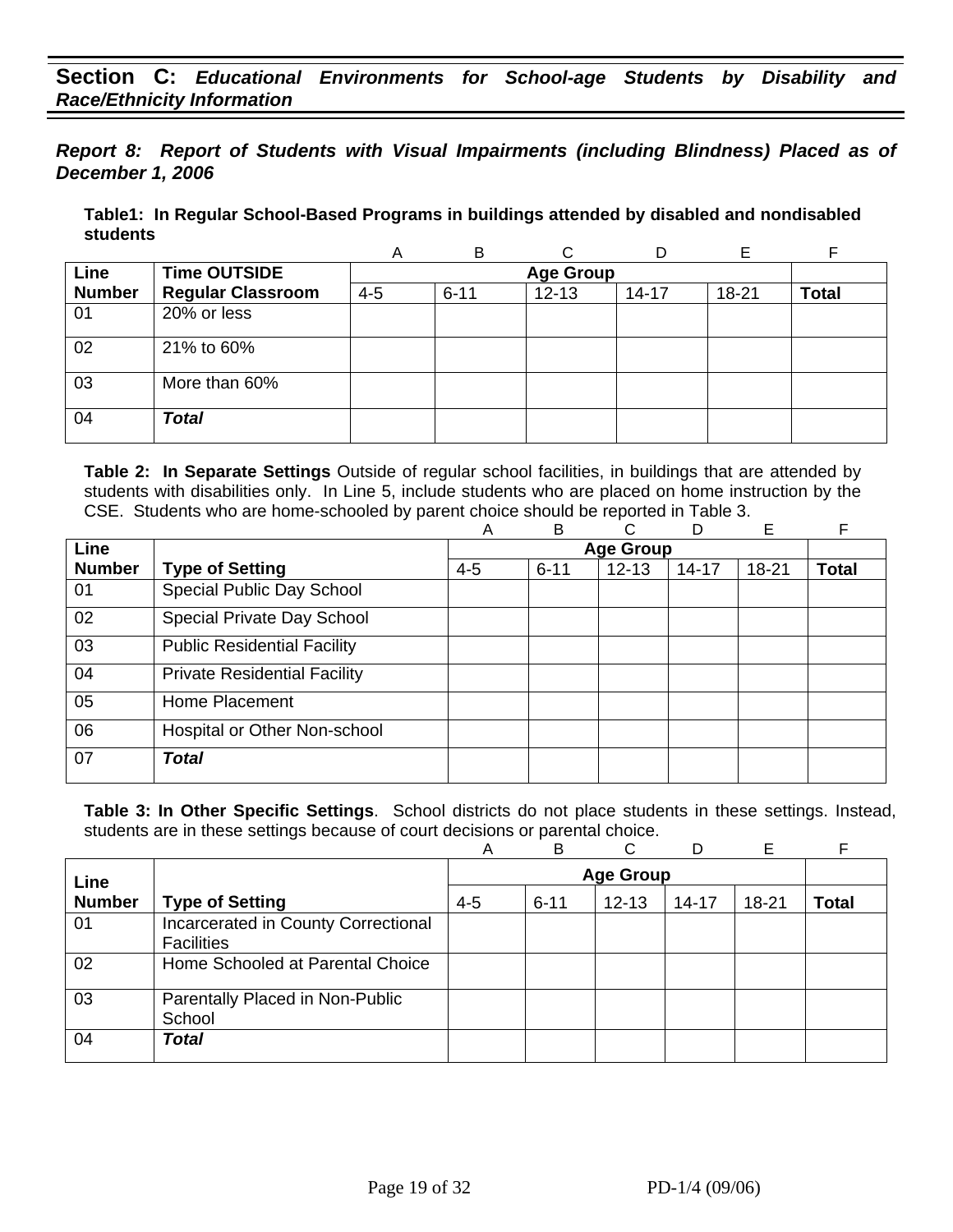#### *Report 9: Report of Students with Orthopedic Impairments Placed as of December 1, 2006*

**Table1: In Regular School-Based Programs in buildings attended by disabled and nondisabled students** 

|               |                          | A       | B                |           | D         | Е         |              |  |  |  |  |
|---------------|--------------------------|---------|------------------|-----------|-----------|-----------|--------------|--|--|--|--|
| Line          | <b>Time OUTSIDE</b>      |         | <b>Age Group</b> |           |           |           |              |  |  |  |  |
| <b>Number</b> | <b>Regular Classroom</b> | $4 - 5$ | $6 - 11$         | $12 - 13$ | $14 - 17$ | $18 - 21$ | <b>Total</b> |  |  |  |  |
| 01            | 20% or less              |         |                  |           |           |           |              |  |  |  |  |
| 02            | 21% to 60%               |         |                  |           |           |           |              |  |  |  |  |
| 03            | More than 60%            |         |                  |           |           |           |              |  |  |  |  |
| 04            | <b>Total</b>             |         |                  |           |           |           |              |  |  |  |  |

**Table 2: In Separate Settings** Outside of regular school facilities, in buildings that are attended by students with disabilities only. In Line 5, include students who are placed on home instruction by the CSE. Students who are home-schooled by parent choice should be reported in Table 3.

|               |                                     | Α       | B                | C         | D         | Е         | F            |  |  |
|---------------|-------------------------------------|---------|------------------|-----------|-----------|-----------|--------------|--|--|
| Line          |                                     |         | <b>Age Group</b> |           |           |           |              |  |  |
| <b>Number</b> | <b>Type of Setting</b>              | $4 - 5$ | $6 - 11$         | $12 - 13$ | $14 - 17$ | $18 - 21$ | <b>Total</b> |  |  |
| 01            | Special Public Day School           |         |                  |           |           |           |              |  |  |
| 02            | Special Private Day School          |         |                  |           |           |           |              |  |  |
| 03            | <b>Public Residential Facility</b>  |         |                  |           |           |           |              |  |  |
| 04            | <b>Private Residential Facility</b> |         |                  |           |           |           |              |  |  |
| 05            | Home Placement                      |         |                  |           |           |           |              |  |  |
| 06            | Hospital or Other Non-school        |         |                  |           |           |           |              |  |  |
| 07            | Total                               |         |                  |           |           |           |              |  |  |

|               |                                                          | Α       | B                | C         |           | Е         |              |  |  |
|---------------|----------------------------------------------------------|---------|------------------|-----------|-----------|-----------|--------------|--|--|
| Line          |                                                          |         | <b>Age Group</b> |           |           |           |              |  |  |
| <b>Number</b> | <b>Type of Setting</b>                                   | $4 - 5$ | $6 - 11$         | $12 - 13$ | $14 - 17$ | $18 - 21$ | <b>Total</b> |  |  |
| 01            | Incarcerated in County Correctional<br><b>Facilities</b> |         |                  |           |           |           |              |  |  |
| 02            | Home Schooled at Parental Choice                         |         |                  |           |           |           |              |  |  |
| 03            | Parentally Placed in Non-Public<br>School                |         |                  |           |           |           |              |  |  |
| 04            | Total                                                    |         |                  |           |           |           |              |  |  |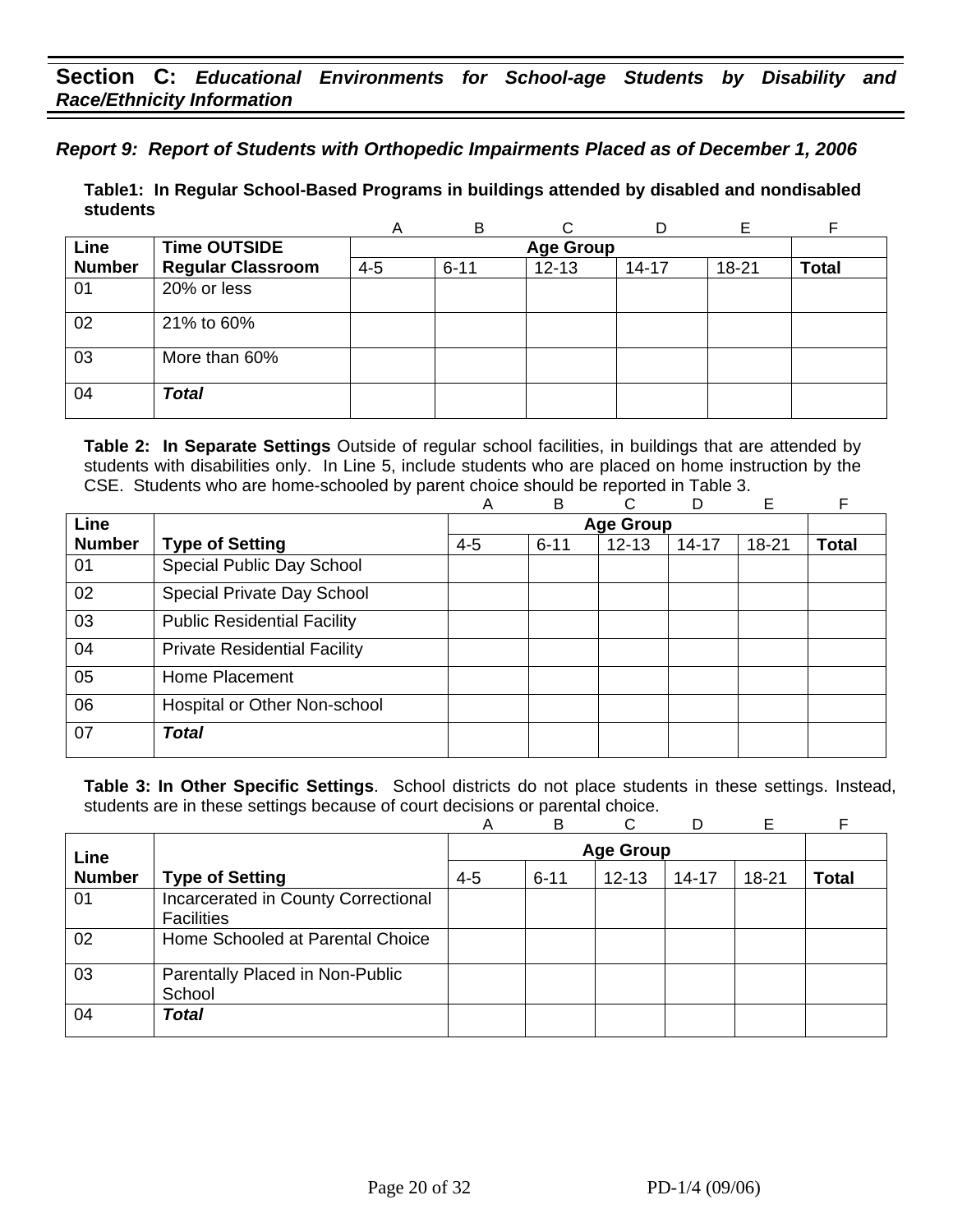#### *Report 10: Report of Students with Other Health Impairments Placed as of December 1, 2006*

**Table1: In Regular School-Based Programs in buildings attended by disabled and nondisabled students** 

|               |                          | A       | B        |                  | D         |       | F            |
|---------------|--------------------------|---------|----------|------------------|-----------|-------|--------------|
| Line          | <b>Time OUTSIDE</b>      |         |          | <b>Age Group</b> |           |       |              |
| <b>Number</b> | <b>Regular Classroom</b> | $4 - 5$ | $6 - 11$ | $12 - 13$        | $14 - 17$ | 18-21 | <b>Total</b> |
| 01            | 20% or less              |         |          |                  |           |       |              |
| 02            | 21% to 60%               |         |          |                  |           |       |              |
| 03            | More than 60%            |         |          |                  |           |       |              |
| 04            | <b>Total</b>             |         |          |                  |           |       |              |

**Table 2: In Separate Settings** Outside of regular school facilities, in buildings that are attended by students with disabilities only. In Line 5, include students who are placed on home instruction by the CSE. Students who are home-schooled by parent choice should be reported in Table 3.

|               |                                     | Α       | B        | C                | D         | E         | F            |
|---------------|-------------------------------------|---------|----------|------------------|-----------|-----------|--------------|
| Line          |                                     |         |          | <b>Age Group</b> |           |           |              |
| <b>Number</b> | <b>Type of Setting</b>              | $4 - 5$ | $6 - 11$ | $12 - 13$        | $14 - 17$ | $18 - 21$ | <b>Total</b> |
| 01            | Special Public Day School           |         |          |                  |           |           |              |
| 02            | Special Private Day School          |         |          |                  |           |           |              |
| 03            | <b>Public Residential Facility</b>  |         |          |                  |           |           |              |
| 04            | <b>Private Residential Facility</b> |         |          |                  |           |           |              |
| 05            | Home Placement                      |         |          |                  |           |           |              |
| 06            | Hospital or Other Non-school        |         |          |                  |           |           |              |
| 07            | <b>Total</b>                        |         |          |                  |           |           |              |

|               |                                                          | Α       | B                | C         |           | Е         |              |  |  |
|---------------|----------------------------------------------------------|---------|------------------|-----------|-----------|-----------|--------------|--|--|
| Line          |                                                          |         | <b>Age Group</b> |           |           |           |              |  |  |
| <b>Number</b> | <b>Type of Setting</b>                                   | $4 - 5$ | $6 - 11$         | $12 - 13$ | $14 - 17$ | $18 - 21$ | <b>Total</b> |  |  |
| 01            | Incarcerated in County Correctional<br><b>Facilities</b> |         |                  |           |           |           |              |  |  |
| 02            | Home Schooled at Parental Choice                         |         |                  |           |           |           |              |  |  |
| 03            | Parentally Placed in Non-Public<br>School                |         |                  |           |           |           |              |  |  |
| 04            | <b>Total</b>                                             |         |                  |           |           |           |              |  |  |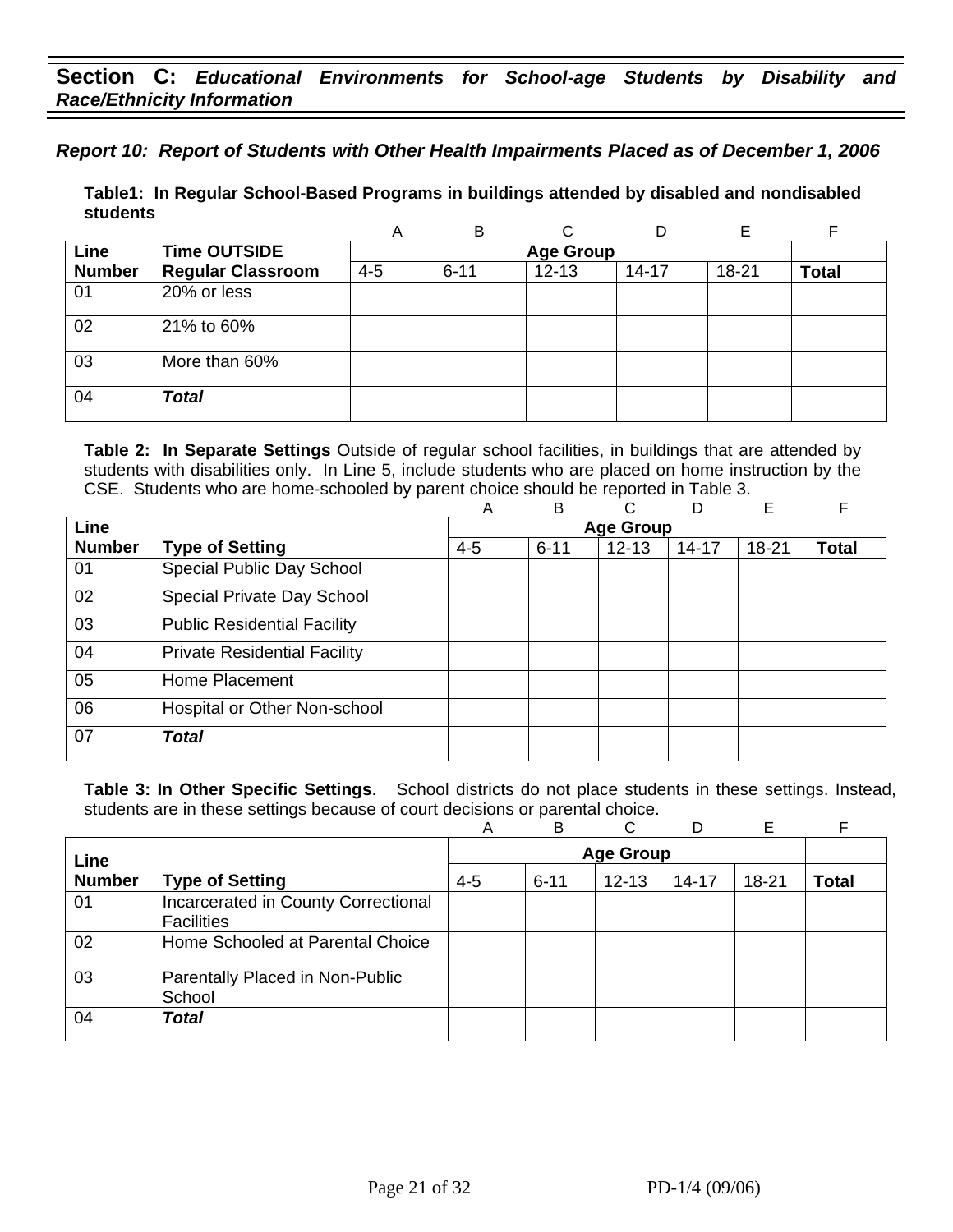#### *Report 11: Report of Students with Multiple Disabilities Placed as of December 1, 2006*

**Table1: In Regular School-Based Programs in buildings attended by disabled and nondisabled students** 

|               |                          | A       | B        |                  | D         |       | F            |
|---------------|--------------------------|---------|----------|------------------|-----------|-------|--------------|
| Line          | <b>Time OUTSIDE</b>      |         |          | <b>Age Group</b> |           |       |              |
| <b>Number</b> | <b>Regular Classroom</b> | $4 - 5$ | $6 - 11$ | $12 - 13$        | $14 - 17$ | 18-21 | <b>Total</b> |
| 01            | 20% or less              |         |          |                  |           |       |              |
| 02            | 21% to 60%               |         |          |                  |           |       |              |
| 03            | More than 60%            |         |          |                  |           |       |              |
| 04            | <b>Total</b>             |         |          |                  |           |       |              |

**Table 2: In Separate Settings** Outside of regular school facilities, in buildings that are attended by students with disabilities only. In Line 5, include students who are placed on home instruction by the CSE. Students who are home-schooled by parent choice should be reported in Table 3.

|               |                                     | A       | B                | C         | D         | Е         | F            |  |  |
|---------------|-------------------------------------|---------|------------------|-----------|-----------|-----------|--------------|--|--|
| <b>Line</b>   |                                     |         | <b>Age Group</b> |           |           |           |              |  |  |
| <b>Number</b> | <b>Type of Setting</b>              | $4 - 5$ | $6 - 11$         | $12 - 13$ | $14 - 17$ | $18 - 21$ | <b>Total</b> |  |  |
| 01            | Special Public Day School           |         |                  |           |           |           |              |  |  |
| 02            | Special Private Day School          |         |                  |           |           |           |              |  |  |
| 03            | <b>Public Residential Facility</b>  |         |                  |           |           |           |              |  |  |
| 04            | <b>Private Residential Facility</b> |         |                  |           |           |           |              |  |  |
| 05            | Home Placement                      |         |                  |           |           |           |              |  |  |
| 06            | Hospital or Other Non-school        |         |                  |           |           |           |              |  |  |
| 07            | Total                               |         |                  |           |           |           |              |  |  |

|               |                                                          | Α       | B                | C         | D         | F         |       |  |  |
|---------------|----------------------------------------------------------|---------|------------------|-----------|-----------|-----------|-------|--|--|
| Line          |                                                          |         | <b>Age Group</b> |           |           |           |       |  |  |
| <b>Number</b> | <b>Type of Setting</b>                                   | $4 - 5$ | $6 - 11$         | $12 - 13$ | $14 - 17$ | $18 - 21$ | Total |  |  |
| 01            | Incarcerated in County Correctional<br><b>Facilities</b> |         |                  |           |           |           |       |  |  |
| 02            | Home Schooled at Parental Choice                         |         |                  |           |           |           |       |  |  |
| 03            | Parentally Placed in Non-Public<br>School                |         |                  |           |           |           |       |  |  |
| 04            | <b>Total</b>                                             |         |                  |           |           |           |       |  |  |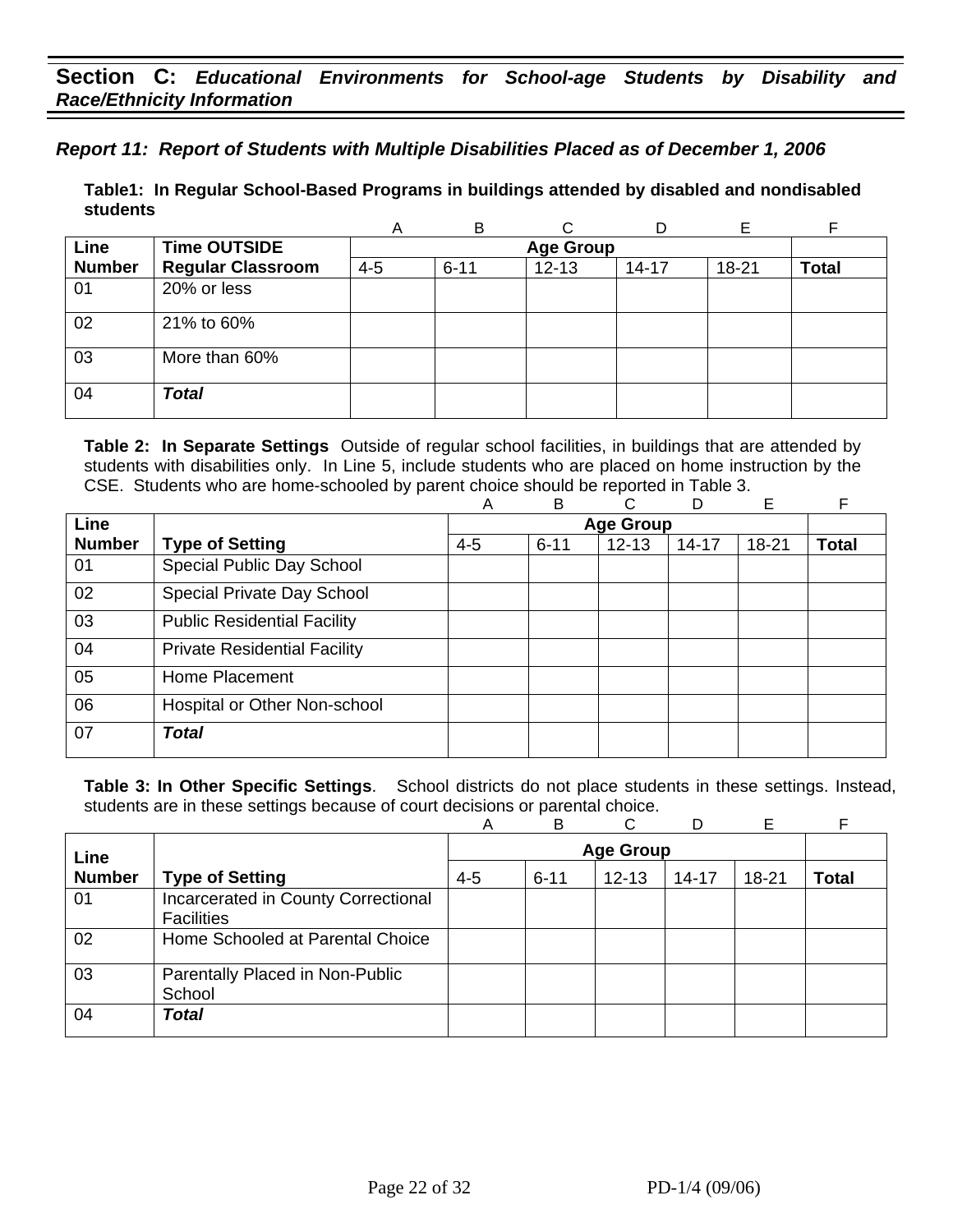#### *Report 12: Report of Students with Deaf - Blindness Placed as of December 1, 2006*

**Table1: In Regular School-Based Programs in buildings attended by disabled and nondisabled students** 

|               |                          | Α       | B        |                  |           | Е     |              |
|---------------|--------------------------|---------|----------|------------------|-----------|-------|--------------|
| Line          | <b>Time OUTSIDE</b>      |         |          | <b>Age Group</b> |           |       |              |
| <b>Number</b> | <b>Regular Classroom</b> | $4 - 5$ | $6 - 11$ | $12 - 13$        | $14 - 17$ | 18-21 | <b>Total</b> |
| 01            | 20% or less              |         |          |                  |           |       |              |
| 02            | 21% to 60%               |         |          |                  |           |       |              |
| 03            | More than 60%            |         |          |                  |           |       |              |
| 04            | <b>Total</b>             |         |          |                  |           |       |              |

**Table 2: In Separate Settings** Outside of regular school facilities, in buildings that are attended by students with disabilities only. In Line 5, include students who are placed on home instruction by the CSE. Students who are home-schooled by parent choice should be reported in Table 3.

|               |                                     | Α       | B        | C                | D         | E         | F            |
|---------------|-------------------------------------|---------|----------|------------------|-----------|-----------|--------------|
| Line          |                                     |         |          | <b>Age Group</b> |           |           |              |
| <b>Number</b> | <b>Type of Setting</b>              | $4 - 5$ | $6 - 11$ | $12 - 13$        | $14 - 17$ | $18 - 21$ | <b>Total</b> |
| 01            | Special Public Day School           |         |          |                  |           |           |              |
| 02            | Special Private Day School          |         |          |                  |           |           |              |
| 03            | <b>Public Residential Facility</b>  |         |          |                  |           |           |              |
| 04            | <b>Private Residential Facility</b> |         |          |                  |           |           |              |
| 05            | Home Placement                      |         |          |                  |           |           |              |
| 06            | Hospital or Other Non-school        |         |          |                  |           |           |              |
| 07            | <b>Total</b>                        |         |          |                  |           |           |              |

|               |                                                          | Α       | B                | C         |           | Е     |              |  |
|---------------|----------------------------------------------------------|---------|------------------|-----------|-----------|-------|--------------|--|
| Line          |                                                          |         | <b>Age Group</b> |           |           |       |              |  |
| <b>Number</b> | <b>Type of Setting</b>                                   | $4 - 5$ | $6 - 11$         | $12 - 13$ | $14 - 17$ | 18-21 | <b>Total</b> |  |
| 01            | Incarcerated in County Correctional<br><b>Facilities</b> |         |                  |           |           |       |              |  |
| 02            | Home Schooled at Parental Choice                         |         |                  |           |           |       |              |  |
| 03            | Parentally Placed in Non-Public<br>School                |         |                  |           |           |       |              |  |
| 04            | <b>Total</b>                                             |         |                  |           |           |       |              |  |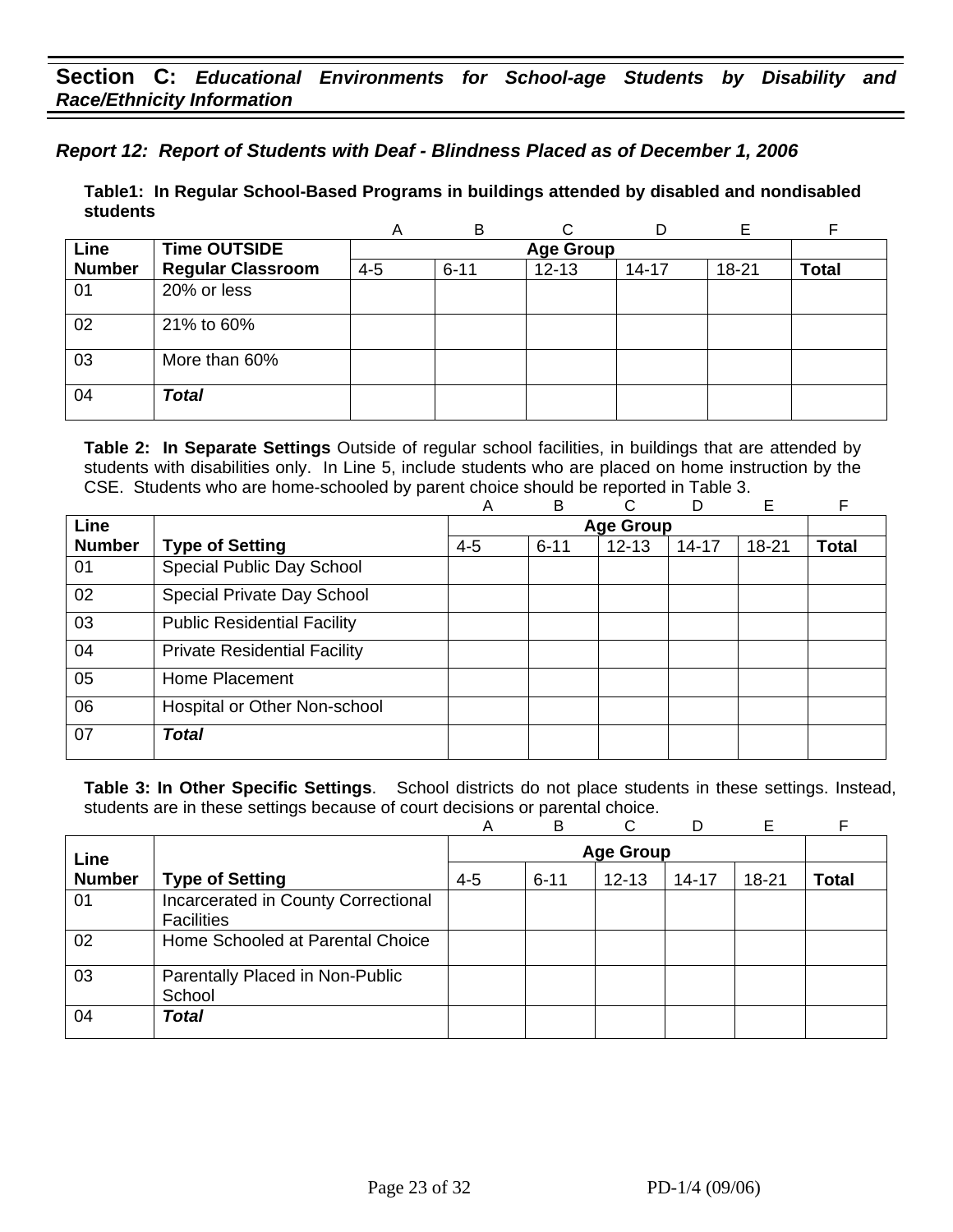#### *Report 13: Report of Students with Traumatic Brain Injury Placed as of December 1, 2006*

**Table1: In Regular School-Based Programs in buildings attended by disabled and nondisabled students** 

|               |                          | A       | B        |                  | D         | E         |              |
|---------------|--------------------------|---------|----------|------------------|-----------|-----------|--------------|
| Line          | <b>Time OUTSIDE</b>      |         |          | <b>Age Group</b> |           |           |              |
| <b>Number</b> | <b>Regular Classroom</b> | $4 - 5$ | $6 - 11$ | $12 - 13$        | $14 - 17$ | $18 - 21$ | <b>Total</b> |
| 01            | 20% or less              |         |          |                  |           |           |              |
| 02            | 21% to 60%               |         |          |                  |           |           |              |
| 03            | More than 60%            |         |          |                  |           |           |              |
| 04            | <b>Total</b>             |         |          |                  |           |           |              |

**Table 2: In Separate Settings** Outside of regular school facilities, in buildings that are attended by students with disabilities only. In Line 5, include students who are placed on home instruction by the CSE. Students who are home-schooled by parent choice should be reported in Table 3.

|               |                                     | Α       | B                | C         | D         | Е         | F            |  |  |
|---------------|-------------------------------------|---------|------------------|-----------|-----------|-----------|--------------|--|--|
| Line          |                                     |         | <b>Age Group</b> |           |           |           |              |  |  |
| <b>Number</b> | <b>Type of Setting</b>              | $4 - 5$ | $6 - 11$         | $12 - 13$ | $14 - 17$ | $18 - 21$ | <b>Total</b> |  |  |
| 01            | Special Public Day School           |         |                  |           |           |           |              |  |  |
| 02            | Special Private Day School          |         |                  |           |           |           |              |  |  |
| 03            | <b>Public Residential Facility</b>  |         |                  |           |           |           |              |  |  |
| 04            | <b>Private Residential Facility</b> |         |                  |           |           |           |              |  |  |
| 05            | Home Placement                      |         |                  |           |           |           |              |  |  |
| 06            | Hospital or Other Non-school        |         |                  |           |           |           |              |  |  |
| 07            | Total                               |         |                  |           |           |           |              |  |  |

|               |                                                          | Α       | B                | C         | D         | F         |       |  |  |
|---------------|----------------------------------------------------------|---------|------------------|-----------|-----------|-----------|-------|--|--|
| Line          |                                                          |         | <b>Age Group</b> |           |           |           |       |  |  |
| <b>Number</b> | <b>Type of Setting</b>                                   | $4 - 5$ | $6 - 11$         | $12 - 13$ | $14 - 17$ | $18 - 21$ | Total |  |  |
| 01            | Incarcerated in County Correctional<br><b>Facilities</b> |         |                  |           |           |           |       |  |  |
| 02            | Home Schooled at Parental Choice                         |         |                  |           |           |           |       |  |  |
| 03            | Parentally Placed in Non-Public<br>School                |         |                  |           |           |           |       |  |  |
| 04            | <b>Total</b>                                             |         |                  |           |           |           |       |  |  |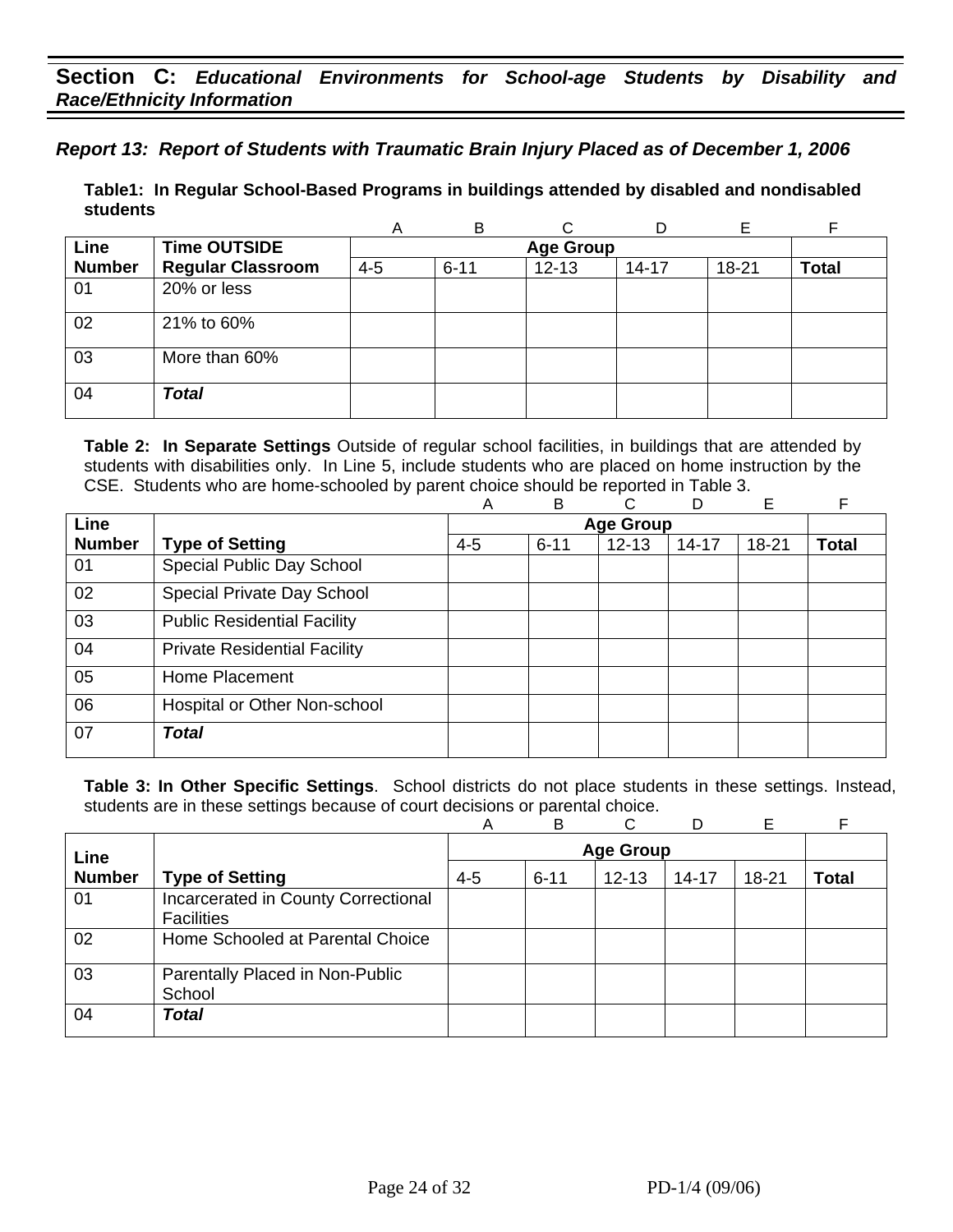### *Report 14: Summary Report of All Students with Disabilities Placed as of December 1, 2006*

The three sections below aggregate the data reported in Reports 1 to 13 to facilitate State and local data verification procedures. Completing these two tables will facilitate the reporting of race/ethnicity, gender, and limited English proficiency, data in Reports 15A and 15B, 16A, 16B, 17A, and 17B.

#### **Table1: In Regular School-Based Programs in buildings attended by disabled and nondisabled students**

|               |                          | Α       | B        | $\sim$           |           |       | E            |
|---------------|--------------------------|---------|----------|------------------|-----------|-------|--------------|
| Line          | <b>Time OUTSIDE</b>      |         |          | <b>Age Group</b> |           |       |              |
| <b>Number</b> | <b>Regular Classroom</b> | $4 - 5$ | $6 - 11$ | $12 - 13$        | $14 - 17$ | 18-21 | <b>Total</b> |
| 01            | 20% or less              |         |          |                  |           |       |              |
| 02            | 21% to 60%               |         |          |                  |           |       |              |
| 03            | More than 60%            |         |          |                  |           |       |              |
| 04            | <b>Total</b>             |         |          |                  |           |       |              |

**Table 2: In Separate Settings** Outside of regular school facilities, in buildings that are attended by students with disabilities only. In Line 5, include students who are placed on home instruction by the CSE. Students who are home-schooled by parent choice should be reported in Table 3.

|               |                                     | Α       | B        | C                | D         | Е         | F            |
|---------------|-------------------------------------|---------|----------|------------------|-----------|-----------|--------------|
| <b>Line</b>   |                                     |         |          | <b>Age Group</b> |           |           |              |
| <b>Number</b> | <b>Type of Setting</b>              | $4 - 5$ | $6 - 11$ | $12 - 13$        | $14 - 17$ | $18 - 21$ | <b>Total</b> |
| 01            | Special Public Day School           |         |          |                  |           |           |              |
| 02            | Special Private Day School          |         |          |                  |           |           |              |
| 03            | <b>Public Residential Facility</b>  |         |          |                  |           |           |              |
| 04            | <b>Private Residential Facility</b> |         |          |                  |           |           |              |
| 05            | Home Placement                      |         |          |                  |           |           |              |
| 06            | Hospital or Other Non-school        |         |          |                  |           |           |              |
| 07            | <b>Total</b>                        |         |          |                  |           |           |              |

|               |                                                          | Α       | B        | ⌒         |           | E         |              |
|---------------|----------------------------------------------------------|---------|----------|-----------|-----------|-----------|--------------|
| Line          |                                                          |         |          |           |           |           |              |
| <b>Number</b> | <b>Type of Setting</b>                                   | $4 - 5$ | $6 - 11$ | $12 - 13$ | $14 - 17$ | $18 - 21$ | <b>Total</b> |
| 01            | Incarcerated in County Correctional<br><b>Facilities</b> |         |          |           |           |           |              |
| 02            | Home Schooled at Parental Choice                         |         |          |           |           |           |              |
| 03            | Parentally Placed in Non-Public<br>School                |         |          |           |           |           |              |
| 04            | <b>Total</b>                                             |         |          |           |           |           |              |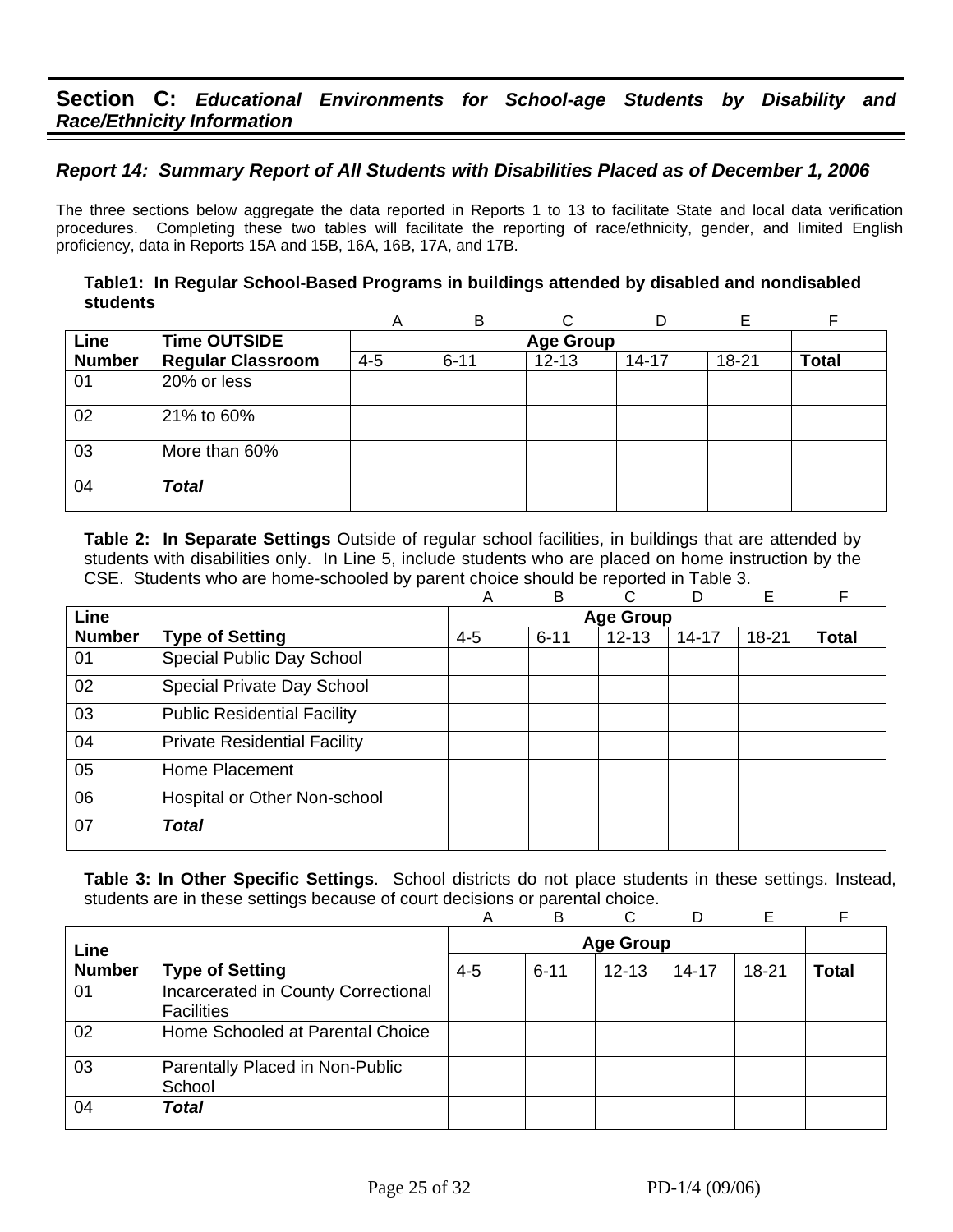### *Report 15A: Report of All School-Age Students with Disabilities as of December 1, 2006, According to Race/Ethnicity Category and Type of Placement – Ages 4-5*

For all students reported in Tables 1, 2 and 3 of Report 14, in Column A (age group 4-5), enter the number, which appear to belong, identify with, or are regarded in the community as belonging to each race/ethnic group. (Each student should be counted once.) The Total (Column G) for each Line in this Report must match the number reported in Column A of each corresponding Line in Report 14.

#### **Table 1: In Regular School-Based Programs in buildings attended by disabled and nondisabled students**

|               |                             | A                                                          | B                                              | С                | D                      | Е                                                | F                          | G     |  |  |  |
|---------------|-----------------------------|------------------------------------------------------------|------------------------------------------------|------------------|------------------------|--------------------------------------------------|----------------------------|-------|--|--|--|
| Line          | <b>Time OUTSIDE Regular</b> |                                                            | Race/Ethnicity of School-Age Students Ages 4-5 |                  |                        |                                                  |                            |       |  |  |  |
| <b>Number</b> | <b>Classroom</b>            | America<br>0<br>ā<br>Φ<br>Indian<br>$\frac{1}{2}$<br>√ati∖ | Islande<br><b>Asian</b><br>Pacifi              | ಕಾ<br>Black<br>৳ | ১<br>atino<br>Hispanic | '≒<br>ğ<br>rigin)<br>βã<br><u>ଟି</u><br>₽<br>১ ১ | ත<br>ত্ত<br>S<br>Raci<br>৳ | Total |  |  |  |
| 01            | 20% or less                 |                                                            |                                                |                  |                        |                                                  |                            |       |  |  |  |
| 02            | 21% to 60%                  |                                                            |                                                |                  |                        |                                                  |                            |       |  |  |  |
| 03            | More than 60%               |                                                            |                                                |                  |                        |                                                  |                            |       |  |  |  |
| 04            | Total                       |                                                            |                                                |                  |                        |                                                  |                            |       |  |  |  |

**Table 2: In Separate Settings** Outside of regular school facilities, in buildings that are attended by students with disabilities only. In Line 5, include students who are placed on home instruction by the CSE. Students who are home-schooled by parent choice should be reported in Table 3.

|                       |                                     | A                                         | в                                              | C                                    | D                       | Е                                    |                                                 | G     |  |
|-----------------------|-------------------------------------|-------------------------------------------|------------------------------------------------|--------------------------------------|-------------------------|--------------------------------------|-------------------------------------------------|-------|--|
| Line<br><b>Number</b> | <b>Type of Setting</b>              |                                           | Race/Ethnicity of School-Age Students Ages 4-5 |                                      |                         |                                      |                                                 |       |  |
|                       |                                     | American<br>Indian or<br>Alaska<br>Native | Asian or<br>Pacific<br>Islander                | Black (Not<br>of Hispanic<br>Origin) | ১<br>Hispanic<br>Latino | of Hispanic<br>Origin)<br>White (Not | of Hispanic<br>Origin)<br>Multi-<br>Racial (Not | Total |  |
| 01                    | Special Public Day School           |                                           |                                                |                                      |                         |                                      |                                                 |       |  |
| 02                    | Special Private Day School          |                                           |                                                |                                      |                         |                                      |                                                 |       |  |
| 03                    | <b>Public Residential Facility</b>  |                                           |                                                |                                      |                         |                                      |                                                 |       |  |
| 04                    | <b>Private Residential Facility</b> |                                           |                                                |                                      |                         |                                      |                                                 |       |  |
| 05                    | Home Placement                      |                                           |                                                |                                      |                         |                                      |                                                 |       |  |
| 06                    | Hospital or Other Non-              |                                           |                                                |                                      |                         |                                      |                                                 |       |  |
|                       | school                              |                                           |                                                |                                      |                         |                                      |                                                 |       |  |
| 07                    | Total                               |                                           |                                                |                                      |                         |                                      |                                                 |       |  |

|                       |                                                          |                                           | B                                              |                                      | D                        |                                              |                                                                        | G     |  |
|-----------------------|----------------------------------------------------------|-------------------------------------------|------------------------------------------------|--------------------------------------|--------------------------|----------------------------------------------|------------------------------------------------------------------------|-------|--|
| Line<br><b>Number</b> | <b>Type of Setting</b>                                   |                                           | Race/Ethnicity of School-Age Students Ages 4-5 |                                      |                          |                                              |                                                                        |       |  |
|                       |                                                          | American<br>Indian or<br>Native<br>Alaska | ō<br>Islander<br>Pacific<br>Asian              | Black (Not<br>of Hispanic<br>Origin) | Hispanic<br>or<br>Latino | of Hispanic<br>Origin)<br><b>DA</b><br>White | ぢ<br>Hispanic<br>Origin)<br>Racial (I<br>Multi-<br>$\overline{\sigma}$ | Total |  |
| 01                    | Incarcerated in County<br><b>Correctional Facilities</b> |                                           |                                                |                                      |                          |                                              |                                                                        |       |  |
| 02                    | Home Schooled at Parental<br>Choice                      |                                           |                                                |                                      |                          |                                              |                                                                        |       |  |
| 03                    | Parentally Placed in Non-<br><b>Public School</b>        |                                           |                                                |                                      |                          |                                              |                                                                        |       |  |
| 04                    | <b>Total</b>                                             |                                           |                                                |                                      |                          |                                              |                                                                        |       |  |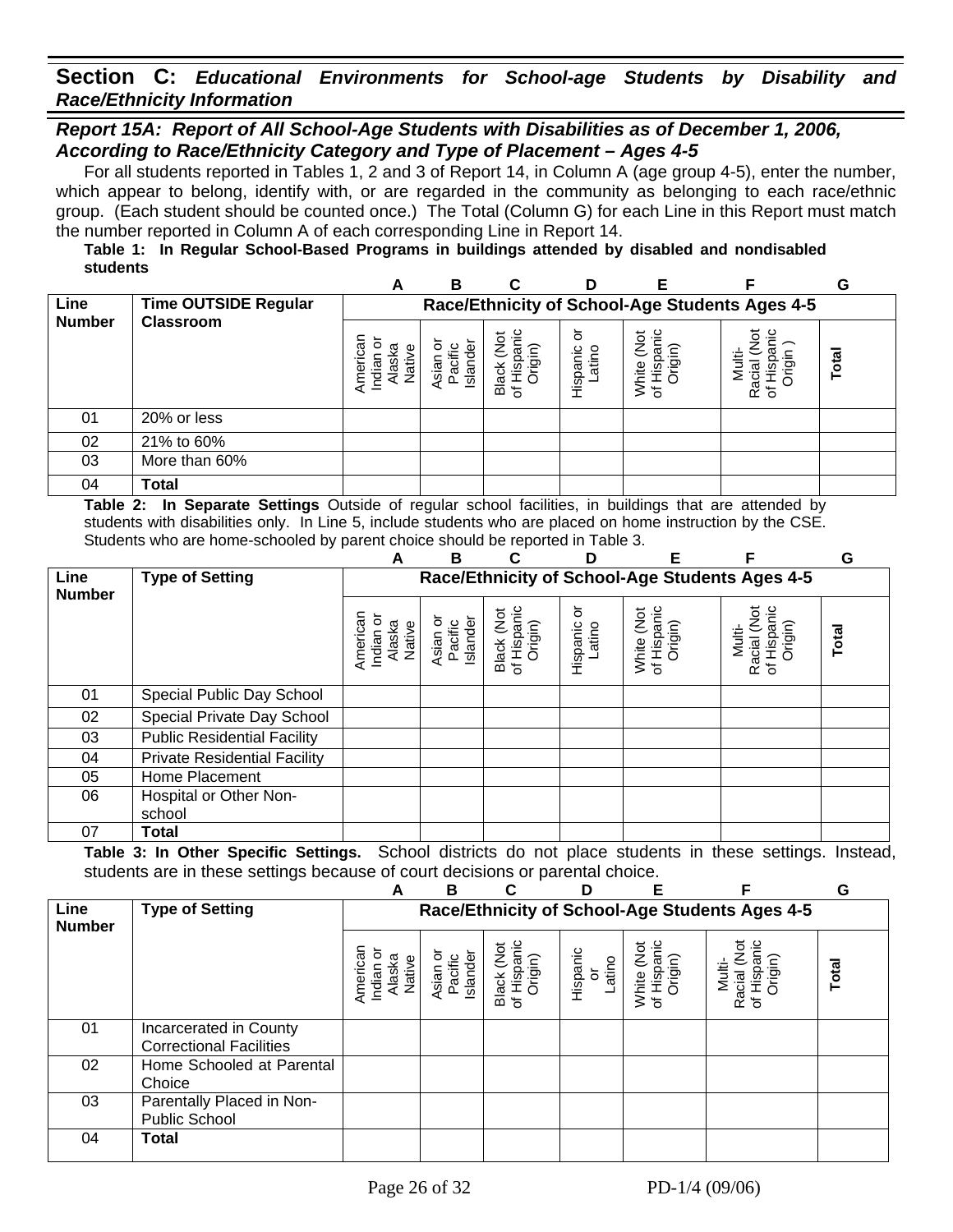### *Report 15B: Report of All School-Age Students with Disabilities as of December 1, 2006, According to Race/Ethnicity Category and Type of Placement – Ages 6-21*

For all students reported in Tables 1, 2 and 3 of Report 14, in Columns B-E (age group 6-21) enter the number, which appear to belong, identify with, or are regarded in the community as belonging to each race/ethnic group. (Each student should be counted once.) The Total (Column G) for each Line in this Report must match the number reported in Column B-E of each corresponding Line in Report 14.

#### **Table 1: In Regular School-Based Programs in buildings attended by disabled and nondisabled students**

|               |                      | A                                                   | в                                               | С      | D                    |                                       |                    | G     |  |  |  |
|---------------|----------------------|-----------------------------------------------------|-------------------------------------------------|--------|----------------------|---------------------------------------|--------------------|-------|--|--|--|
| Line          | Time OUTSIDE Regular |                                                     | Race/Ethnicity of School-Age Students Ages 6-21 |        |                      |                                       |                    |       |  |  |  |
| <b>Number</b> | <b>Classroom</b>     | ទូ<br>ᡕᢐ<br>Φ<br>흐<br>æ<br>ੌੌੌੌੌੌੌੌੌੌੌੌੌੌੌੌੌੌ<br>፟፼ | sland<br>Pacif<br>siar                          | Drigir | atino<br>Hispar<br>১ | (nigin<br><b>Vhite</b><br>lispar<br>ğ | Multi<br>ā<br>्कुं | Total |  |  |  |
| 01            | 20% or less          |                                                     |                                                 |        |                      |                                       |                    |       |  |  |  |
| 02            | 21% to 60%           |                                                     |                                                 |        |                      |                                       |                    |       |  |  |  |
| 03            | More than 60%        |                                                     |                                                 |        |                      |                                       |                    |       |  |  |  |
| 04            | Total                |                                                     |                                                 |        |                      |                                       |                    |       |  |  |  |

**Table 2: In Separate Settings** Outside of regular school facilities, in buildings that are attended by students with disabilities only. In Line 5, include students who are placed on home instruction by the CSE. Students who are home-schooled by parent choice should be reported in Table 3.

|               |                                     | А                                         | B                               | C                                               | D                       | Е                                    | F                                               | G            |
|---------------|-------------------------------------|-------------------------------------------|---------------------------------|-------------------------------------------------|-------------------------|--------------------------------------|-------------------------------------------------|--------------|
| Line          | <b>Type of Setting</b>              |                                           |                                 | Race/Ethnicity of School-Age Students Ages 6-21 |                         |                                      |                                                 |              |
| <b>Number</b> |                                     | American<br>Indian or<br>Alaska<br>Native | Asian or<br>Pacific<br>Islander | of Hispanic<br>Origin)<br>Black (Not            | ১<br>Hispanic<br>Latino | of Hispanic<br>Origin)<br>White (Not | Racial (Not<br>of Hispanic<br>Origin)<br>Multi- | <b>Total</b> |
| 01            | Special Public Day School           |                                           |                                 |                                                 |                         |                                      |                                                 |              |
| 02            | Special Private Day School          |                                           |                                 |                                                 |                         |                                      |                                                 |              |
| 03            | <b>Public Residential Facility</b>  |                                           |                                 |                                                 |                         |                                      |                                                 |              |
| 04            | <b>Private Residential Facility</b> |                                           |                                 |                                                 |                         |                                      |                                                 |              |
| 05            | Home Placement                      |                                           |                                 |                                                 |                         |                                      |                                                 |              |
| 06            | Hospital or Other Non-<br>school    |                                           |                                 |                                                 |                         |                                      |                                                 |              |
| 07            | Total                               |                                           |                                 |                                                 |                         |                                      |                                                 |              |

|                       |                                                          | А                                         | в                                 | C                                               | D                      | Е                                                    | F                                                 | G     |
|-----------------------|----------------------------------------------------------|-------------------------------------------|-----------------------------------|-------------------------------------------------|------------------------|------------------------------------------------------|---------------------------------------------------|-------|
| Line<br><b>Number</b> | <b>Type of Setting</b>                                   |                                           |                                   | Race/Ethnicity of School-Age Students Ages 6-21 |                        |                                                      |                                                   |       |
|                       |                                                          | American<br>Indian or<br>Alaska<br>Native | ১<br>Pacific<br>Islander<br>Asian | Hispanic<br>Origin)<br>Black (Not<br>৳          | ১<br>Hispanic<br>atino | <b>DA</b><br>Hispanic<br>Origin)<br>White<br>of Hisp | ぢ<br>of Hispanic<br>Origin<br>Multi-<br>Racial (I | Total |
| 01                    | Incarcerated in County<br><b>Correctional Facilities</b> |                                           |                                   |                                                 |                        |                                                      |                                                   |       |
| 02                    | Home Schooled at Parental<br>Choice                      |                                           |                                   |                                                 |                        |                                                      |                                                   |       |
| 03                    | Parentally Placed in<br>Nonpublic School                 |                                           |                                   |                                                 |                        |                                                      |                                                   |       |
| 04                    | Total                                                    |                                           |                                   |                                                 |                        |                                                      |                                                   |       |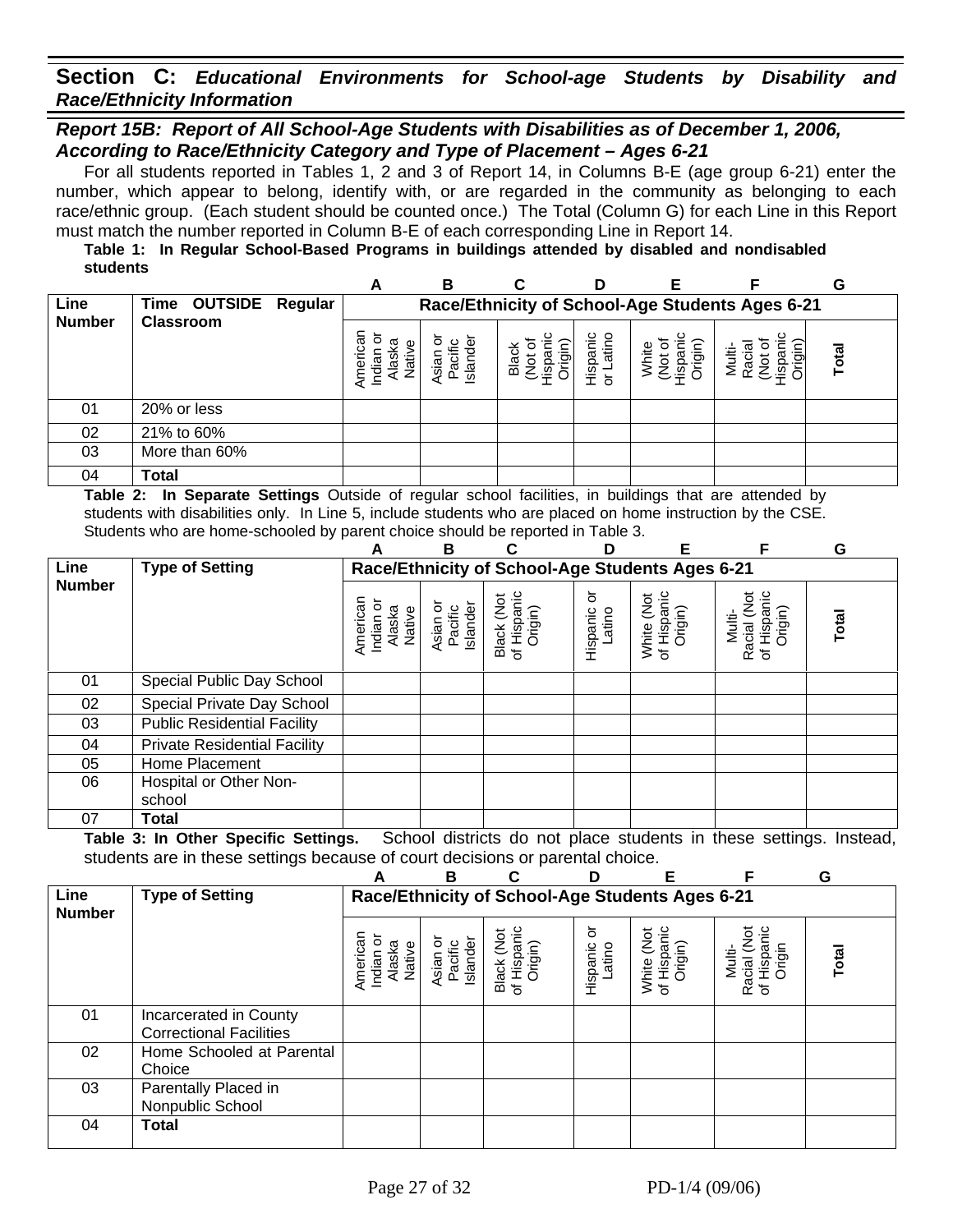## **Section C:** *Educational Environments for School-age Students by Gender*

#### *Report 16A: Report of All School-Age Students with Disabilities as of December 1, 2006, According to Gender and Limited English Proficiency (LEP) Status – Ages 4-5*

For all students reported in Tables 1, 2 and 3 in the 4-5 year old age group of Report 14, enter the number, by gender and limited English proficient status. The Totals (Columns C and F) for each Line in this Report must match the Total (Column A) on each Line of Report 14.

#### **Table 1: In Regular School-Based Programs in buildings attended by disabled and nondisabled students**

| $\overline{A}$ |  |  |  |  | $\sim$ |
|----------------|--|--|--|--|--------|
|----------------|--|--|--|--|--------|

| Line<br><b>Number</b> | <b>Time OUTSIDE Regular</b> |      | <b>Gender for Ages 4-5</b> |              | <b>Limited English Proficiency (LEP)</b><br>Status for Ages 4-5 |     |       |
|-----------------------|-----------------------------|------|----------------------------|--------------|-----------------------------------------------------------------|-----|-------|
|                       | <b>Classroom</b>            | Male | Female                     | <b>Total</b> | Yes                                                             | No. | Total |
| 01                    | 20% or less                 |      |                            |              |                                                                 |     |       |
| 02                    | 21% to 60%                  |      |                            |              |                                                                 |     |       |
| 03                    | More than 60%               |      |                            |              |                                                                 |     |       |
| 04                    | Total                       |      |                            |              |                                                                 |     |       |

**Table 2: In Separate Settings** Outside of regular school facilities, in buildings that are attended by students with disabilities only. In Line 5, include students who are placed on home instruction by the CSE. Students who are home-schooled by parent choice should be reported in Table 3.

|                       |                                     | Α    | в                          |              |                                                                        | E   |       |  |
|-----------------------|-------------------------------------|------|----------------------------|--------------|------------------------------------------------------------------------|-----|-------|--|
| Line<br><b>Number</b> | <b>Type of Setting</b>              |      | <b>Gender for Ages 4-5</b> |              | <b>Limited English Proficiency (LEP)</b><br><b>Status for Ages 4-5</b> |     |       |  |
|                       |                                     | Male | Female                     | <b>Total</b> | Yes                                                                    | No. | Total |  |
| 01                    | Special Public Day School           |      |                            |              |                                                                        |     |       |  |
| 02                    | Special Private Day School          |      |                            |              |                                                                        |     |       |  |
| 03                    | <b>Public Residential Facility</b>  |      |                            |              |                                                                        |     |       |  |
| 04                    | <b>Private Residential Facility</b> |      |                            |              |                                                                        |     |       |  |
| 05                    | Home Placement                      |      |                            |              |                                                                        |     |       |  |
| 06                    | Hospital or Other Non-school        |      |                            |              |                                                                        |     |       |  |
| 07                    | Total                               |      |                            |              |                                                                        |     |       |  |

|               |                                | Α    | R                          |       |     |                                          |       |
|---------------|--------------------------------|------|----------------------------|-------|-----|------------------------------------------|-------|
| <b>Line</b>   | <b>Type of Setting</b>         |      | <b>Gender for Ages 4-5</b> |       |     | <b>Limited English Proficiency (LEP)</b> |       |
| <b>Number</b> |                                |      |                            |       |     | <b>Status for Ages 4-5</b>               |       |
|               |                                | Male | Female                     | Total | Yes | No.                                      | Total |
| 01            | Incarcerated in County         |      |                            |       |     |                                          |       |
|               | <b>Correctional Facilities</b> |      |                            |       |     |                                          |       |
| 02            | Home Schooled at Parental      |      |                            |       |     |                                          |       |
|               | Choice                         |      |                            |       |     |                                          |       |
| 03            | Parentally Placed in           |      |                            |       |     |                                          |       |
|               | Nonpublic School               |      |                            |       |     |                                          |       |
| 04            | Total                          |      |                            |       |     |                                          |       |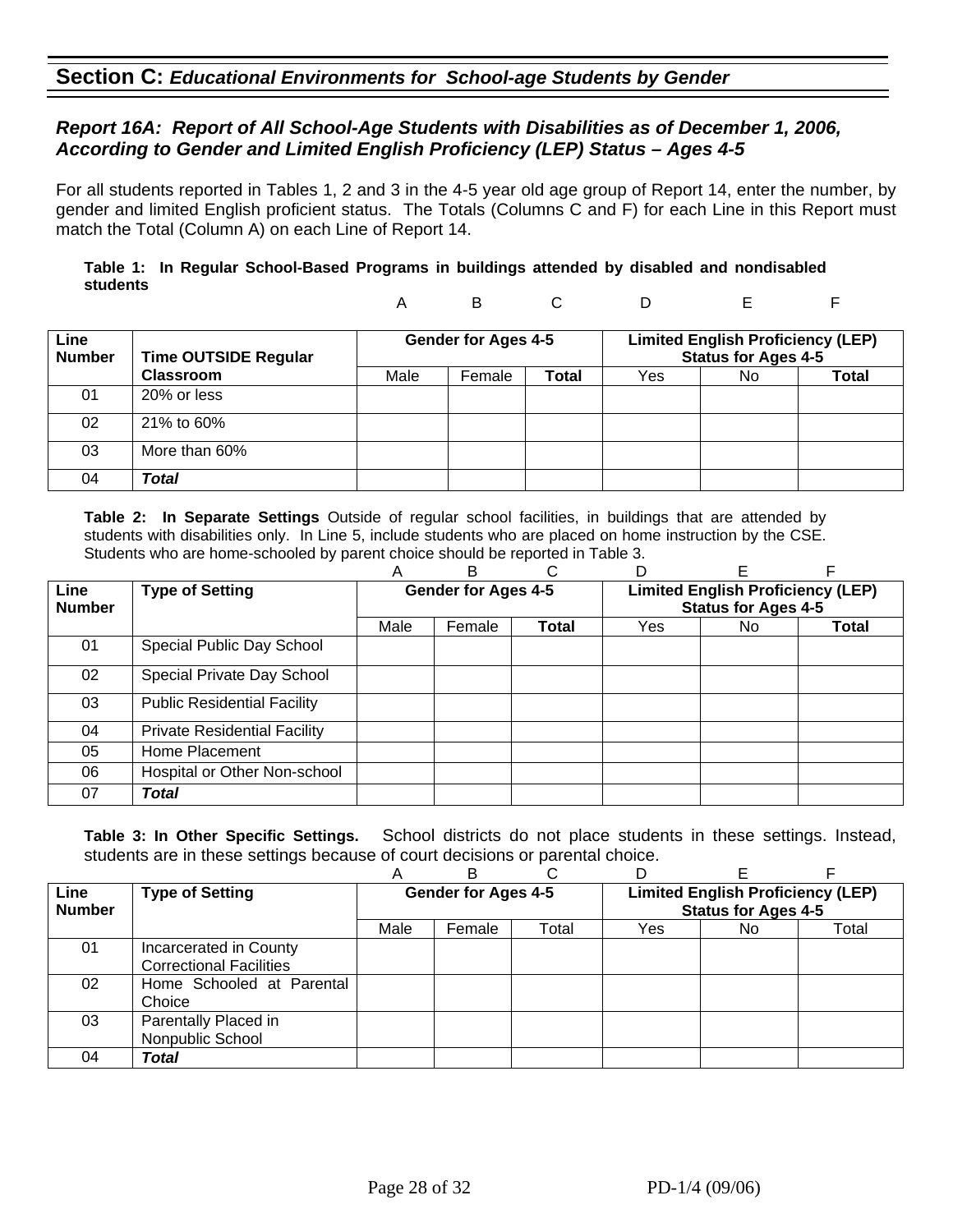## **Section C:** *Educational Environments for School-age Students by Gender*

### *Report 16B: Report of All School-Age Students with Disabilities as of December 1, 2006, According to Gender and Limited English Proficiency (LEP) Status – Ages 6-21*

For all students reported in Tables 1, 2 and 3 in the 6-21 year old age group of Report 14, enter the number, by gender and limited English proficient status. The Total (Columns C and F) for each Line in this Report must match the Total of Columns B-E combined on each Line of Report 14.

#### **Table 1: In Regular School-Based Programs in buildings attended by disabled and nondisabled students**

|                       |                             | A                                                                                               | B      | U     | D   |    |       |
|-----------------------|-----------------------------|-------------------------------------------------------------------------------------------------|--------|-------|-----|----|-------|
| Line<br><b>Number</b> | <b>Time OUTSIDE Regular</b> | <b>Limited English Proficiency (LEP)</b><br>Gender for Ages 6-21<br><b>Status for Ages 6-21</b> |        |       |     |    |       |
|                       | <b>Classroom</b>            | Male                                                                                            | Female | Total | Yes | No | Total |
| 01                    | 20% or less                 |                                                                                                 |        |       |     |    |       |
| 02                    | 21% to 60%                  |                                                                                                 |        |       |     |    |       |
| 03                    | More than 60%               |                                                                                                 |        |       |     |    |       |
| 04                    | Total                       |                                                                                                 |        |       |     |    |       |

**Table 2: In Separate Settings** Outside of regular school facilities, in buildings that are attended by students with disabilities only. In Line 5, include students who are placed on home instruction by the CSE. Students who are home-schooled by parent choice should be reported in Table 3.

|                       |                                     | Α                           | в      |              |                                                                         | F   |       |  |
|-----------------------|-------------------------------------|-----------------------------|--------|--------------|-------------------------------------------------------------------------|-----|-------|--|
| Line<br><b>Number</b> | <b>Type of Setting</b>              | <b>Gender for Ages 6-21</b> |        |              | <b>Limited English Proficiency (LEP)</b><br><b>Status for Ages 6-21</b> |     |       |  |
|                       |                                     | Male                        | Female | <b>Total</b> | Yes                                                                     | No. | Total |  |
| 01                    | Special Public Day School           |                             |        |              |                                                                         |     |       |  |
| 02                    | Special Private Day School          |                             |        |              |                                                                         |     |       |  |
| 03                    | <b>Public Residential Facility</b>  |                             |        |              |                                                                         |     |       |  |
| 04                    | <b>Private Residential Facility</b> |                             |        |              |                                                                         |     |       |  |
| 05                    | Home Placement                      |                             |        |              |                                                                         |     |       |  |
| 06                    | Hospital or Other Non-school        |                             |        |              |                                                                         |     |       |  |
| 07                    | <b>Total</b>                        |                             |        |              |                                                                         |     |       |  |

|               |                                | A    | R                           |              |                                          |     |              |  |  |
|---------------|--------------------------------|------|-----------------------------|--------------|------------------------------------------|-----|--------------|--|--|
| <b>Line</b>   | <b>Type of Setting</b>         |      | <b>Gender for Ages 6-21</b> |              | <b>Limited English Proficiency (LEP)</b> |     |              |  |  |
| <b>Number</b> |                                |      |                             |              | <b>Status for Ages 6-21</b>              |     |              |  |  |
|               |                                | Male | Female                      | <b>Total</b> | Yes                                      | No. | <b>Total</b> |  |  |
| 01            | Incarcerated in County         |      |                             |              |                                          |     |              |  |  |
|               | <b>Correctional Facilities</b> |      |                             |              |                                          |     |              |  |  |
| 02            | Home Schooled                  |      |                             |              |                                          |     |              |  |  |
| 03            | Parentally Placed in           |      |                             |              |                                          |     |              |  |  |
|               | Nonpublic School               |      |                             |              |                                          |     |              |  |  |
| 04            | Total                          |      |                             |              |                                          |     |              |  |  |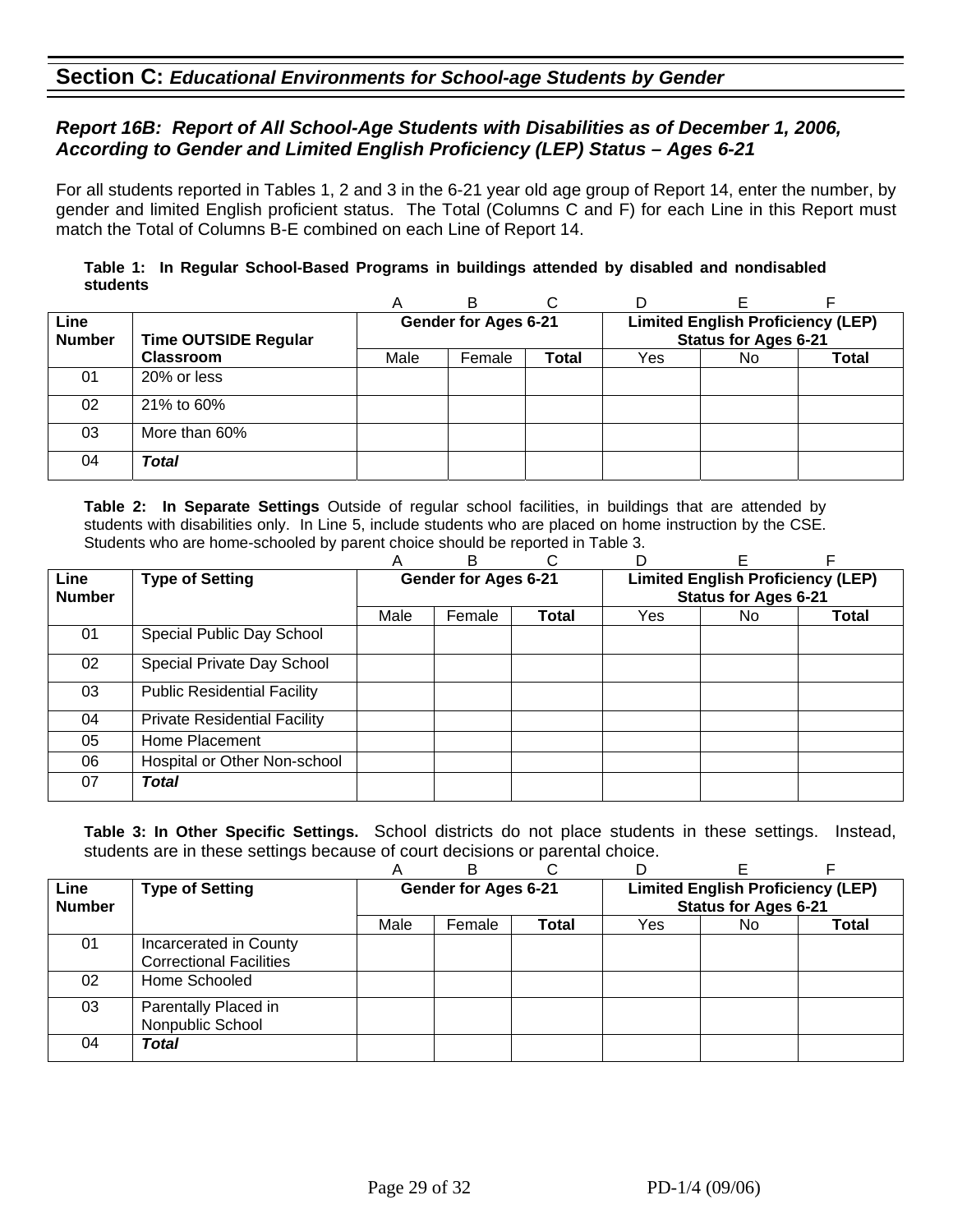### *Report 17A: Report of All School-Age Students with Disabilities as of December 1, 2006, According to Race/Ethnicity Category and Type of Disability - Ages 4-5*

In the table below, report race/ethnicity data by disability and age group 4-5 for all students reported in Tables 1,2 and 3 age group 4-5 of Reports 1 to 13.

The total reported below in Column G for each disability must match the sum of totals reported in Tables 1, 2 and 3 under the corresponding disability and age group 4-5 in Reports 1 to 13. Also, the total reported in Line 14 for each column must match the sum of corresponding columns of Tables 1, 2 and 3 of Report 15A.

#### **Racial/Ethnic Group for Students Ages 4-5**

|                       |                                                  | A                                         | B                                  | $\mathbf c$                                    | D                     | E                                       | F                                             | G            |
|-----------------------|--------------------------------------------------|-------------------------------------------|------------------------------------|------------------------------------------------|-----------------------|-----------------------------------------|-----------------------------------------------|--------------|
|                       |                                                  |                                           |                                    |                                                |                       |                                         |                                               |              |
| Line<br><b>Number</b> | <b>Disability</b>                                | American<br>Indian or<br>Alaska<br>Native | Asian<br>or<br>Pacific<br>Islander | <b>Black</b><br>(Not of<br>Hispanic<br>Origin) | Hispanic<br>or Latino | White<br>(Not of<br>Hispanic<br>Origin) | Multi-Racial<br>(Not of<br>Hispanic<br>Origin | <b>Total</b> |
| 01                    | Autism                                           |                                           |                                    |                                                |                       |                                         |                                               |              |
| 02                    | <b>Emotional Disturbance</b>                     |                                           |                                    |                                                |                       |                                         |                                               |              |
| 03                    | <b>Learning Disability</b>                       |                                           |                                    |                                                |                       |                                         |                                               |              |
| 04                    | <b>Mental Retardation</b>                        |                                           |                                    |                                                |                       |                                         |                                               |              |
| 05                    | <b>Deafness</b>                                  |                                           |                                    |                                                |                       |                                         |                                               |              |
| 06                    | <b>Hearing Impairment</b>                        |                                           |                                    |                                                |                       |                                         |                                               |              |
| 07                    | Speech or Language<br>Impairment                 |                                           |                                    |                                                |                       |                                         |                                               |              |
| $\overline{08}$       | <b>Visual Impairment</b><br>(includes Blindness) |                                           |                                    |                                                |                       |                                         |                                               |              |
| 09                    | Orthopedic Impairment                            |                                           |                                    |                                                |                       |                                         |                                               |              |
| 10                    | Other Health Impairment                          |                                           |                                    |                                                |                       |                                         |                                               |              |
| $\overline{11}$       | <b>Multiple Disabilities</b>                     |                                           |                                    |                                                |                       |                                         |                                               |              |
| 12                    | Deaf-Blindness                                   |                                           |                                    |                                                |                       |                                         |                                               |              |
| $\overline{13}$       | <b>Traumatic Brain Injury</b>                    |                                           |                                    |                                                |                       |                                         |                                               |              |
| 14                    | <b>Total (Lines 1-13)</b>                        |                                           |                                    |                                                |                       |                                         |                                               |              |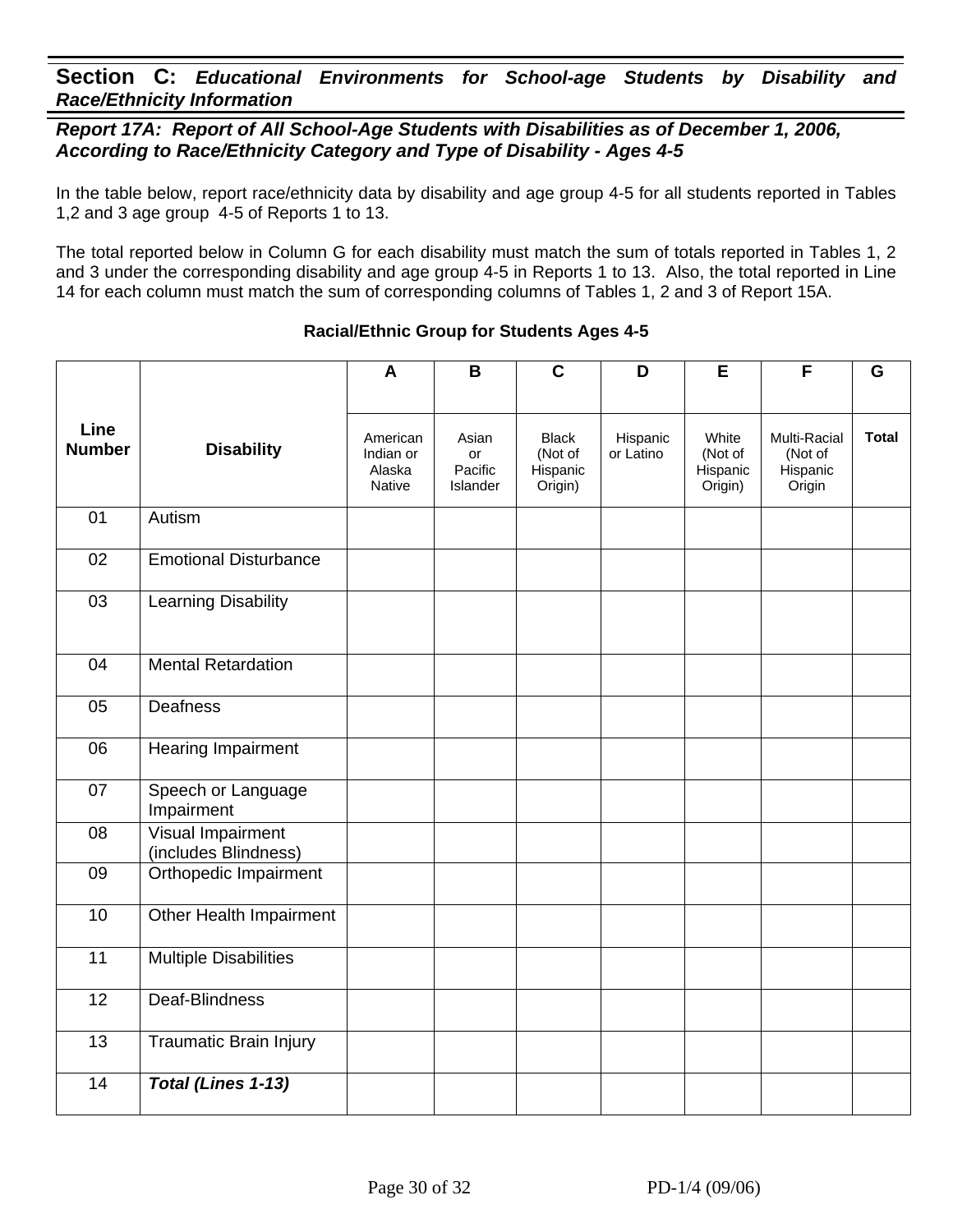### *Report 17B: Report of All School-Age Students with Disabilities as of December 1, 2006, According to Race/Ethnicity Category and Type of Disability - Ages 6-21*

In the table below, report race/ethnicity data by disability and (age group 6-21) for all students reported in Tables 1,2 and 3 (age group 6-21) of Reports 1 to 13.

The total reported below in Column G for each disability must match the sum of totals reported in Tables 1, 2 and 3 under the corresponding disability and age group 6-21 in Reports 1 to 13. Also, the total reported in Line 14 of each column must match the sum of corresponding columns of Tables 1, 2 and 3 of Report 15B.

# **Racial/Ethnic Group for Students Ages 6-21**

|                       |                                           | $\mathsf{A}$                              | B                                  | C                                              | D                     | E                                       | F                                                 | G     |
|-----------------------|-------------------------------------------|-------------------------------------------|------------------------------------|------------------------------------------------|-----------------------|-----------------------------------------|---------------------------------------------------|-------|
| Line<br><b>Number</b> | <b>Disability</b>                         | American<br>Indian or<br>Alaska<br>Native | Asian<br>or<br>Pacific<br>Islander | <b>Black</b><br>(Not of<br>Hispanic<br>Origin) | Hispanic<br>or Latino | White<br>(Not of<br>Hispanic<br>Origin) | Multi-<br>Racial<br>(Not of<br>Hispanic<br>Origin | Total |
| 01                    | Autism                                    |                                           |                                    |                                                |                       |                                         |                                                   |       |
| 02                    | <b>Emotional Disturbance</b>              |                                           |                                    |                                                |                       |                                         |                                                   |       |
| 03                    | <b>Learning Disability</b>                |                                           |                                    |                                                |                       |                                         |                                                   |       |
| 04                    | <b>Mental Retardation</b>                 |                                           |                                    |                                                |                       |                                         |                                                   |       |
| 05                    | <b>Deafness</b>                           |                                           |                                    |                                                |                       |                                         |                                                   |       |
| 06                    | <b>Hearing Impairment</b>                 |                                           |                                    |                                                |                       |                                         |                                                   |       |
| 07                    | Speech or Language<br>Impairment          |                                           |                                    |                                                |                       |                                         |                                                   |       |
| 08                    | Visual Impairment<br>(includes Blindness) |                                           |                                    |                                                |                       |                                         |                                                   |       |
| 09                    | Orthopedic Impairment                     |                                           |                                    |                                                |                       |                                         |                                                   |       |
| 10                    | <b>Other Health</b><br>Impairment         |                                           |                                    |                                                |                       |                                         |                                                   |       |
| 11                    | <b>Multiple Disabilities</b>              |                                           |                                    |                                                |                       |                                         |                                                   |       |
| 12                    | Deaf-Blindness                            |                                           |                                    |                                                |                       |                                         |                                                   |       |
| 13                    | <b>Traumatic Brain Injury</b>             |                                           |                                    |                                                |                       |                                         |                                                   |       |
| 14                    | Total (Lines 1-13)                        |                                           |                                    |                                                |                       |                                         |                                                   |       |